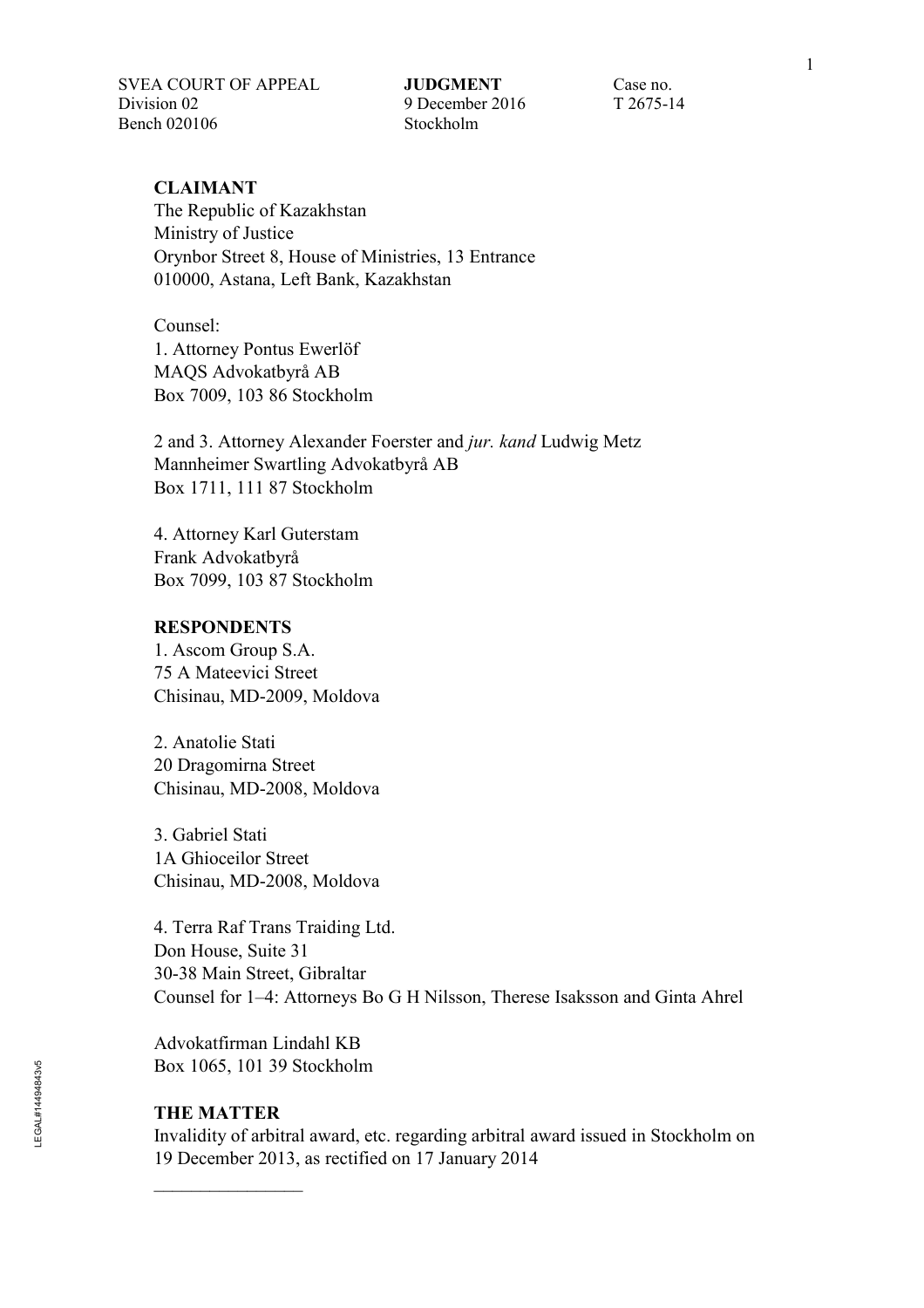### **HOLDING**

1. The Court of Appeal dismisses the Republic of Kazakhstan's action.

2. The Republic of Kazakhstan shall compensate Ascom Group S.A. for litigation costs in the amounts of SEK 4,614,358 and USD 337,400.65, of which SEK 3,969,852 relates to counsel fees, as well as interest on the two first-mentioned amounts pursuant to section 6 of the Interest Act (SFS 1975:635), from the date of the Court of Appeal's judgment until such time as payment is made.

3. The Republic of Kazakhstan shall compensate Anatolie Stati for litigation costs in the amounts of SEK 4,114,357 and USD 377,400.65, of which SEK 3,969,582 relates to counsel fees, as well as interest on the two first-mentioned amounts pursuant to section 6 of the Interest Act, from the date of the Court of Appeal's judgment until such time as payment is made.

4. The Republic of Kazakhstan shall compensate Gabriel Stati for litigation costs in the amounts of SEK 4,114,357 and USD 377,400.65, of which SEK 3,969,582 relates to counsel fees, as well as interest on the two first-mentioned amounts pursuant to section 6 of the Interest Act, from the date of the Court of Appeal's judgment until such time as payment is made.

5. The Republic of Kazakhstan shall compensate Terra Raf Trans Traiding Ltd for litigation costs in the amounts of SEK 4,114,357 and USD 377,400.65, of which SEK 3,969,582 relates to counsel fees, as well as interest on the two first-mentioned amounts pursuant to section 6 of the Interest Act, from the date of the Court of Appeal's judgment until such time as payment is made.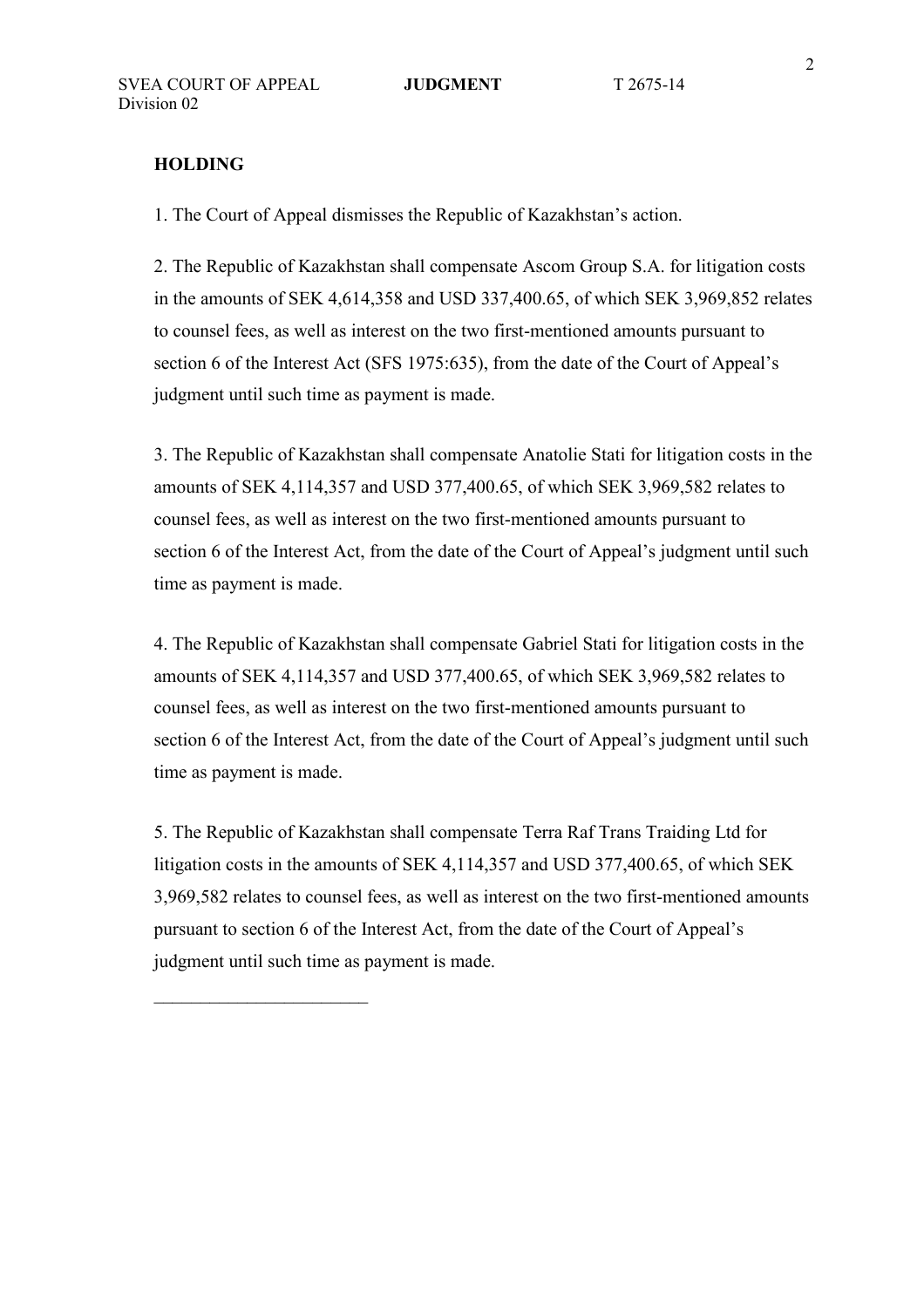# **Table of contents**

| 1. |                                                                                 |    |
|----|---------------------------------------------------------------------------------|----|
| 2. |                                                                                 |    |
| 3. | <b>INVOKED LEGAL GROUNDS AND SUBSTANTIVE FACTS  8</b>                           |    |
|    |                                                                                 |    |
|    |                                                                                 |    |
|    |                                                                                 |    |
|    | 3.1.2.1 Invalidity based on the fraudulent scheme, false evidence,              |    |
|    | 3.1.2.2 Setting aside on the ground that the arbitral award is not covered by   |    |
|    | 3.1.2.3 Invalidity or setting aside based on the appointment of the arbitral    |    |
|    | 3.1.2.4 Setting aside based on excess of mandate or procedural irregularity     |    |
|    |                                                                                 |    |
|    | 3.2                                                                             |    |
|    |                                                                                 |    |
|    | 3.2.2                                                                           |    |
|    | Invalidity based on the alleged fraudulent scheme, false evidence,<br>3.2.2.1   |    |
|    | 3.2.2.2 The arbitral award is covered by a valid arbitration agreement  29      |    |
|    |                                                                                 |    |
|    | 3.2.2.4 Excesses of mandate or procedural irregularities (alleged incorrect     |    |
|    | 3.2.2.5 Other excesses of mandate or procedural irregularities 36               |    |
| 4. | <b>THE EVIDENCE</b>                                                             | 38 |
| 5. |                                                                                 |    |
|    | 5.1                                                                             |    |
|    | Legal starting points for the Court of Appeal's assessment 39<br>5.2            |    |
|    | 5.2.1                                                                           |    |
|    | Excess of mandate and procedural irregularities as grounds for setting<br>5.2.2 |    |
|    | The issue of the invalidity or setting aside of the arbitral award  44<br>5.3   |    |
|    | Invalidity based on the fraudulent scheme, false evidence, misleading<br>5.3.1  |    |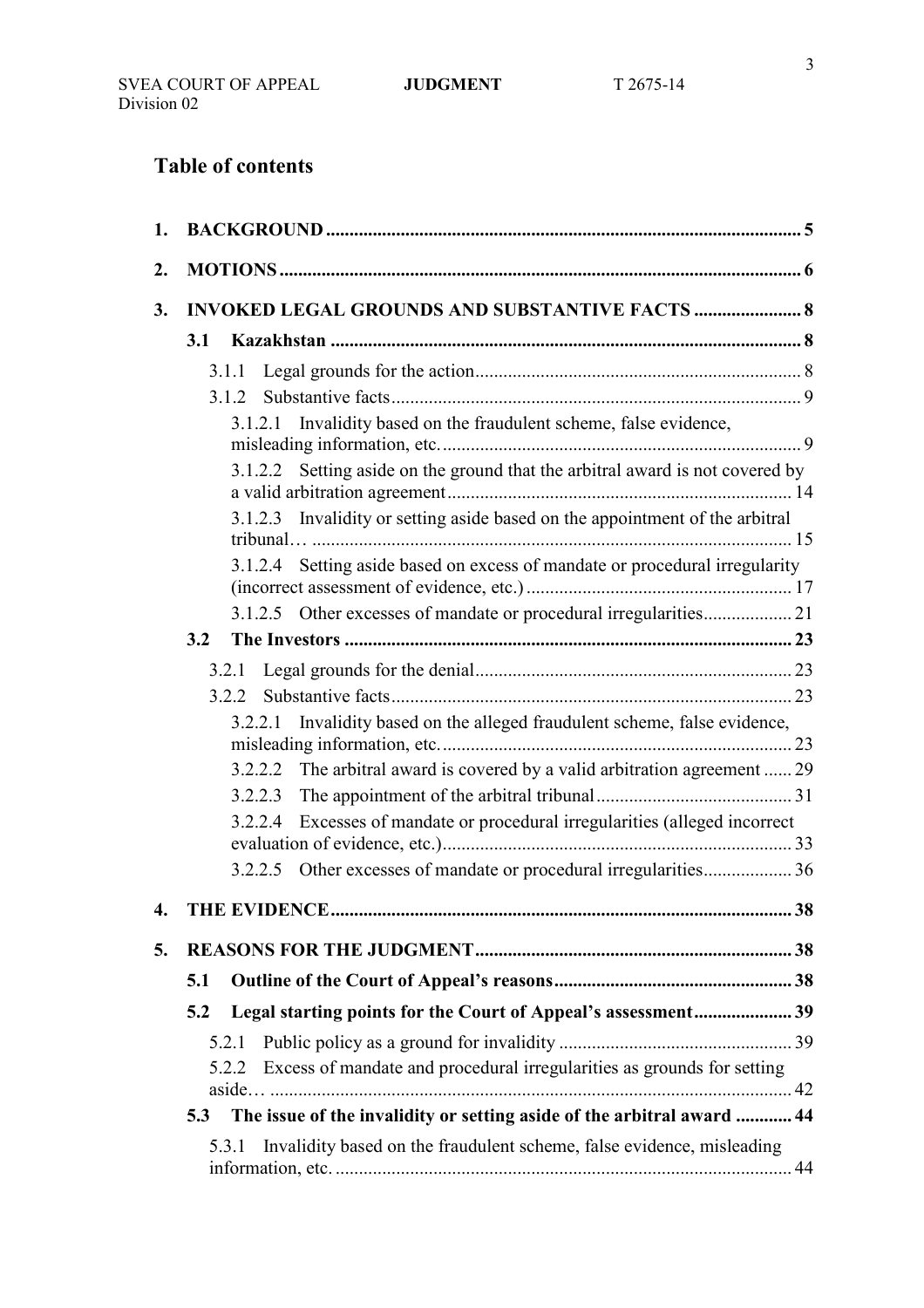|       | 5.3.2 Setting aside on the ground that the arbitral award is not covered by a |  |
|-------|-------------------------------------------------------------------------------|--|
|       |                                                                               |  |
| 5.3.3 | Invalidity or setting aside due to the appointment of the arbitrators 53      |  |
| 5.3.4 | Setting aside on the ground of excess of mandate or procedural                |  |
|       |                                                                               |  |
|       | Taras Khalelov's witness statement and testimony 60<br>5.3.4.1                |  |
|       | 5.3.4.2 Kazakhstan's expert evidence and witness evidence 62                  |  |
|       | 5.3.4.3 Consideration of objections regarding deduction from damages,         |  |
|       |                                                                               |  |
|       | 5.3.4.4 Other alleged excesses of mandate and procedural irregularities 65    |  |
| 5.3.5 | The Court of Appeal's summarised conclusions and summarised                   |  |
|       |                                                                               |  |
| 5.4   |                                                                               |  |
| 5.4.1 |                                                                               |  |
| 5.4.2 |                                                                               |  |
| 5.4.3 |                                                                               |  |
| 5.4.4 |                                                                               |  |
| 5.4.5 |                                                                               |  |
| 5.4.6 |                                                                               |  |
| 5.4.7 |                                                                               |  |
| 5.5   |                                                                               |  |
|       |                                                                               |  |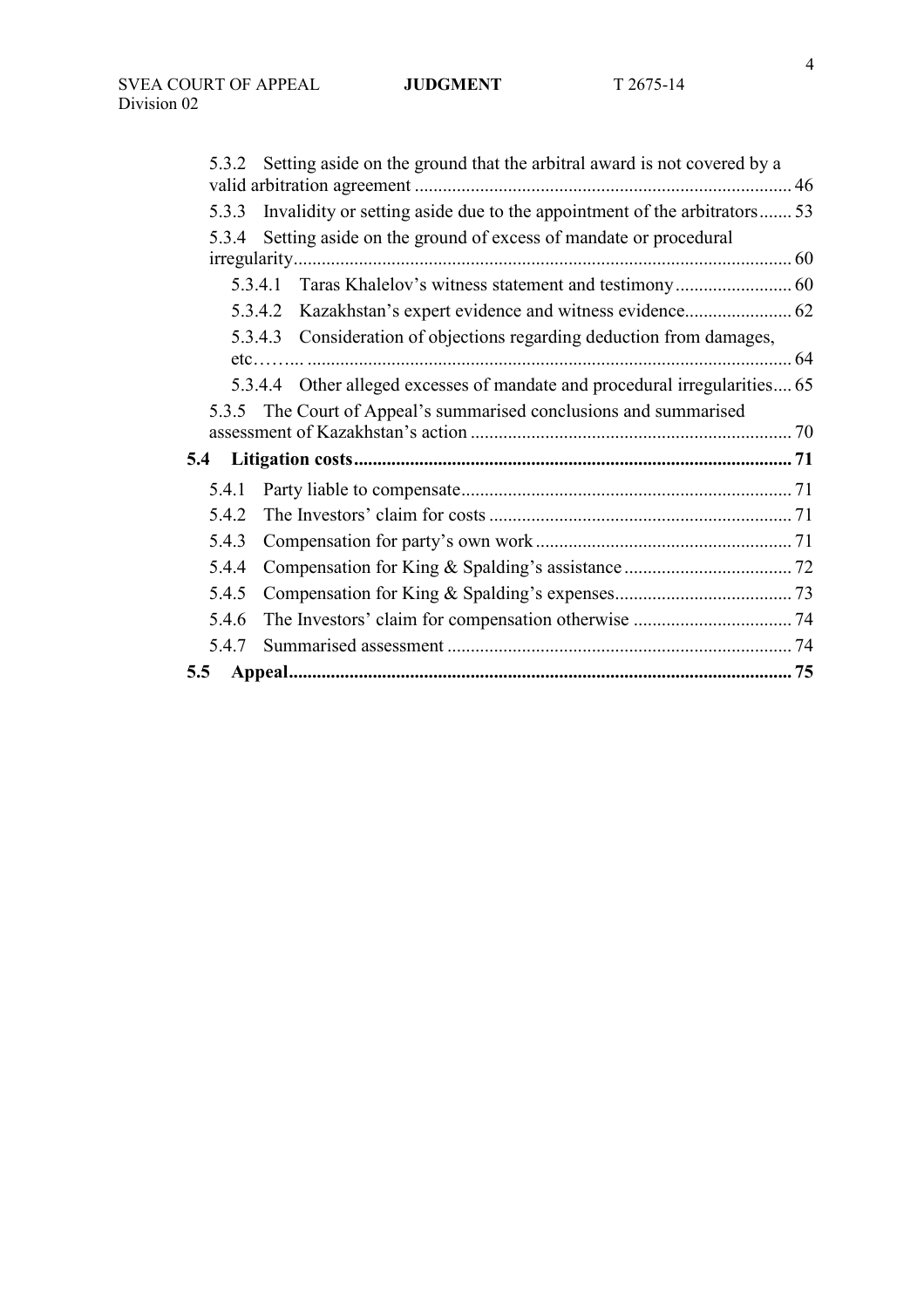# **1. BACKGROUND**

The Republic of Kazakhstan ("Kazakhstan") possesses natural resources in the form of oil and natural gas and has desired to have foreign investors in order to assist in the exploitation of those resources. For this purpose, Kazakhstan has ratified the international agreement, Energy Charter Treaty ("ECT"). Between 1999 and 2003, Anatolie Stati and his son Gabriel, via the companies Ascom Group S.A. ("Ascom") and Terra Raf Trans Traiding Ltd ("Terra Raf") acquired all of the shares in tro Kazakh companies, Kazpolmunay LLP ("KPM") and Tolkynneftegaz LLP ("TNG"). KPM owned exploitation rights to the Borankol oilfield, on which what is referred to as the LPG plant was to be constructed by TNG. TNG owned corresponding rights to the Tolkyn natural gas field. TNG also held exploration rights under an agreement designated as "Agreement 302". Anatolie Stati, Gabriel Stati, Ascom and Terra Raf are hereinafter jointly referred to as the "Investors".

Since, in 2010, Kazakhstan terminated agreements regarding exploitation rights, the Investors requested arbitration and claimed that Kazakhstan had breached its obligations in accordance with the ECT through violations of the investor protection rules. In the arbitration, the Investors claimed damages in excess of USD 3 billion. The arbitration took place at the Stockholm Chamber of Commerce ("SCC") and an award was issued on 19 December 2013 in the SCC's case no. V (116/2010), as rectified on 17 January 2014. The arbitral tribunal comprised Professor Karl-Heinz Böcksteigel (chairman), attorney David Haigh and Professor Sergei Lebedev. During the arbitration, each of the parties retained economic and geological experts for valuation of relevant assets.

The arbitral tribunal dismissed certain objections to jurisdiction raised by Kazakhstan and held that Kazakhstan had breached its obligations regarding 'fair and equitable treatment' pursuant to Art. 10 (1) ECT. That article provides that investments made are to be treated fairly and equitably. Furthermore, the arbitral tribunal held that the measures taken by Kazakhstan had caused loss and that Kazakhstan was liable to pay damages. The arbitral tribunal also held that the Investors were entitled to damages of USD 508,130,000, plus interest as from 30 April 2009 at a rate corresponding to the average rate of interest on six-month US treasury bills. A sum relating to debts of USD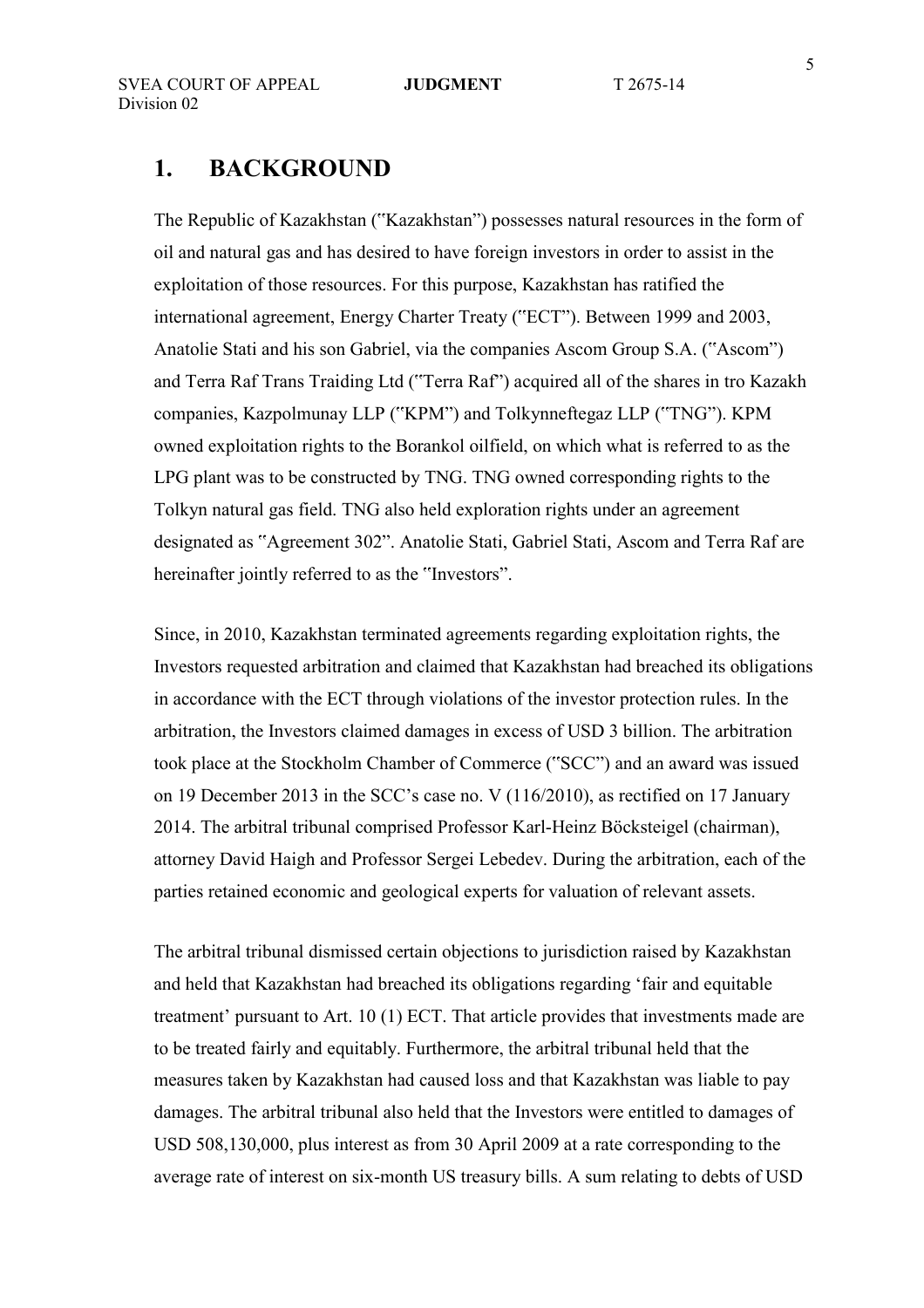10,444,899, in respect of which the arbitral tribunal considered that the Investors were no longer liable, was deducted from the amount of the damages. Thus, the amount that Kazakhstan was obliged to pay the Investors pursuant to the arbitral award was USD 497,685,101. The costs for the arbitration were apportioned between the parties such that Kazakhstan was required to pay three-quarters and the Investors one-quarter. Kazakhstan was ordered to compensate the Investors for their litigation costs in the amount of the USD 8,975,496.40, corresponding to one-half of the Investors' litigation costs.

Two of the arbitrators issued dissents. Sergei Lebedev dissented on the issue of the jurisdiction of the arbitral tribunal and David Haigh on the issue of the size of the damages.

# **2. MOTIONS**

**Kazakhstan** has requested that the Court of Appeal primarily declare the arbitral award invalid in its entirety or, in any event, those parts of the award relating to the LPG plant, i.e. to an amount of USD 199 million plus interest pursuant to the arbitral award as well as a corresponding reduction in awarded litigation costs, in the amount of USD 1,757,546.

**Kazakhstan** has requested, in the alternative, that the Court of Appeal set aside the arbitral award, in its entirety or in part.

In the event the Court of Appeal finds that the arbitral award is to be declared invalid or partially set aside, Kazakhstan has requested that amounts awarded under the arbitral award be reduced by:

1. USD 199 million plus interest pursuant to the arbitral award as well as a corresponding reduction in awarded litigation costs in the amount of USD 1,757,546, in the event that the Court of Appeal finds that the Arbitral Tribunal has failed to take into account decisive witness evidence concerning the value of the LPG plant; and/or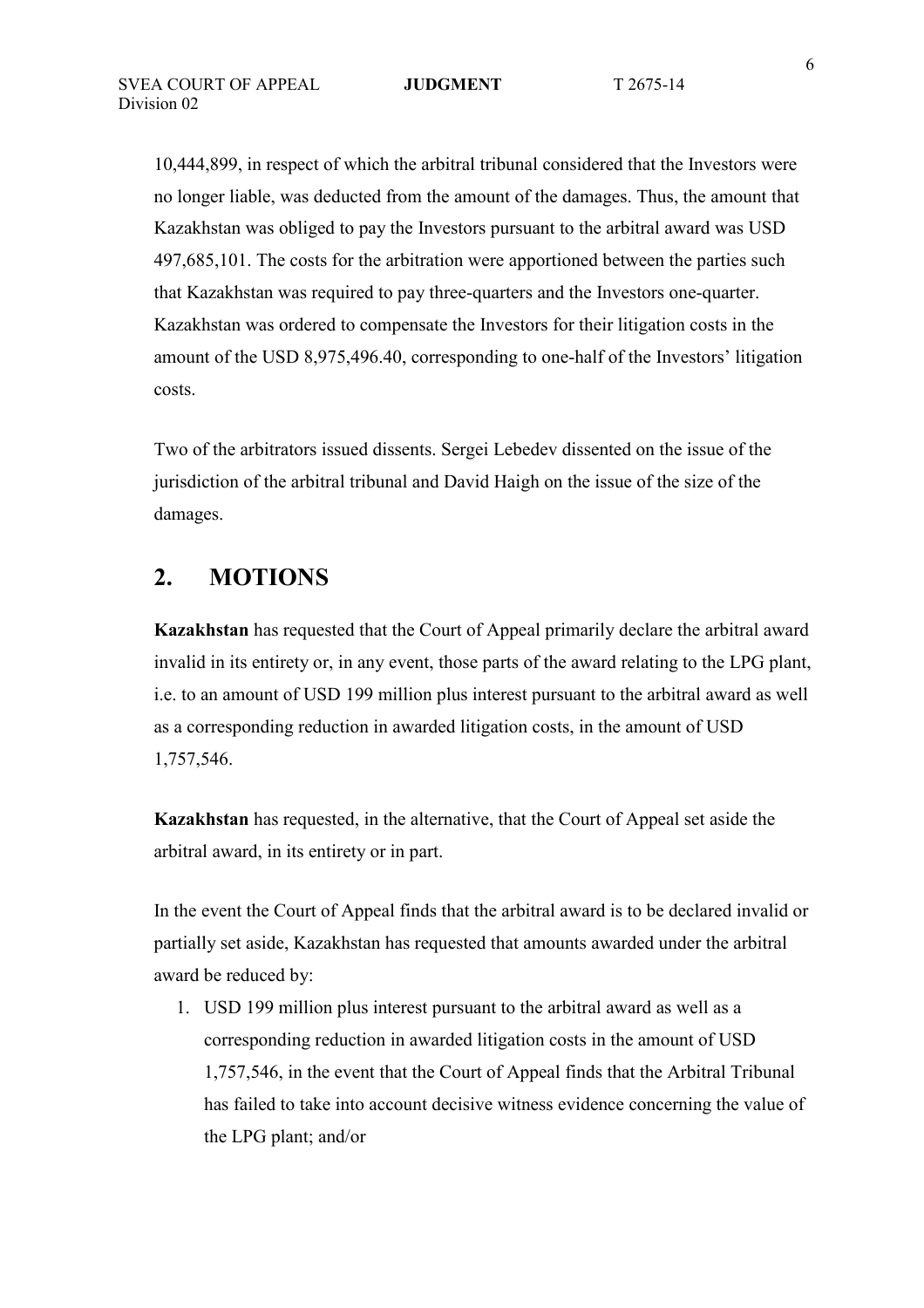- 2. USD 277.8 million plus interest pursuant to the arbitral award as well as a corresponding reduction in awarded litigation costs in the amount of USD 2,453,499, in the event that the Court of Appeal finds that the Arbitral Tribunal has relied on the Investors' geological experts without stating reasons therefor and has thereupon entirely failed to take into account Kazakhstan's geological experts; and/or
- 3. USD 215.3 million plus interest pursuant to the arbitral award as well as a corresponding reduction in awarded litigation costs in the amount of USD 1,901,506, in the event that the Court of Appeal finds that the Arbitral Tribunal has exceeded its mandate and committed a procedural irregularity by failing to take decisions on Kazakhstan's objections that all revenues that accrued to the Investors between the valuation date and the date of termination of the agreement were to be deducted from any damages; and/or
- 4. USD 99.5 million plus interest pursuant to the arbitral award as well as a corresponding reduction in awarded litigation costs in the amount of USD 878,773, in the event that the Court of Appeal finds that the Arbitral Tribunal has exceeded its mandate and committed a procedural irregularity by failing to take into account and to make a decision on Kazakhstan's objection that an arbitral award in respect of the LPG plant only may cover one-half of the assumed value; and/or
- 5. USD 277.8 million plus interest pursuant to the arbitral award as well as a corresponding reduction in awarded litigation costs in the amount of USD 2,453,499, in the event that the Court of Appeal finds that the Arbitral Tribunal has exceeded its mandate and committed procedural irregularities through, with respect to the valuation of Tolkyn and Borankol, erroneously assuming that Kazakhstan had stipulated to a certain valuation result, when in actual fact Kazakhstan clearly and unambiguously stated that the valuation result was incorrect and excessive.

**The Investors** have opposed the granting of Kazakhstan's action in any respect. In the event that the Court of Appeal were to find that the arbitral tribunal exceeded its mandate or committed any procedural irregularity, the Investors have requested that the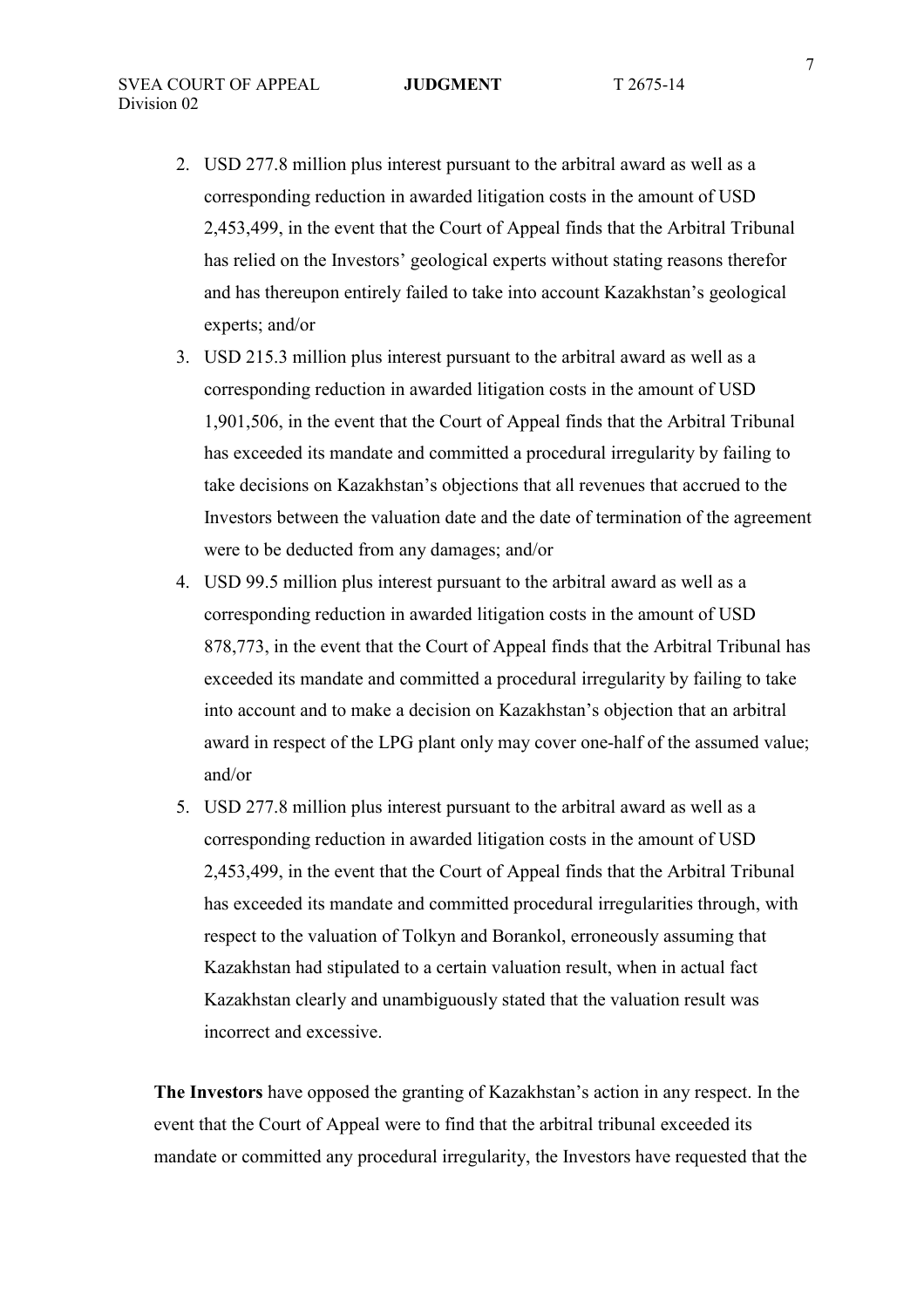Court of Appeal stay the case and afford the arbitral tribunal an opportunity to effect rectification.

**Kazakhstan** has opposed the arbitral tribunal being afforded an opportunity to effect rectification.

**The parties** have claimed compensation for their litigation costs.

# **3. INVOKED LEGAL GROUNDS AND SUBSTANTIVE FACTS**

#### $3.1$ *Kazakhstan*

#### **3.1.1 Legal grounds for the action**

- 1. The arbitral award and the manner in which the arbitral award has arisen are manifestly incompatible with fundamental principles of Swedish law, i.e. violate public policy and therefore it is wholly or partially invalid pursuant to section 33, first paragraph, subsection 2 of the Arbitration Act (SFS 1999:116) (*Sw. lagen om skiljeförfande*).
- 2. The arbitral award is to be set aside in its entirety since
	- a) it is not covered by a valid arbitration agreement between the parties (section 34, first paragraph, subsection 1 of the Arbitration Act);
	- b) the arbitral tribunal was appointed in violation of the arbitration rules of the Arbitration Institute of the Stockholm Chamber of Commerce (the "SCC rules") and the principle of equal treatment of the parties (section 34, first paragraph, subsection 4 of the Arbitration Act); and
	- c) the appointment of the arbitral tribunal constitutes a procedural irregularity which has probably influenced the outcome (section 34, first paragraph, subsection 6 of the Arbitration Act).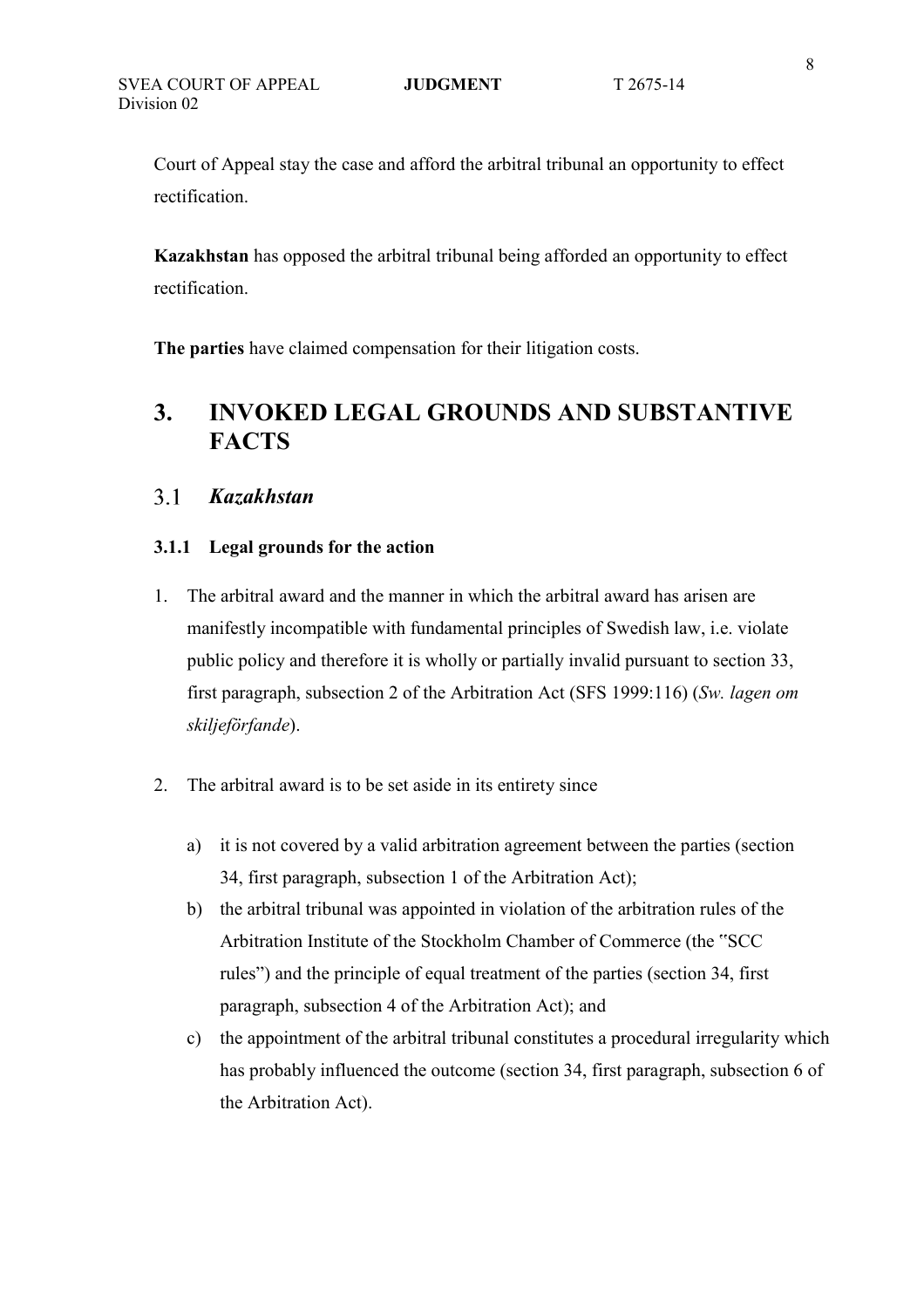3. The arbitral award is to be set aside wholly or partially since the arbitral tribunal has exceeded its mandate and/or committed procedural irregularities each of which, or in any event in combination, has influenced the outcome of the case (section 34, first paragraph, subsections 2 and 6 of the Arbitration Act).

In light of the fact that the arbitrator Sergei Lebedev passed away in April 2016, conditions are lacking for the arbitral tribunal to effect rectification.

#### **3.1.2 Substantive facts**

### *3.1.2.1 Invalidity based on the fraudulent scheme, false evidence, misleading information, etc.*

The arbitral award and the manner in which the arbitral award has arisen are manifestly incompatible with fundamental principles of Swedish law, i.e. violate public policy. Furthermore, it is incompatible with fundamental legal principles to uphold arbitral awards that are based on extensive fraudulent schemes and corruption, or to allow procedural fraud in the form of false evidence.

To begin with, the construction of the LPG plant was surrounded by a large-scale, sophisticated fraudulent scheme, constituting corruption, on the part of the Investors. The scheme has been based on creating a significant fictitious value in the LPG plant, by means of sham agreements and sham transactions. Secondly, the Investors have engaged in procedural fraud by deliberately presenting false evidence in the form of witness affidavits, witness testimony and expert opinions regarding the fraudulent scheme and thereby the value of the LPG plant, which evidence has misled Kazakhstan, the SCC and the arbitral tribunal. Furthermore, the Investors have deliberately withheld information regarding the investment in, and valuation of, the LPG plant, in order to conceal the fraudulent scheme from Kazakhstan, the SCC and the arbitral tribunal. Thirdly, the Investors' fraudulent scheme and misleading actions have influenced the outcome of the case, since they constituted the basis for KazMunaiGas National Company's ("KMG") indicative bid and thereby the arbitral tribunal's calculation of the damages. Furthermore, the false evidence has influenced the arbitral tribunal's general assessment of testimony, witness affidavits, expert reports and the Investors' case in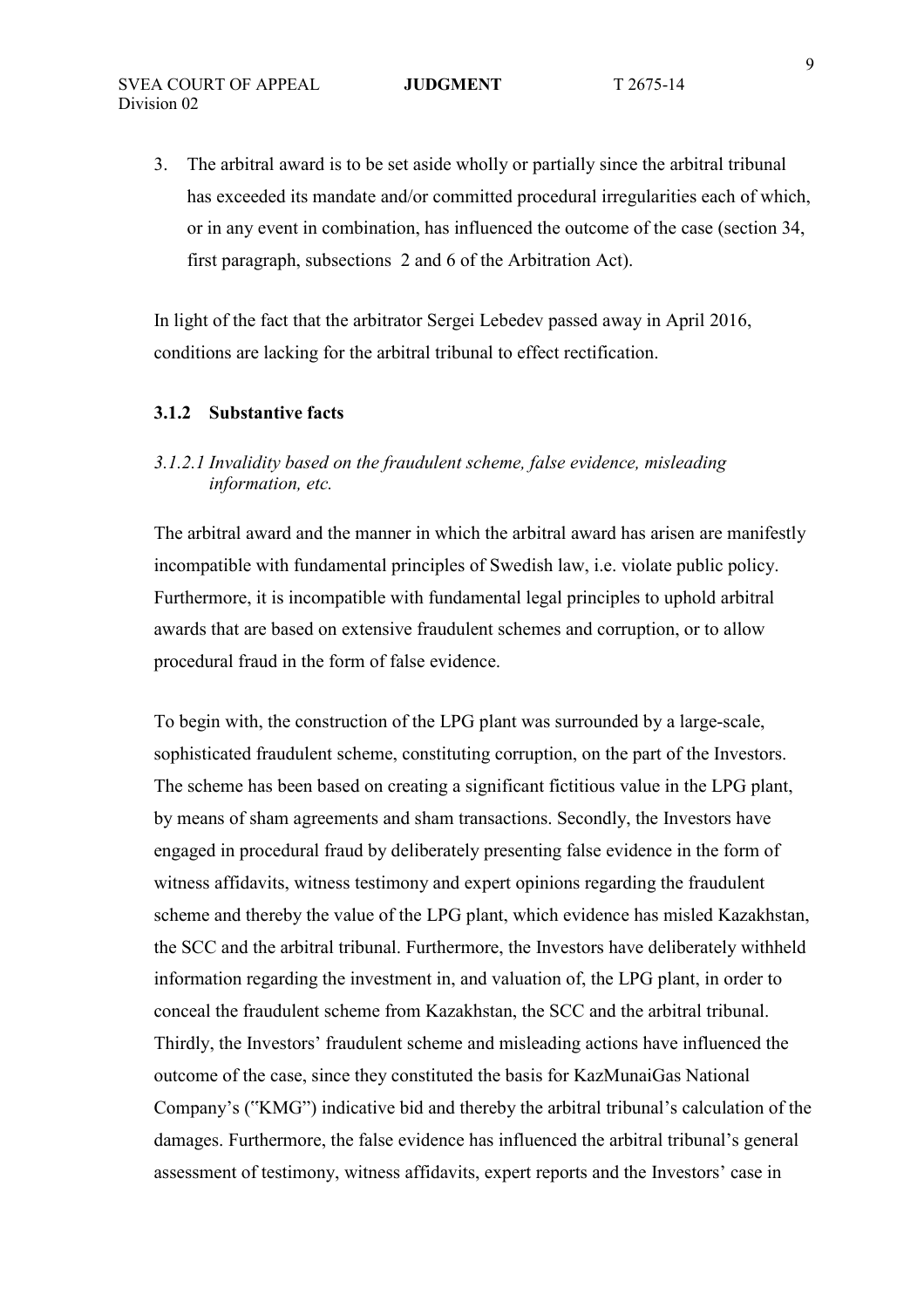general, which has influenced both the issue of liability and the assessment of the size of the damages.

The above circumstances, individually and taken together, mean that the arbitral award violates fundamental principles of Swedish law.

#### The fraudulent and misleading scheme

The Investors deliberately misled the arbitral tribunal, the SCC and Kazakhstan regarding their investment costs as regards the LPG plant. The alleged investment costs of USD 245 million largely comprised fictitious costs. The misleading scheme included the following.

The fictitious investment costs were based on an agreement (the Perkwood Agreement) between TNG and the company Perkwood Investment Limited ("Perkwood"). Despite the fact that, under the Perkwood Agreement, Perkwood was to act as the main supplier of building materials and equipment as well as project manager on the project for construction of the LPG plant, Perkwood has not delivered any goods or performed any services. Instead, the agreement between Perkwood and TNG was a sham arrangement. In the arbitration, the Investors failed to inform the arbitral tribunal and Kazakhstan regarding the Perkwood Agreement and Perkwood's role in the LPG plant construction project. The Investors also failed to inform the auditors who examined the annual reports prepared by the Investors regarding Perkwood's actual function, and in particular that Perkwood was a company closely related to TNG and the Investors.

Through the misleading scheme, the Investors created the impression that a large amount had been invested or was to be invested in the LPG plant, which made it possible for the Investors to claim higher damages than they would otherwise have been entitled to. The fictitious investment costs included the following aspects:

#### *i. Fictitious purchasing costs*

 According to Annex 2 to the Perkwood Agreement, TNG was to pay Perkwood approximately USD 93 million for equipment that was identical to what had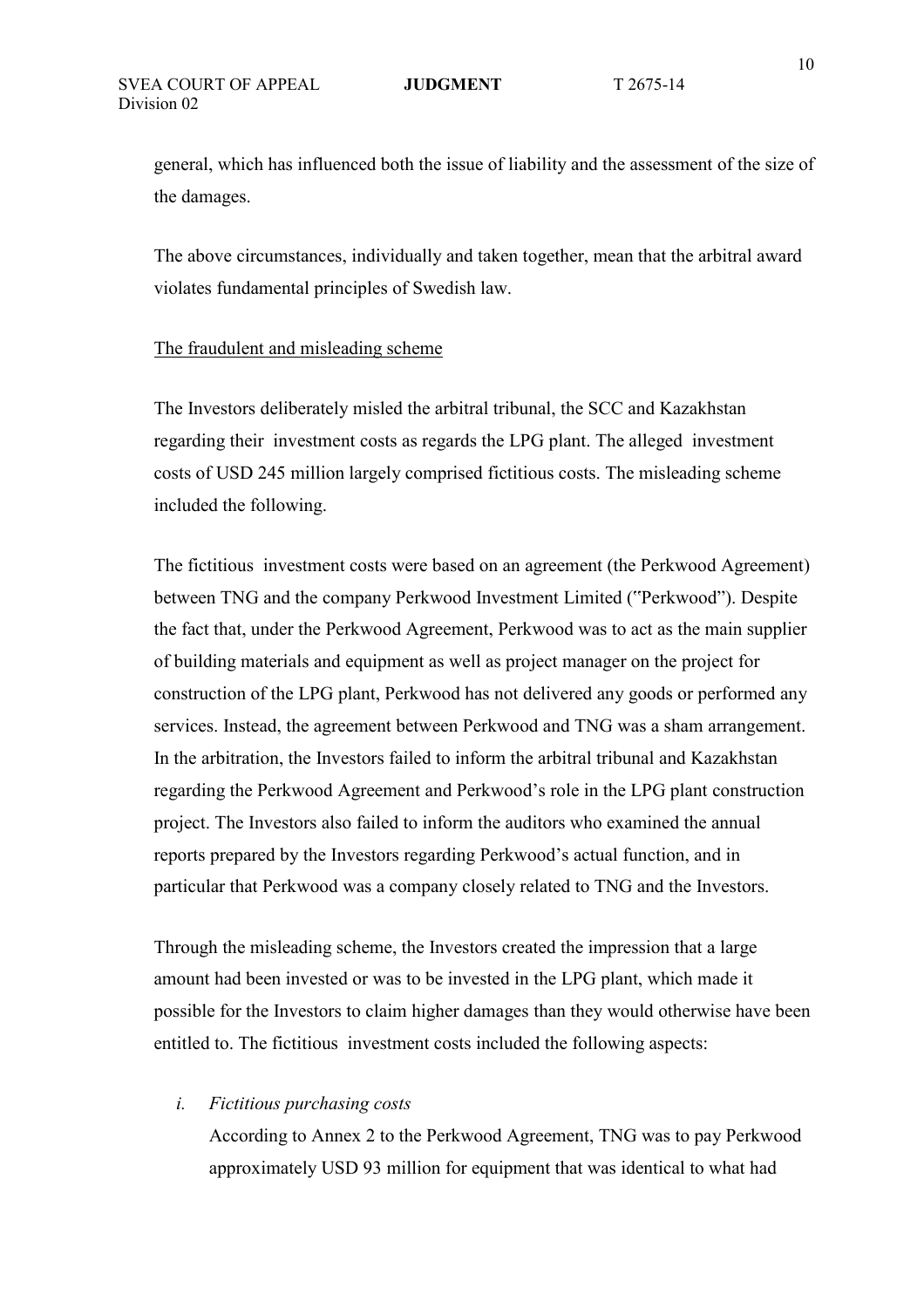already been delivered by another company, Tractebel Gas Engineering GmbH ("TGE"). TGE was the real main supplier of the components and equipment for the LPG plant and had delivered for a price which, translated, amounted to USD 34.5 million. In addition, certain supplements to the Perkwood Agreement (Annexes 14 and 16) covered objects that were also included in Annex 2 and, in addition, had been delivered previously.

*ii. Fictitious component costs* 

 TNG entered in its books an amount of USD 72 million regarding components and equipment that had been allegedly delivered but not yet installed at the LPG plant. In reality, that equipment never existed.

*iii. Fictitious interest expenses* 

 The alleged interest expense of USD 60 million, with respect to loans taken in order to finance the construction of the LPG plant, is calculated on the fictitious investment costs and, accordingly, is fictitious to the same extent as the costs for components and equipment.

*iv. Fictitious management fee* 

 The alleged investment costs include a so-called management fee of approximately USD 44 million, which was paid to Perkwood without any contractual basis and without any consideration in the form of provided services.

Furthermore, TNG paid approximately USD 37 million in advance to Perkwood for building material and equipment that was not needed and that was never delivered, "Advance on non-delivered components". Despite the absence of delivery, the amount has not been repaid to TNG.

As result of the misleading scheme, it has been possible to make large outflows of money from Kazakhstan, which violates the fundamental purpose of the ECT, which is aimed at protecting good faith investments in the host country. Thereafter, the Investors brought a claim against the State of Kazakhstan, initiated arbitration and invoked investor protection under the ECT, despite the fact that such investor protection lacked any basis due to the aforementioned circumstances.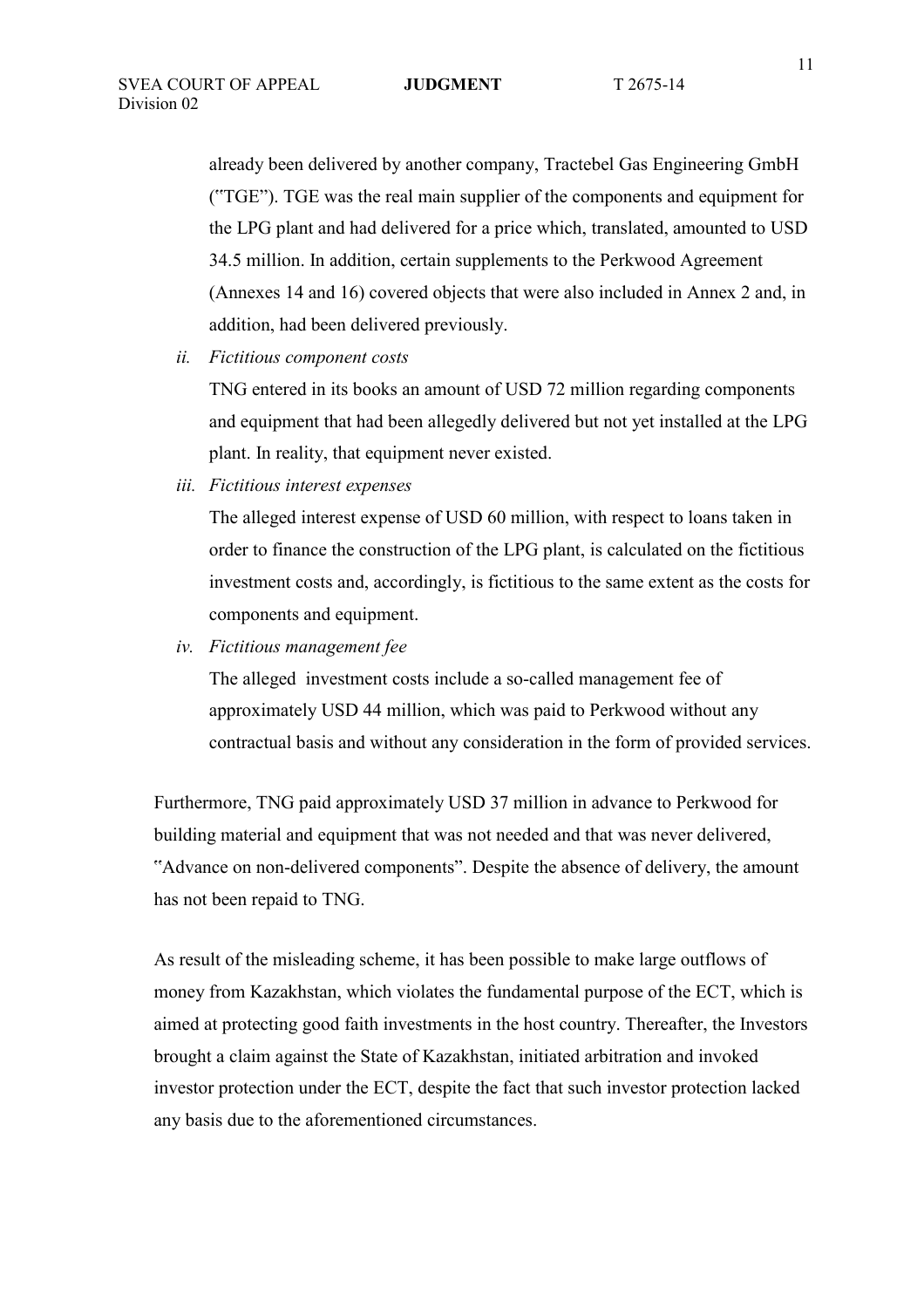# The Investors have presented false evidence, provided misleading information and withheld relevant information in the arbitration

The fraudulent scheme was intended to mislead the arbitral tribunal and Kazakhstan in order thereby to obtain significantly higher damages through the arbitral award than would otherwise have been possible. In order to achieve this, the Investors presented false evidence in the form of witness affidavits, witness testimony and expert reports, and provided misleading information in submissions and during the main hearing in the arbitration, as follows: "statement of claim" dated 18 May 2011; "claimant's reply memorial on jurisdiction and liability" dated 28 May 2012; "claimants reply memorial on quantum" dated 7 May 2012; "Stati's first post hearing brief" dated 8 April 2013; "Stati's second post hearing brief" dated 3 June 2013; "transcript from hearing on jurisdiction and the merits" dated 1 October 2012; "transcript from hearing on quantum" dated 28 January 2013; Arthur Lungus' first witness affidavit dated 17 May 2011; Anatolie Stati's second witness affidavit dated 7 May 2012; and Catalin Broscaru's witness affidavit dated 11 April 2011.

The Investors also misled the arbitral tribunal and Kazakhstan by withholding information which could have revealed the fraudulent scheme. Among other things, the Investors deliberately misled the arbitral tribunal and Kazakhstan as to which parties were participating in the investment in the LPG plant project, and consequently the size of the portion of the total investment cost accruing to the Investors. The misleading activity consisted of the Investors claiming in the arbitration that they alone had borne the entire investment cost, when in actual fact it had been shared with Vitol, as was asserted by the Investors in a parallel arbitration between Vitol and Montvale Invest Ltd ("Montvale"), the so-called Montvale case.

The Investors also misled the arbitral tribunal and Kazakhstan regarding entitled parties in connection with the LPG plant project. The misleading activity consisted of the Investors failing to notify Kazakhstan and the arbitral tribunal that Terra Raf had assigned all rights and obligations relating to the LPG plant to its affiliate company, Montvale, as the Investors asserted in the parallel Montvale case. This information would have been of importance for the arbitral tribunal's assessment of Terra Raf's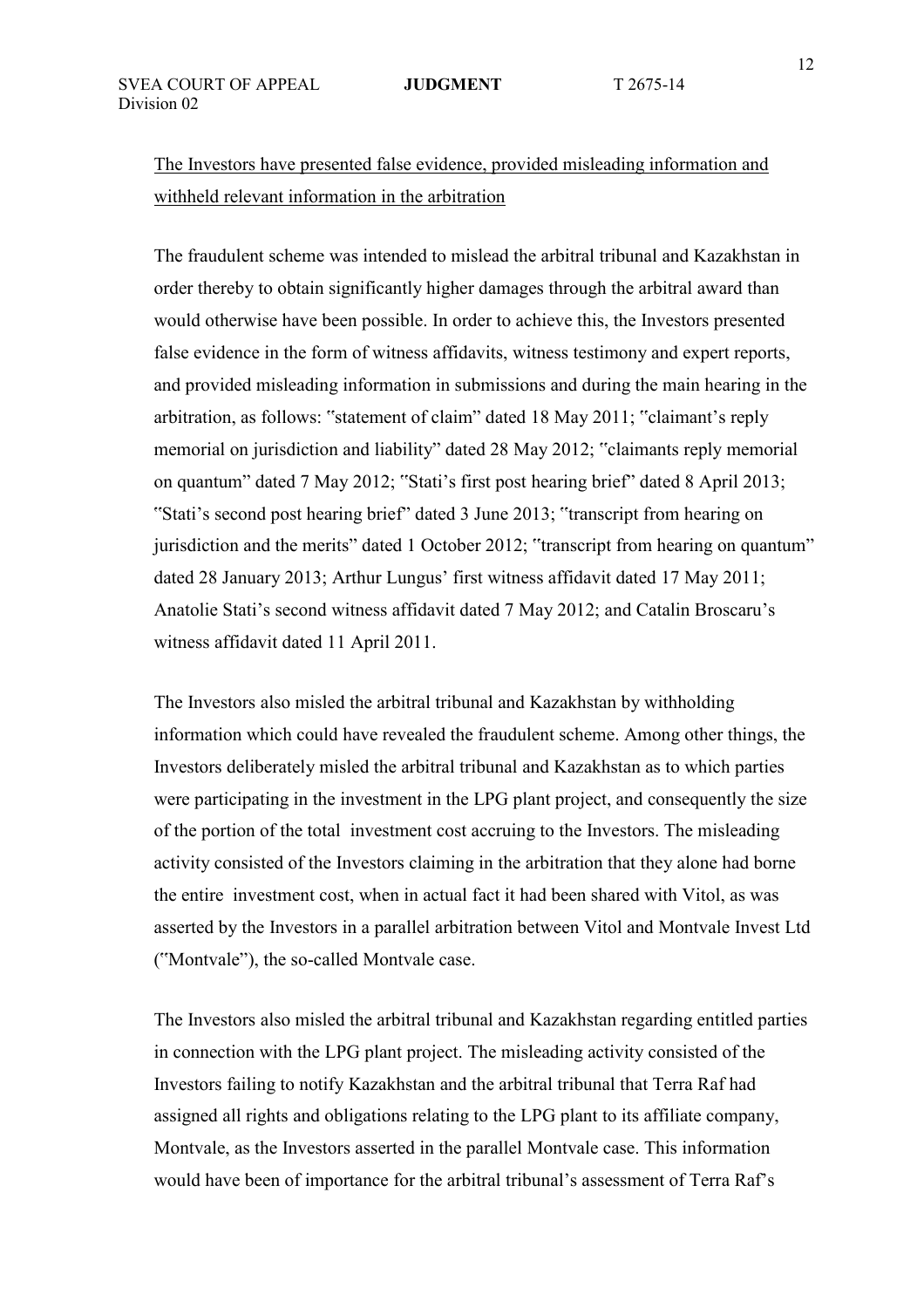status as an investor under the ECT and also as regards Terra Raf's entitlement to damages in the arbitration.

The Investors withheld information regarding Perkwood, the Perkwood Agreement and Perkwood's role in the construction of the LPG plant. The Investors never presented any document during the arbitration which clarified Perkwood's role in the project. Neither Kazakhstan nor the arbitral tribunal were aware of the fraudulent scheme or the false evidence, before the arbitral award was issued.

It was against the background of this procedural fraud that the Investors presented their claims in the arbitration and the arbitral award was issued.

#### The valuation of the LPG plant

The arbitral tribunal reviewed the false evidence and misleading information referred to above, and it is likely that this influenced the arbitral tribunal's assessment of evidence in general and conclusions regarding both jurisdiction as well as the liability issue. However, with respect to the assessment of the size of the damages, the arbitral tribunal chose not to rely on the expert reports presented by the Investors in the case, which were based on fictitious investment costs. Instead, the arbitral tribunal took as its starting point KMG's indicative bid, which was also based on the Investors' misleading information regarding the value of the LPG plant.

In the arbitration, the Investors presented an indicative bid of USD 199 million for the LPG plant, which was presented by KMG as an alternative ground for its claim for damages in the ECT case; paragraph 1707 of the arbitral award. The indicative bid was based on incorrect and misleading information provided by the Investors to the company's auditors, KPMG Audit LLC ("KPMG"), the Russian investment bank Renaissance Capital, and KMG.

The indicative bid was based on the investment cost for the construction of the LPG plant. KMG took the investment cost from the "Information Memorandum", which was prepared by Renaissance Capital on behalf of the Investors. The Information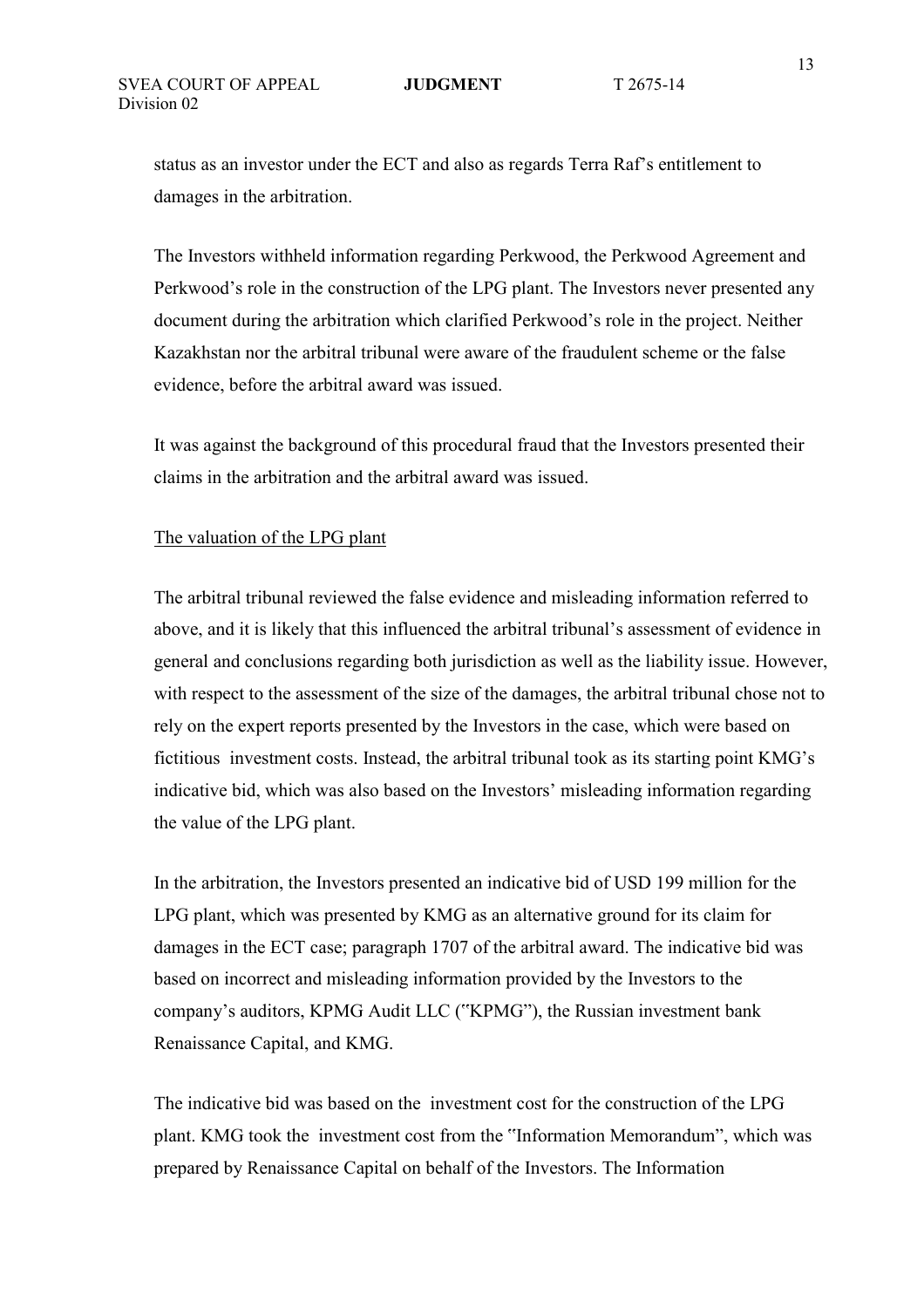Memorandum was, in turn, based on financial information regarding the Investors' assets in Kazakhstan, as included in the consolidated annual reports for Tristan Oil Ltd ("Tristan Oil), KPM and TNG. These annual reports had been prepared by each company's management, which included Anatolie Stati, and had been audited by KPMG. The information regarding the amounts invested in the LPG plant, and which formed part of the annual reports, was incorrect and misleading due to the fictitious costs described above. The Investors also failed to inform KPMG that Perkwood was a closely related party, which the Investors had an obligation to disclose in accordance with International Financial Reporting Standards and the Information Memorandum.

Based on the valuation method stated in the indicative bid, KMG would have valued the LPG plant at a significantly lower amount if TNG's actual investment costs for the LPG plant had been reflected in the documents on which KMG's indicative bid was based. The arbitral tribunal's assessment of the LPG plant's value, and consequently the damages awarded to the Investors, was based on the indicative bid, and thus the Investors' fraudulent and deliberate scheme has directly influenced the outcome of the case; see paragraph 1747 of the arbitral award.

### *3.1.2.2 Setting aside on the ground that the arbitral award is not covered by a valid arbitration agreement*

The arbitral award is not covered by a valid arbitration agreement between the parties since the Investors submitted their request for arbitration only five days after KPM's and TNG's agreements regarding exploitation rights were terminated, thereby breaching the mandatory provision in Art. 26 (2) ECT regarding three-month first-stage negotiations. Kazakhstan's offer to enter into an arbitration agreement under the ECT included a condition regarding three-month first-stage negotiations pursuant to Art. 26 (2). The request for arbitration is thus regarded as a qualified acceptance of Kazakhstan's offer. First-stage negotiations have not been conducted by the Investors.

It is denied that the requirement of first-stage negotiations has been cured by negotiations having been conducted after the arbitration was initiated. The requirement in Art. 26 ECT constitutes a mandatory formal provision and is a prerequisite for the formation of the arbitration agreement.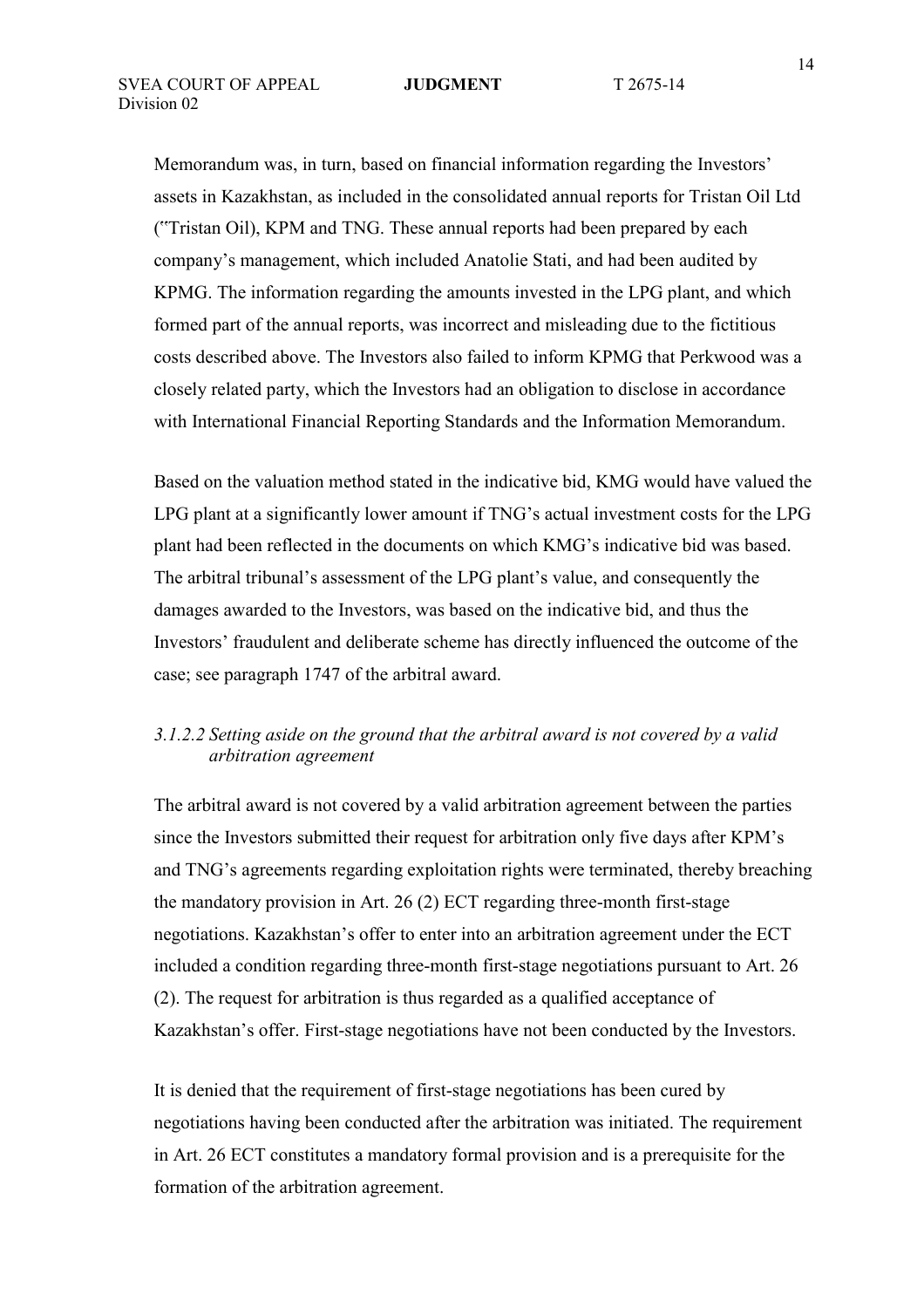It is denied that Kazakhstan waived its objection of lack of jurisdiction in connection with the arbitral tribunal declaring the case stayed pending the attempt that the parties were to make to reach an amicable settlement in the case.

It is further denied that the letters that the Investors sent to Kazakhstan might be understood as constituting a request for first-stage negotiations under the ECT. The letters contained no demands related to the ECT or a desire for negotiations in order to reach an an amicable settlement. Furthermore, they did not include Anatolie Stati and Gabriel Stati, but rather referred solely to Terra Raf and Ascom. It is denied that any reference was made to the ECT in conjunction with the discussions held *inter alia* on 19 March 2009 at a meeting in which Kazakhstan participated.

It is denied that the assessment of whether or not first-stage negotiations are doomed in advance to fail is irrelevant as regards the obligation to participate in such negotiations. Furthermore, it is denied that, in this case, first-stage negotiations were doomed to failure.

The arbitral tribunal did not decide on the question of its jurisdiction in a correct manner at the latest in connection with the arbitral award. The arbitral tribunal should have considered whether the procedural prerequisites set forth in ECT were satisfied and whether a valid arbitration agreement was in place in relation to each of the Investors. (See paragraphs 828–830 of the arbitral award.)

### *3.1.2.3 Invalidity or setting aside based on the appointment of the arbitral tribunal*

Kazakhstan was never afforded an opportunity to appoint any arbitrator. In Kazakhstan's stead, the SCC appointed Professor Sergei Lebedev as arbitrator. The procedure entailed a violation of Kazakhstan's fundamental procedural rights and the SCC rules. As a consequence of Kazakhstan being deprived of the right to appoint its own arbitrator, the manner in which the arbitral award has come about is manifestly incompatible with the fundamental principles of Swedish law. Alternatively, it constitutes a shortcoming in the appointment of the arbitral tribunal. In any event, an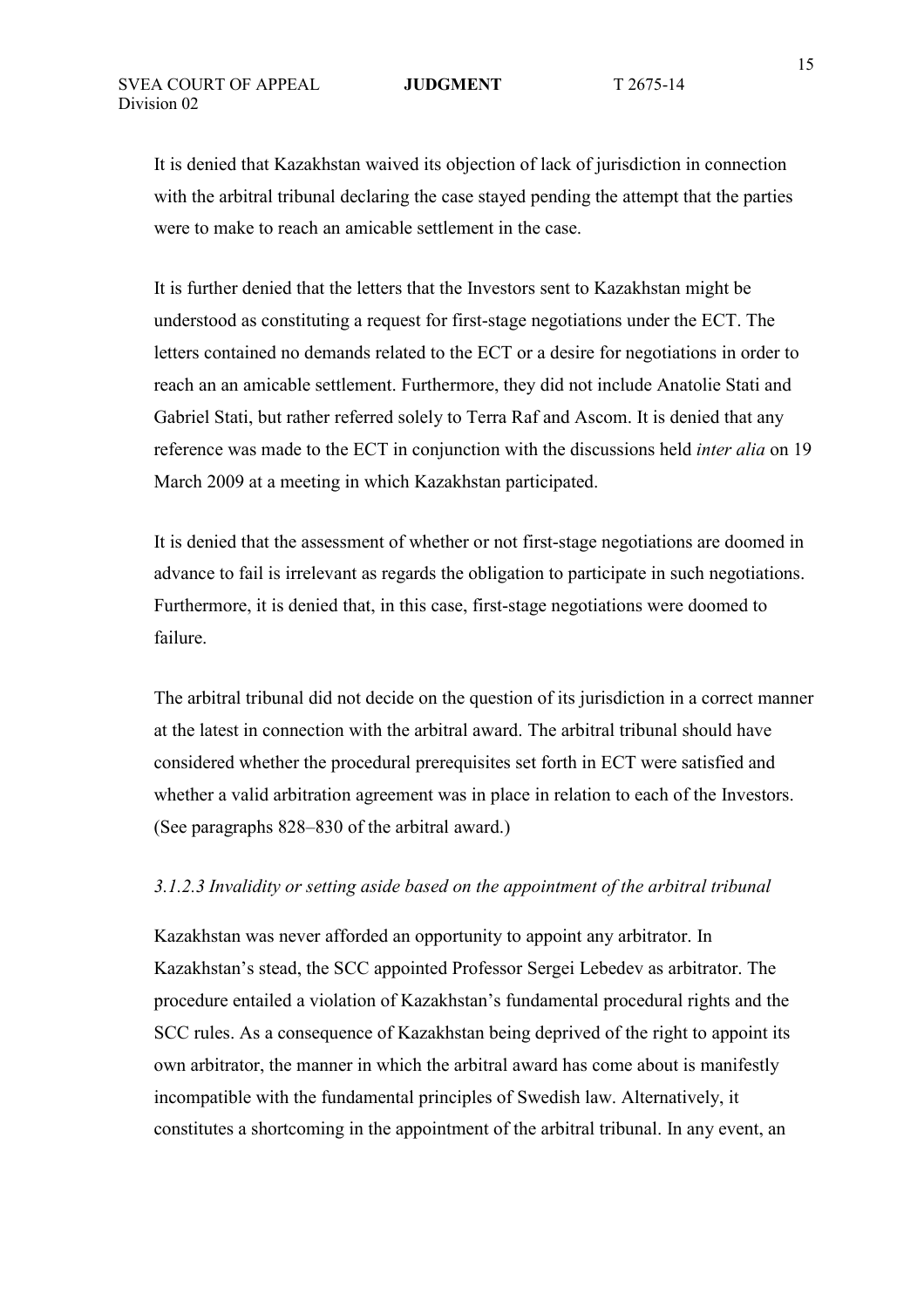irregularity has occurred in the SCC's handling that has influenced the outcome of the case.

It is denied that it is clearly evident from the SCC rules that Kazakhstan was to appoint an arbitrator in its statement of defence. According to the SCC rules, the respondent shall, *where appropriate*, provide information concerning the arbitrator who has been appointed. Kazakhstan has assumed that the SCC would first decide on the number of arbitrators, as is the case at other frequently retained arbitration institutes.

The orders from the SCC contained no information that Kazakhstan was to appoint an arbitrator in its response to the request for arbitration. Furthermore, the SCC's orders contained no information that the SCC would appoint an arbitrator in Kazakhstan's stead if Kazakhstan did not itself appoint an arbitrator. The SCC also afforded Kazakhstan no opportunity to comment on the Investor's request that an arbitrator be appointed on Kazakhstan's behalf. The SCC thereby violated the principle of equal treatment of the parties as enshrined in the Arbitration Act.

The SCC also violated the principle of fair proceedings and the principle of the equal treatment of the parties, by setting too short deadlines. According to the SCC rules, the deadline for Kazakhstan to submit a statement of defence must be calculated at the earliest as from 11 August 2010 when Kazakhstan received the order. This means that Kazakhstan was granted a 15-day deadline. Thus, the deadlines set were excessively short in light of the following factors: the complexity of the dispute; the fact that Kazakhstan was a sovereign state; that the arbitration was requested in violation of the prescribed period for negotiation; that the sending of documents took time; that the SCC's orders were unclear; that Kazakhstan could not easily understand English; that Kazakhstan must be afforded a reasonable time to retain counsel; and that the appointment of an arbitrator required careful consideration and communication.

The SCC granted Kazakhstan no right to be consulted in connection with the appointment of an arbitrator in its stead. Kazakhstan should, in any event, have been afforded an opportunity to comment on the Investors' request that an arbitrator be appointed on behalf of Kazakhstan.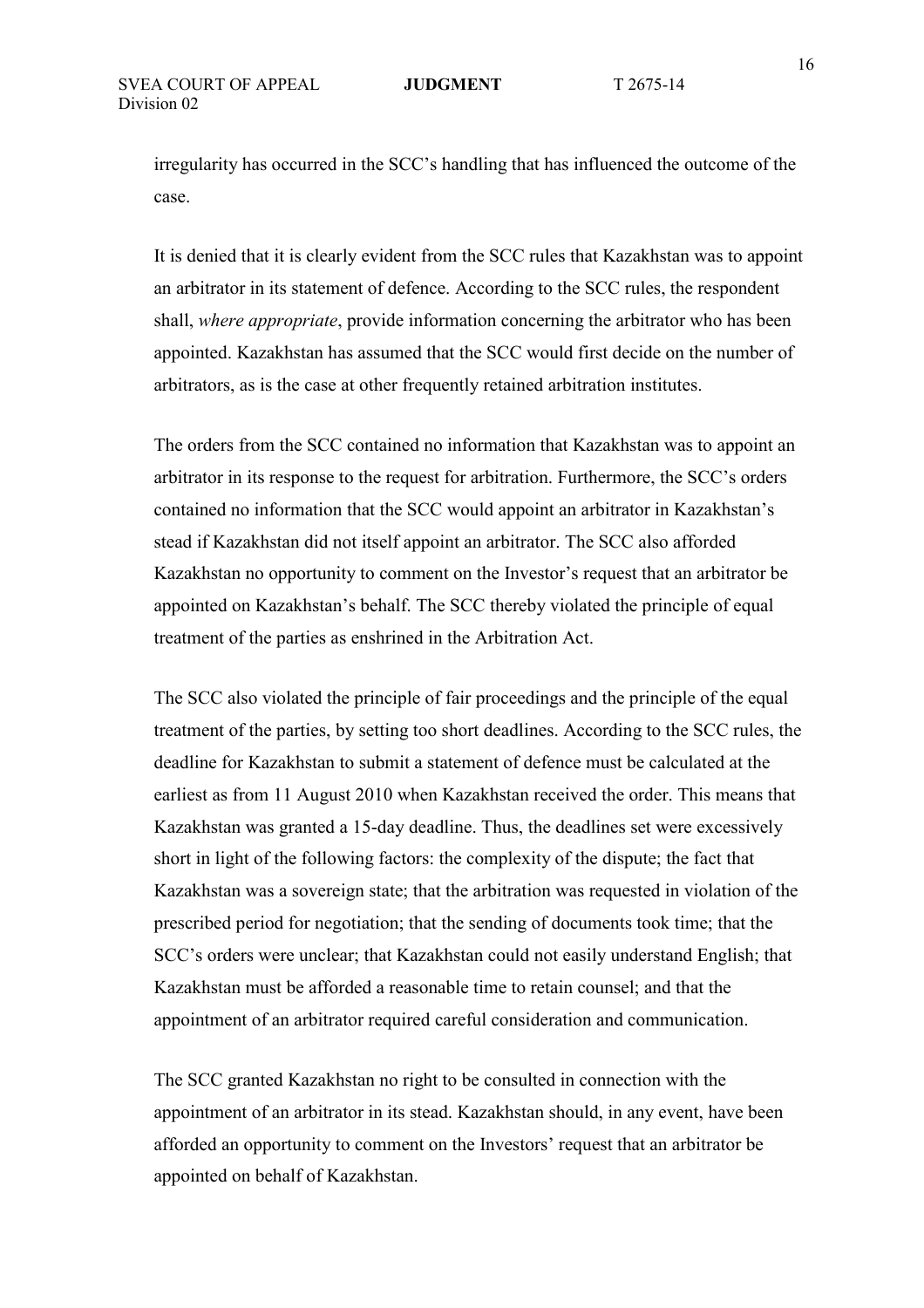It is denied that Kazakhstan has waived its right to appoint an arbitrator or to present an action thereon in the Court of Appeal. Kazakhstan has satisfied the requirements for "objection" pursuant to section 34, second paragraph of the Arbitration Act and Article 31 of the SCC rules. Kazakhstan has on no occasion confirmed that the arbitral tribunal was constituted in a correct manner and thereby waived its objection thereon. The statement during the hearing on 8 October 2012, which was held approximately two years after the arbitral tribunal had been constituted, referred solely to objections to the actions of the arbitral tribunal during the hearing, and not to bars to the arbitration in its entirety.

The SCC failed to cure its mistake by affording Kazakhstan a possibility to appoint a new arbitrator.

The SCC has failed to follow its previous practice regarding the appointment of arbitrators.

Sergei Lebedev adopted a very passive role during the arbitration and was unable to ensure that Kazakhstan's action was correctly understood by the arbitral tribunal.

## *3.1.2.4 Setting aside based on excess of mandate or procedural irregularity (incorrect assessment of evidence, etc.)*

#### Taras Khalelov's witness statements and testimony

The arbitral tribunal based its decision to award the Investors damages in respect of the LPG plant solely on the allegation that Kazakhstan had worked to complete the LPG plant after the Investors had left the country. The allegation is based on two Internet links provided in a footnote in an expert report, the so-called FTI report, which was drawn up by the Investors' experts; see paragraph 1745 of the arbitral award. The Internet links were not submitted as evidence and not translated, which was in violation of item 7 in Procedural Order No. 1; see paragraph 20 of the arbitral award. The Investors also withdrew the allegation in subsequent submissions. The arbitral tribunal failed to take into account decisive oral evidence in the form of Taras Khalelov's witness statement and testimony, which rebutted this allegation.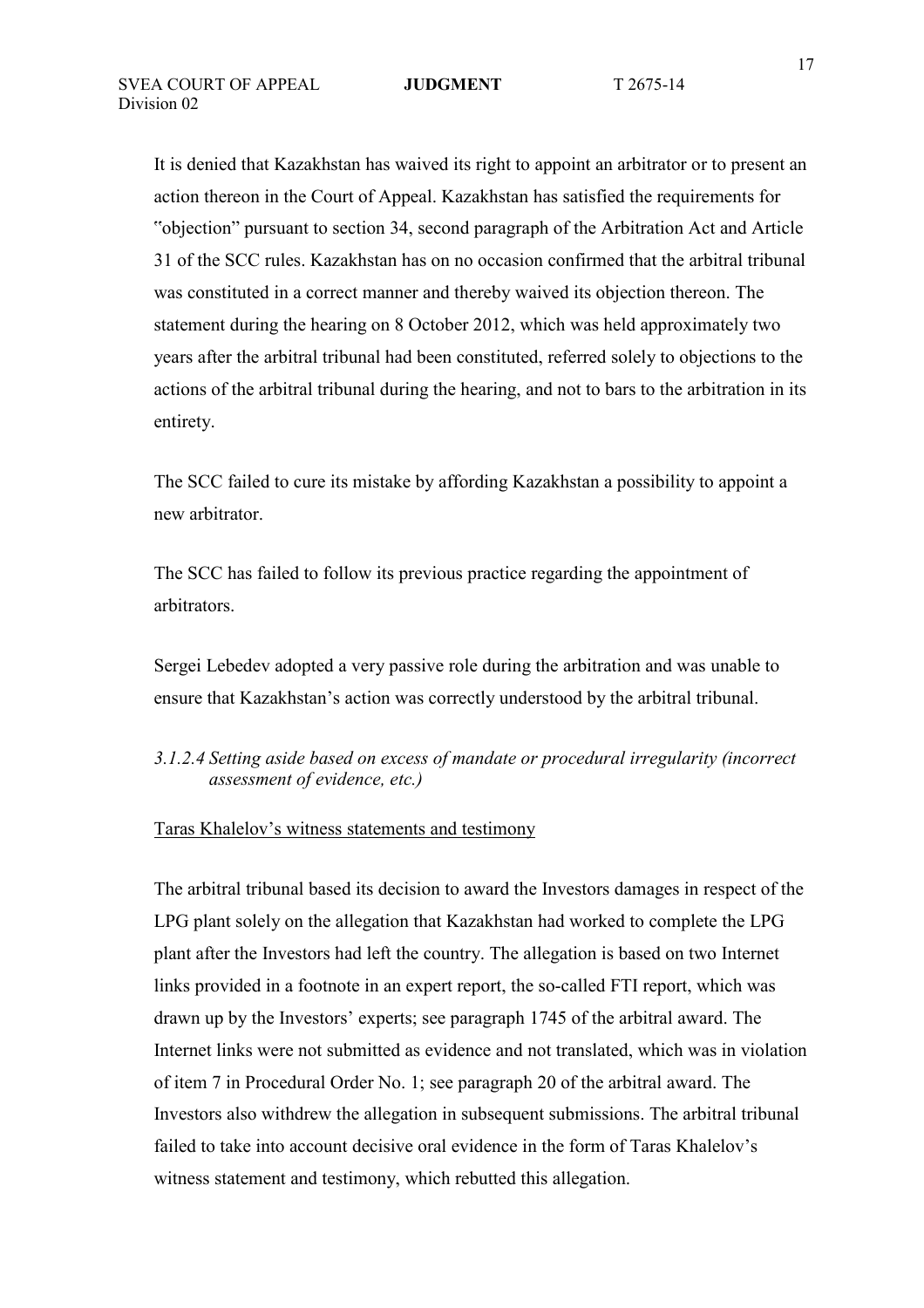The foregoing has influenced the outcome of the case as regards the value of the LPG plant in an amount of USD 199 million, which corresponds to the arbitral tribunal's estimation.

### Kazakhstan's expert evidence and witness evidence

The arbitral tribunal failed to take into account:

- i. submitted expert opinions from Professors Anatoly Didenko and Kadirbek Latifov as well as witness testimony of Salamat Baymaganbetov regarding the classification of pipelines;
- ii. expert opinion from Professor Kulyash Ilyassova regarding the legality of the waiver of right of first refusal;
- iii. expert opinion from Professor Tomas Balco and witness testimony of Nurlan Rahimgaliev regarding the legality of the tax arrears assessment;
- iv. material parts of the opinion from Deloitte GmbH ("Deloitte") regarding causality; and
- v. material parts of the report by Kazakhstan's geological experts, Gaffney Cline and Associates.

The arbitral tribunal, which based its award on a large number of circumstances which, taken together, were deemed to constitute a coordinated harassment campaign ("string of measurement of coordinated harassment"), would not have reached the assessments made if it had taken into consideration evidence invoked by Kazakhstan.

i. The arbitral tribunal failed to take into account the content of Kazakh law regarding the classification of pipelines (paragraph 1090 of the arbitral award), despite the fact that the parties were in agreement that Kazakh law must be applied in this context. In the arbitration, Kazakhstan presented legal opinions from Professors Anatoly Didenko and Kadirbek Latifov as well as a written witness statement from Salamat Baymaganbetov, all of which supported Kazakhstan's position with respect to classification of the pipelines. However,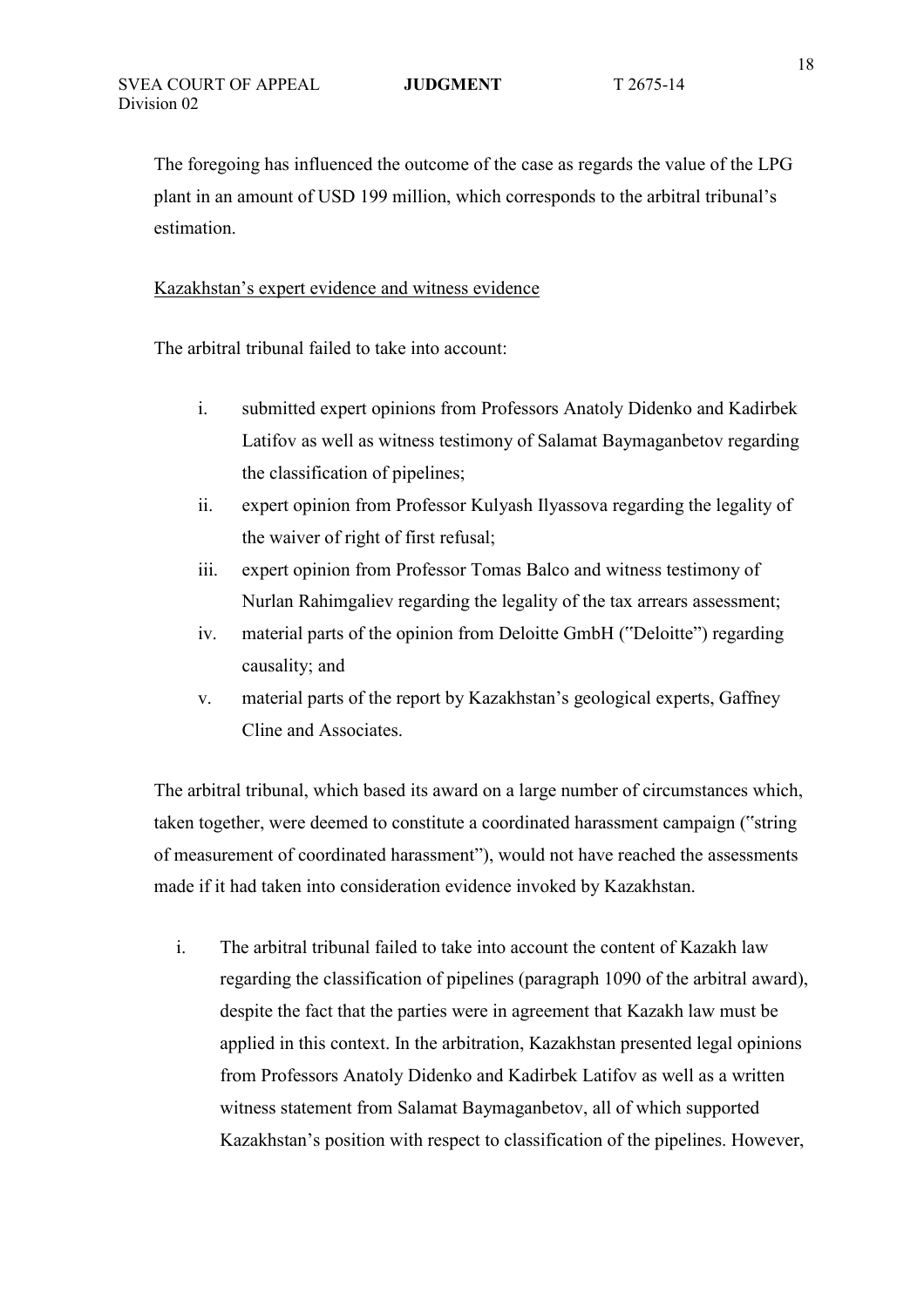the arbitral tribunal failed to even mention that these opinions had been submitted; cf. paragraphs 82, 174, 1088 and 1090 of the arbitral award.

- ii. The arbitral tribunal decided a question of Kazakh civil law without taking into account the expert opinion by Kulyash Ilyassova invoked by Kazakhstan; see paragraphs 1093, 1095 and 1417 of the arbitral award. The issue in question related to Kazakhstan's right of first refusal to buy the shares in TNG in conjunction with Terra Raf's acquisition in 2005. Instead of applying Kazakh civil law, the arbitral tribunal held that Kazakhstan's revocation of the authorisation of this assignment constituted part of the coordinated campaign of harassment.
- iii. The arbitral tribunal decided a question of Kazakh tax law without taking into account expert opinions from Tomas Balco and witness statement from Nurlan Rahimgaliev, which were invoked by Kazakhstan in support of Kazakhstan's position regarding the issue of tax arrears; see paragraphs 1541 and 1798–1800 of the arbitral award. Tomas Balco and Nurlan Rahimgaliev were not even mentioned in the reasons for the arbitral award. Instead of applying Kazakh tax law, the arbitral tribunal held that Kazakhstan's imposition of tax arrears in respect of KPM and TNG "were created by Respondent's conduct which this Tribunal found above to be a breach of the ECT", thus a part of the coordinated campaign of harassment; see paragraphs 1541 and 1798–1800 of the arbitral award.
- iv. The arbitral tribunal has decided the question of a causal link between the alleged campaign of harassment and the loss alleged by the Investors without taking into account Kazakhstan's economic expert, Deloitte. In the arbitration, Kazakhstan presented expert opinions from Deloitte which demonstrated that the Investors' companies were in dire economic straits, wholly irrespective of measures taken by Kazakhstan, and thus that there was no causal link. The arbitral tribunal found that since Deloitte had not made any direct assessment of the ability of KPM and TNG to pay their debts pursuant to the bond loan from Tristan Oil (which is clearly wrong), the arbitral tribunal accepted the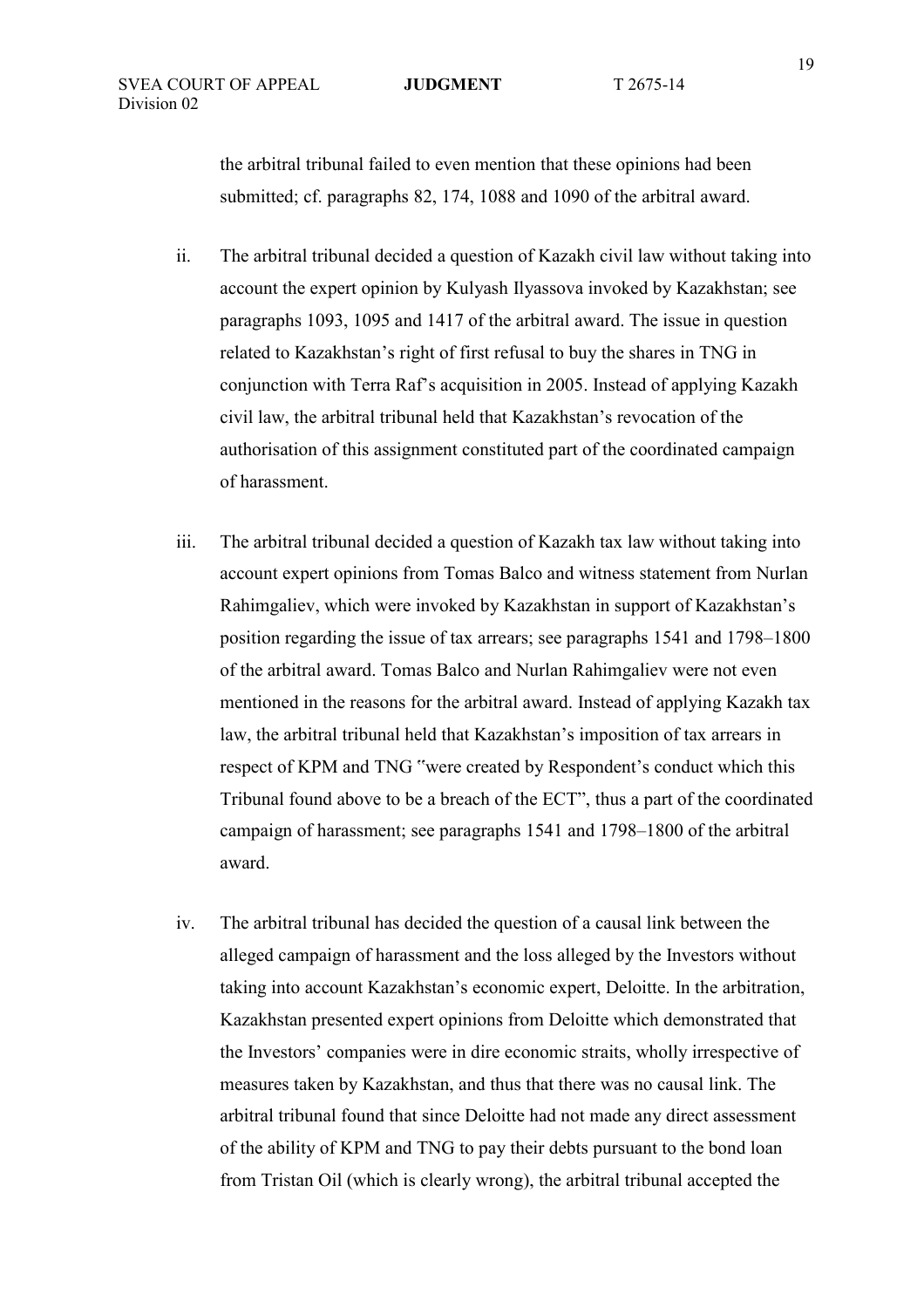conclusion from the Investors' expert, TFI Consulting ("TFI") that the companies were in a sound financial position prior to October 2008; see paragraph 1456 of the arbitral award.

v. In its assessment of damages, the arbitral tribunal took into account only the Investors' geological experts ("Ryder Scott") and disregarded Kazakhstan's geological experts ("Gaffney Cline & Associates"), without stating any reason for doing so. Despite the fact that the issue of the geological assessment of the reserves in the Tolkyn and Borankol fields was very extensive and complicated, and that the experts had each submitted four expert opinions, the arbitral tribunal determined in a single sentence that the Investors' expert Ryder Scott was convincing in its methodology and conclusions ("considers that the Ryder Scott reports on reserv [*sic*] estimates are convincing in their approach and results; see paragraph 1625 of the arbitral award.

### Non-considered objections regarding deductions from the damages

The arbitral tribunal failed to take into consideration Kazakhstan's objections that certain deductions should be made from any awarded damages. The arbitral tribunal's reasons for the award in this regard are so minimal as to be tantamount to a lack of reasons; see paragraphs 1535–1542 of the arbitral award. In the arbitration, Kazakhstan objected that all revenues that accrued to the Investors after the valuation date should be deducted (see paragraphs 1486 and 1487 of the arbitral award) *and* that any damages in respect of the LPG plant could only amount to one-half of the value due to the fact that Vitol had financed one-half of the LPG plant and that Vitol was also entitled to one-half of the future income from the LPG plant, all of the aforesaid in accordance with an agreement between the Investors and Vitol (the JOA Agreement); see paragraphs 1738– 1741 of the arbitral award. The Investors could not receive damages from Kazakhstan in respect of the part financed by Vitol. The objections may be equated with cross claims or set-off objections. Thus, the arbitral tribunal failed to perform its mandate to try the dispute in its entirety. The failure to take account of the objections influenced the outcome of the case. Due to this excess of mandate or procedural irregularity, the arbitral award must be set aside by, in any event, an amount of USD 314.8 million. The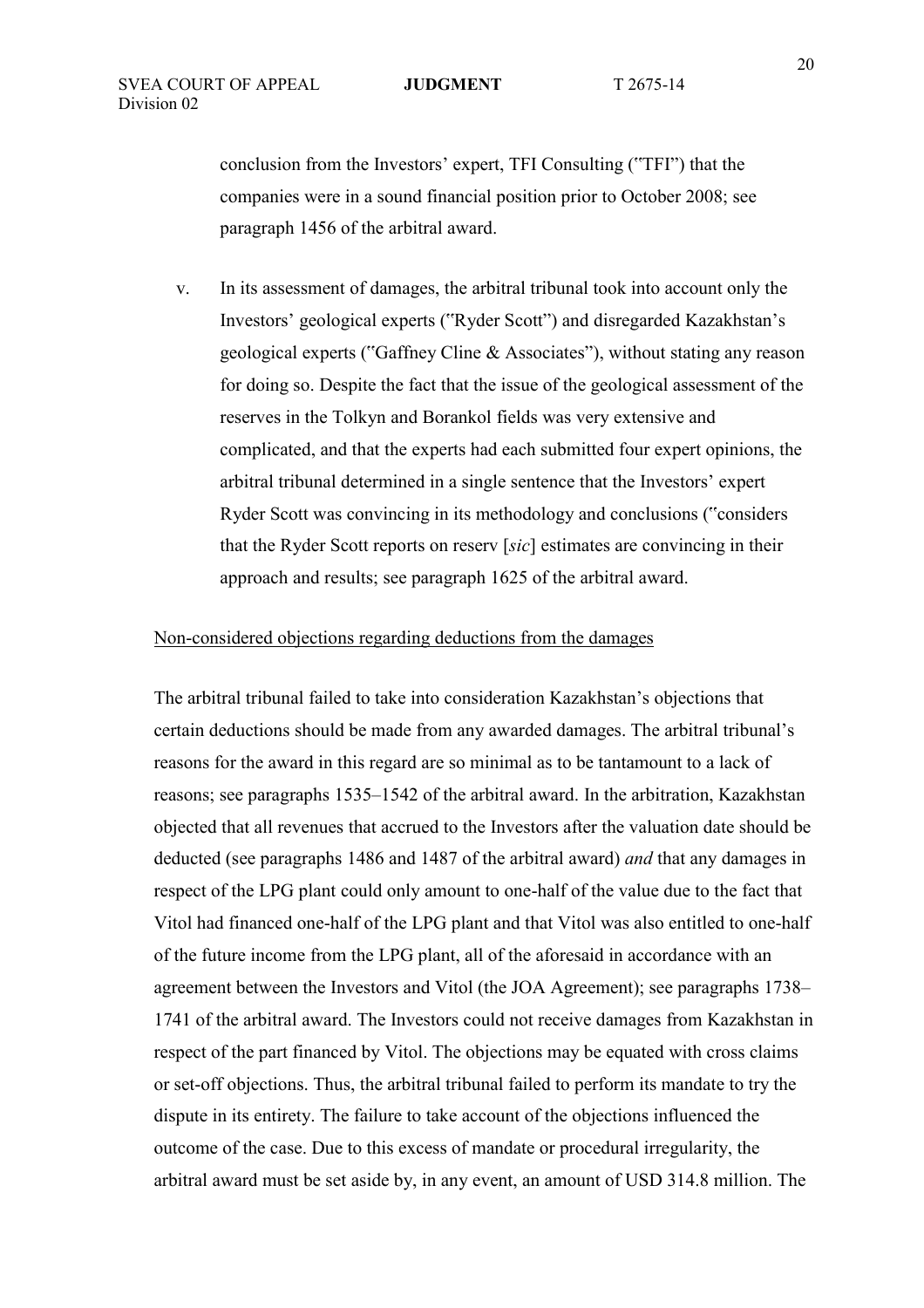amount corresponds to the revenues that have accrued to the Investors since the valuation date (USD 215.3 million) and to one-half of the assumed value of the LPG plant, USD 99.5 million.

### *3.1.2.5 Other excesses of mandate or procedural irregularities*

The arbitral tribunal exceeded its mandate and committed procedural errors by, on a number of occasions, going beyond what had been invoked by the parties and by failing to take into account matters invoked by the parties and applicable law, as stated below.

#### KazAzot

i. On the issue of Kazakhstan's liability, the causal link between Kazakhstan's actions and the loss, the amount of the loss and the role played by the company KazAzot, the arbitral tribunal based its conclusions on the fact that KMG and Timur Kulibayev had influenced KazAzot, which however had not been invoked by any of the parties; see section 1418 of the arbitral award. The Investors had invoked KazAzot's role only in respect of the pricing of gas. The arbitral tribunal also failed to apply applicable legislation to the question of ascribing to the Kazakhstan state KazAzot's decision not to sign the tripartite agreement (customary international law on state liability including "Articles on Responsibility of States for Internationally Wrongful Acts" drafted by the International Law Commission  $[ILC$  Draft Articles $]$ <sup>1</sup>). (See paragraphs 1094 and 1418 of the arbitral award.)

#### Interfax

 $\overline{a}$ 

ii. The arbitral tribunal based its conclusions that a press release from Interfax, which according to the arbitral tribunal constituted a part of the coordinated campaign of harassment, had been caused by Kazakhstan's behaviour as early as in October and November 2008, despite the fact that this was not asserted

<sup>&</sup>lt;sup>1</sup> ILC Draft Articles are a combination of codification and ongoing development of international law. On 12 December 2001, the United Nations General Assembly adopted resolution 56/83 through which ILC Draft Articles were entrusted to governments without obligations.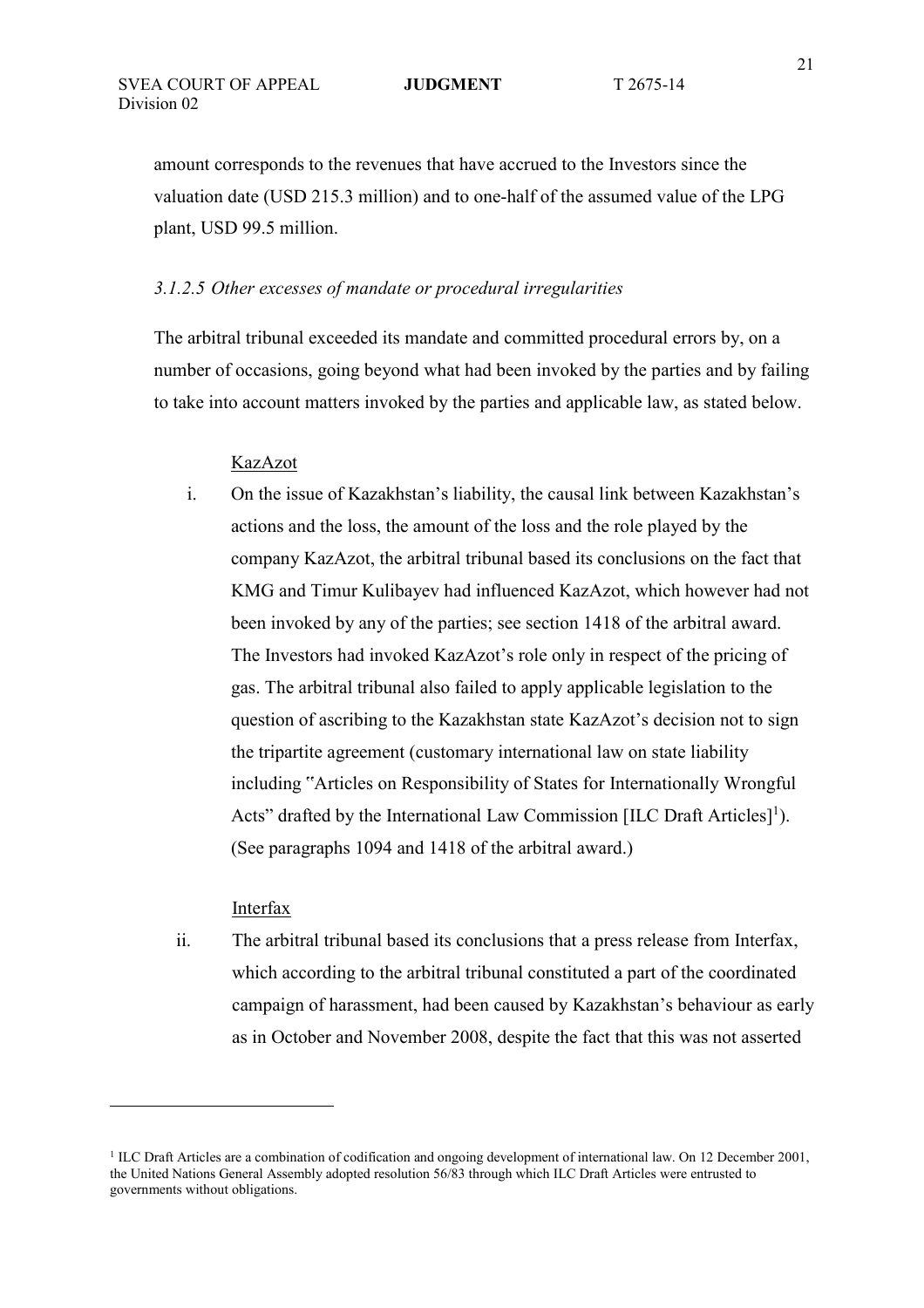by any of the parties and emphasised incorrectly that this circumstance was undisputed; see paragraph 994 of the arbitral award.

### The financial police

iii. With respect to the behaviour of the Kazakh financial police, the arbitral tribunal relied on the allegation that the financial police had reported to Kazakhstan's Deputy Prime Minister that it had discovered that KPM and TNG operated trunk pipelines, despite the fact that this had not been invoked by any of the parties. In addition, the arbitral tribunal incorrectly held that Kazakhstan had admitted that such was the case; see paragraph 990 of the arbitral award.

#### The Tristan bonds

iv. The arbitral tribunal failed to take into account the parties' legal arguments on the issue of whether deductions in respect of the so-called Tristan bonds should be made from value of the companies KPM and TNG; see paragraphs 1768–1771 of the arbitral award. The arbitral tribunal also based its decision on an alleged admission by Kazakhstan which was never given. If there has been any such admission, Kazakhstan has withdrawn it. In any event, on 30 April 2009 the value of the Tristan bonds amounted to USD 497,685,101. (See paragraphs 1536–1537 of the arbitral award.)

#### Valuation method

On the issue of the valuation of the Tolkyn and Borankol fields, the arbitral tribunal erroneously assumed that Kazakhstan had consented to a certain valuation method; see paragraph 1625 of the arbitral award. For this reason, the arbitral award must be set aside, in any event in an amount of USD 277.8 million.

Due to each and every one of the excesses of mandate or procedural irregularities, the arbitral award must be set aside. In any event, taken together the shortcomings constitute reason for setting aside the arbitral award.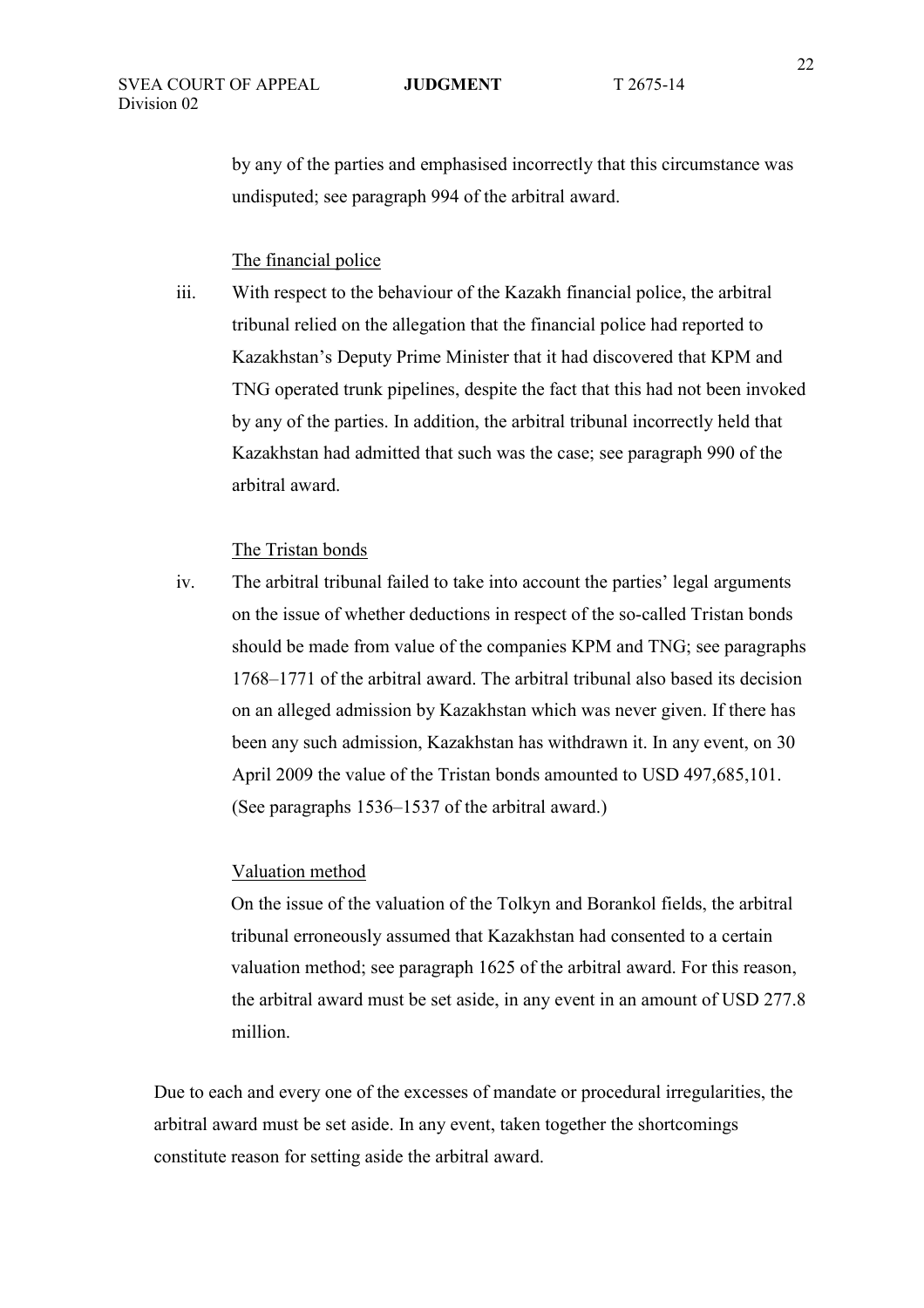#### *The Investors*  $3.2$

#### **3.2.1 Legal grounds for the denial**

The arbitral award and the manner in which the arbitral award has arisen are not manifestly incompatible with the fundamental principles of the Swedish legal system.

The arbitral award is covered by a valid arbitration agreement between the parties.

The arbitral tribunal has not been appointed contrary to the parties' agreement or the principle of equal treatment.

The SCC's appointment of the arbitral tribunal has not constituted a procedural irregularity that has influenced the outcome.

The tribunal has neither exceeded its mandate nor committed any procedural irregularity that has influenced the outcome.

The arbitral tribunal is quorate also with two arbitrators.

### **3.2.2 Substantive facts**

*3.2.2.1 Invalidity based on the alleged fraudulent scheme, false evidence, misleading information, etc.* 

The arbitral award or the manner in which the arbitral award arose is not manifestly incompatible with the fundamental principles of the Swedish legal system. Therefore, the arbitral award is not to be declared invalid.

It is denied that the arbitral award is based on a fraudulent scheme, corruption or false evidence.

Ever since the Investors acquired KPM and TNG, they have invested hundreds of millions of US dollars in development of the oil and gas fields and construction of the LPG plant. These costs are neither feigned nor fictitious.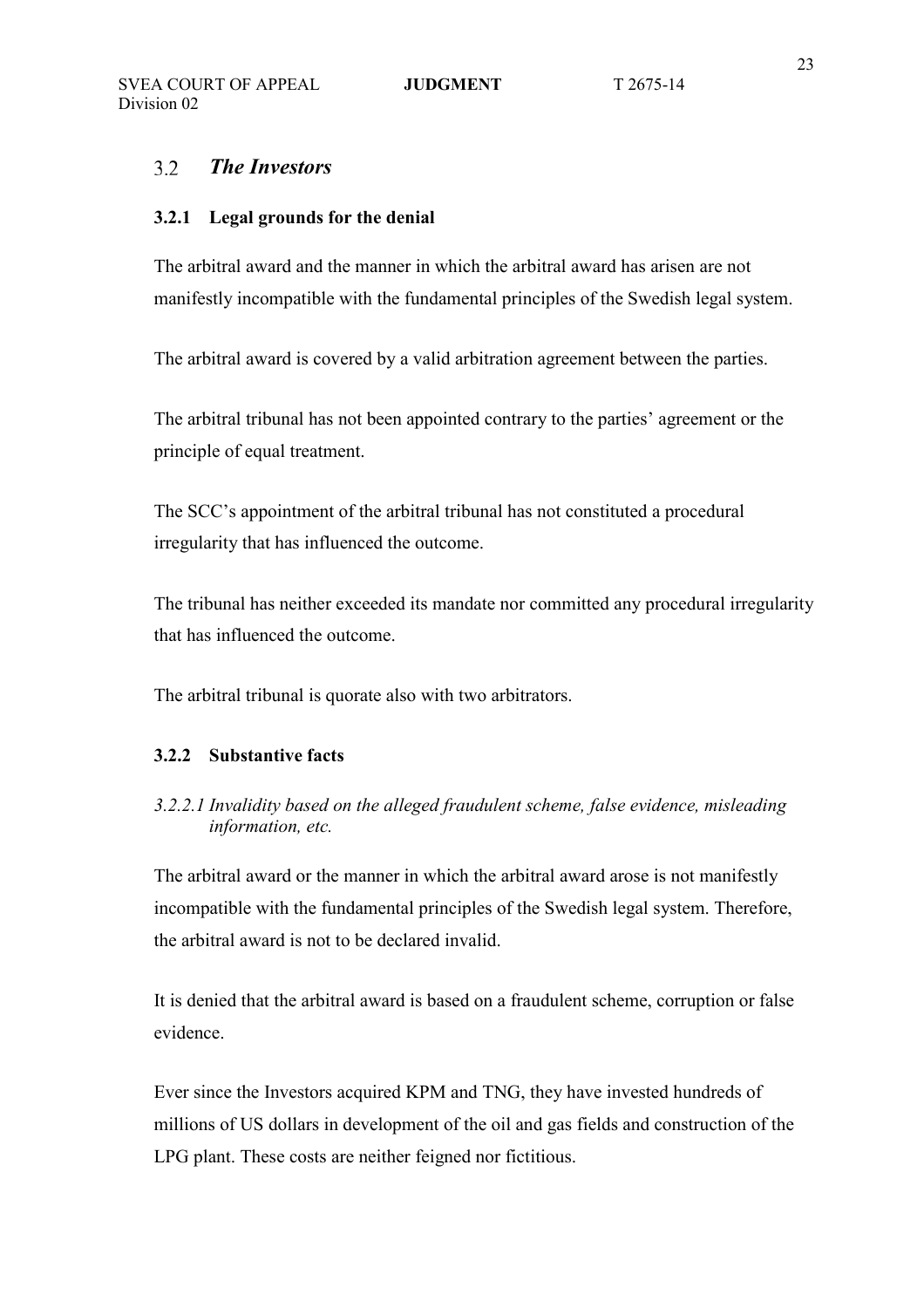The construction of the LPG plant has not taken place through a fraudulent scheme, corruption, sham agreements or sham transactions. The Investors have presented no false evidence (witness affidavits, witness testimony and expert opinions) and also have not misled Kazakhstan, the SCC or the arbitral tribunal, nor withheld information regarding the investment in, and the evaluation of, the LPG plant. KMG based its indicative bid also on its own assumptions and calculations. There is no proximate cause between the alleged misleading acts and the arbitral tribunal's award relating to the value of the LPG plant.

The arbitral award is not based on false evidence or untrue statements. The information in the Information Memorandum and annual reports which is alleged to have been false or misleading has not been created with the arbitration in mind, but rather for another purpose, and also long prior to the initiation of the ECT case. Even if Kazakhstan's accusations were to be justified in any respect (which is denied), these documents have not served as any direct basis for KMG's indicative bid or the arbitral tribunal's award insofar as relates to the value of the LPG plant.

Even if incorrect documentation or untrue information might in any way have constituted a basis for the arbitral award in this respect, this would not be sufficient to declare the arbitral award invalid, in whole or in part.

### The fraudulent and misleading scheme is a fabrication

The Investors did not mislead the arbitral tribunal, the SCC or Kazakhstan in respect of their investment costs in the LPG plant. The investment cost in the LPG plant is not fictitious. It comprised not only costs for equipment but also costs for building materials and work on construction of the plant. At the time of the expropriation, the plant was almost completed.

The Perkwood Agreement involved no sham arrangement. Perkwood's role was to handle the procurement and delivery of equipment for construction of the LPG plant. Perkwood imported equipment valued at approximately USD 138 million to TNG in Kazakhstan and approximately USD 24.7 million has been paid to the Kazakh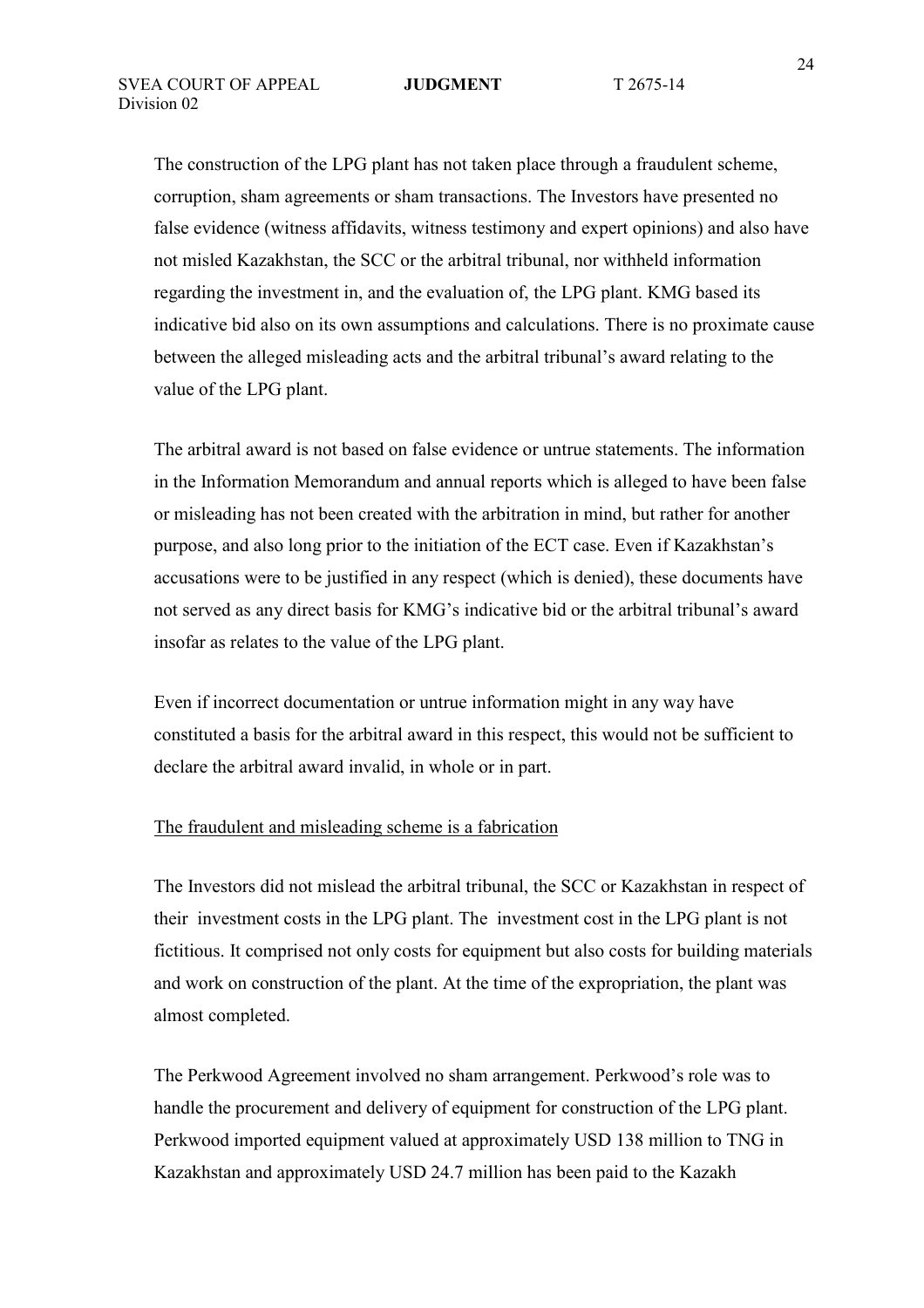authorities in the form of customs charges and taxes. In addition, in October 2008 the Kazakh customs authorities conducted an investigation of TNG, without finding that the company had violated any laws or regulations in its dealings with Perkwood or otherwise. Thus, there has been no misleading scheme or sham agreement between TNG and Perkwood. In conjunction with the audit of the prepared annual reports, TNG's auditors (KPMG) had full access to all accounting documents. KPMG was aware of Perkwood's function. During the arbitration, the Investors presented a number of documents in which Perkwood's role in the LPG construction project was described.

The Investors have invested significant sums in the LPG plant, which fact was known to Kazakhstan.

It is denied that the Investors have reported fictitious purchasing costs. The Perkwood Agreement was more extensive than the contract between TGE and Azalia Ltd. ("Azalia")/Ascom and included a large volume of equipment and material that was not included in the TGE agreement. The terms of delivery were also different. TGE sold certain parts of the equipment for the LPG plant to Azalia, but neither TGE nor Azalia was responsible for the delivery of equipment to Kazakhstan. It was Perkwood that sold equipment to TNG and delivered it to Kazakhstan. Thus, the equipment listed in Annexes 2, 14 and 16 to the Perkwood agreement could not have been delivered by TGE previously. Annex 14 did not include the same equipment as Annex 2, but rather related to spare parts that were ordered to ensure future operation. In any event, the paid advance of approximately USD 37 million for the equipment in accordance with Annex 14 was later settled between Perkwood and TNG.

It is denied that the Investors reported fictitious component costs. Perkwood has delivered equipment and material corresponding in value to the USD 72 million booked by TNG as delivered but not yet installed at the LPG plant. All amounts for this equipment have been reported in a report from an unscheduled inspection of TNG that was carried out between 25 January and 5 February 2010 by the Kazakhstan Ministry for Energy and Natural Resources; see paragraph 1072 of the arbitral award.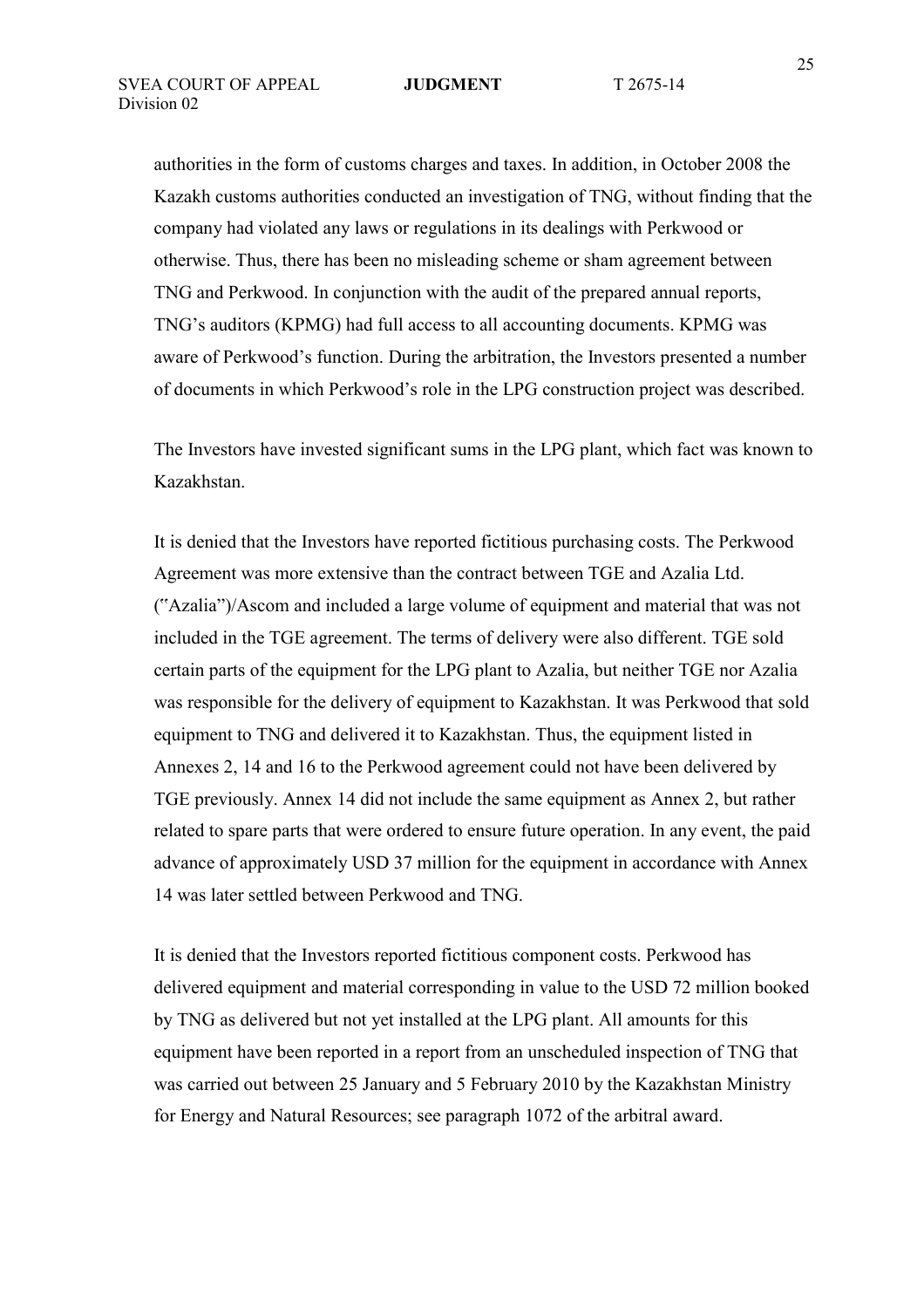It is denied that the Investors reported fictitious interest expenses. Interest expenses of USD 60 million that were incurred in order to finance the construction of the LPG plant have been reported in TNG's accounts and correspond to the actual cost.

It is denied that the Investors reported a fictitious management fee. The contractual basis for the payment of the management fee is set forth in section 10.1 of the Perkwood Agreement.

It is denied that the Investors reported an advance on non-delivered components. Perkwood agreed to repay the advance to TNG. TNG subsequently assigned its claim against Perkwood regarding repayment of an advance of approximately USD 37 million to Tristan Oil on 9 February 2010. The parties executed an agreement whereby Tristan Oil notified Perkwood of the assignment and simultaneously wrote off a corresponding part of TNG's outstanding loans.

The allegation that there was no good faith investment in Kazakhstan is denied. This allegation was considered and rejected by the arbitral tribunal; see paragraphs 812–813 of the arbitral award.

The Investors presented no false evidence, provided no misleading information, nor withheld any relevant information in the arbitration

It is denied that the stated documents prove that the Investors provided false or misleading information in the arbitration.

It is denied that the Investors withheld "information that could have revealed the fraudulent scheme". The Investors did not mislead the arbitral tribunal or Kazakhstan as to which parties were participating in the investment in the project. Vitol never held any ownership stake in the LPG plant. The intention was that Vitol would advance half of the financing for its construction. The Investors did not claim that they alone had borne the entire investment cost (see paragraphs 1702–1703 and 1740 of the arbitral award).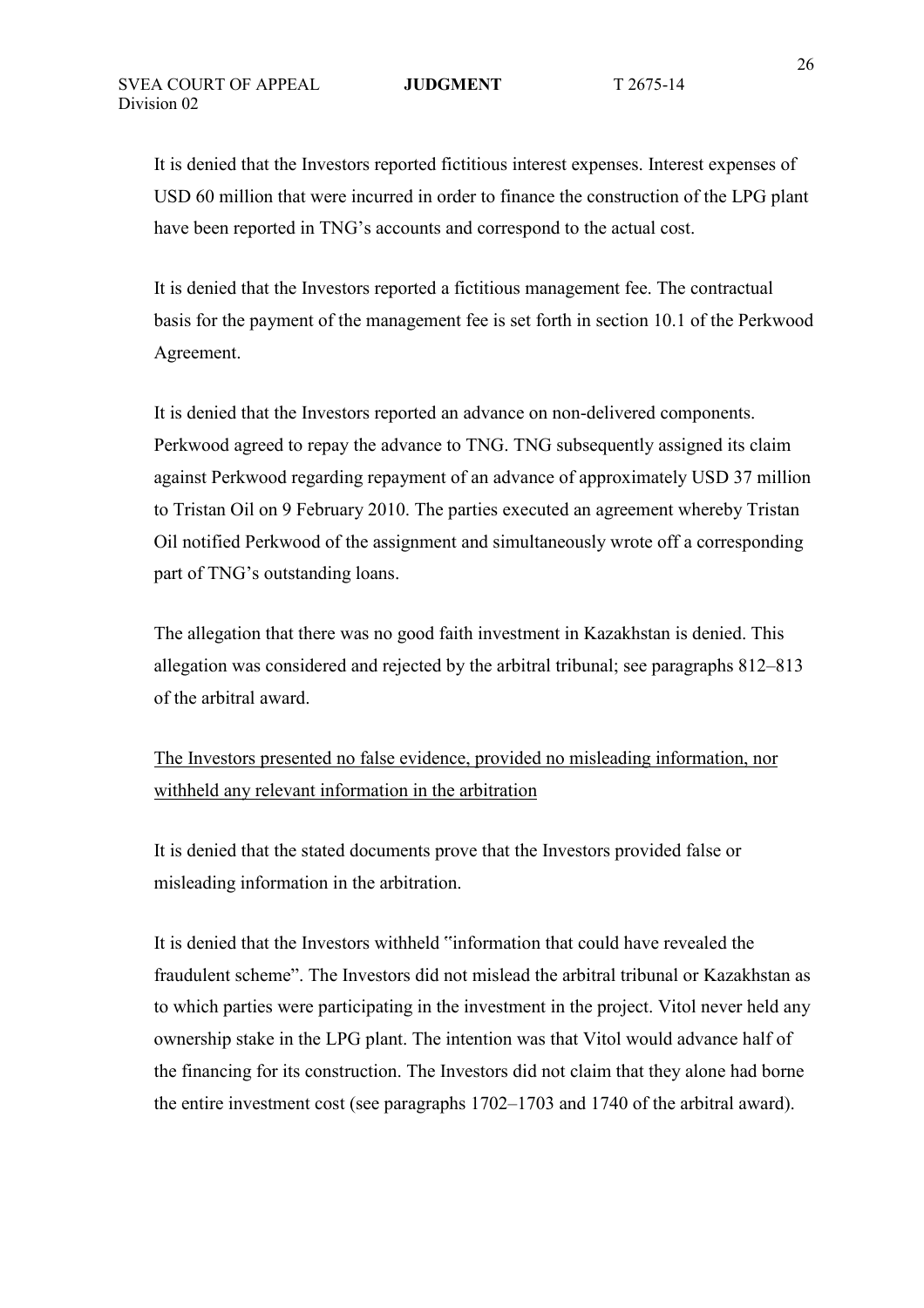The issue of Ascom's dispute with Vitol in the so-called JOA case was of significance when the Investors' claims for damages with respect to the LPG plant were considered by the arbitral tribunal. The arbitral tribunal held that it was of no significance for the question that the arbitral tribunal was required to assess, namely what constituted a reasonable market value for the LPG plant under international law, and whether Vitol had participated together with the Investors in the investments made in the LPG plant. (See items 1539 and 1542 of the arbitral award.)

The Investors did not mislead the arbitral tribunal or Kazakhstan as regards entitled parties in connection with the LPG plant project. It was never alleged in the Montvale case that Terra Raf had assigned all of its rights and obligations regarding the LPG plant to its affiliated company Montvale. What happened was that Terra Raf assigned all of its rights and obligations under the JOA agreement (regarding the joint financing of the LPG plant with Vitol) to Montvale through a Novation Agreement, to which Vitol also was a party. Terra Raf's status as TNG's sole shareholder never changed. Consequently, this information was of no significance whatsoever for the assessment of Terra Raf's status as an investor under the ECT or its entitlement to damages. Information about the Novation Agreement is reproduced in Squire Sanders' "Due diligence" report, which Kazakhstan presented in the arbitration and invoked on a number of occasions; see paragraphs 1177, 1197, 1489 and 1793 of the arbitral award. Under all circumstances, it was of no significance for the outcome.

It is denied that the Investors were guilty of procedural fraud by withholding information concerning Perkwood, the Perkwood Agreement and Perkwood's role in the construction of the LPG plant.

#### Valuation of the LPG plant

The Investors did not provide misleading information to their auditors or anyone else regarding investment costs. The information regarding investment costs for the LPG plant did not influence the assessment of the size of the damages.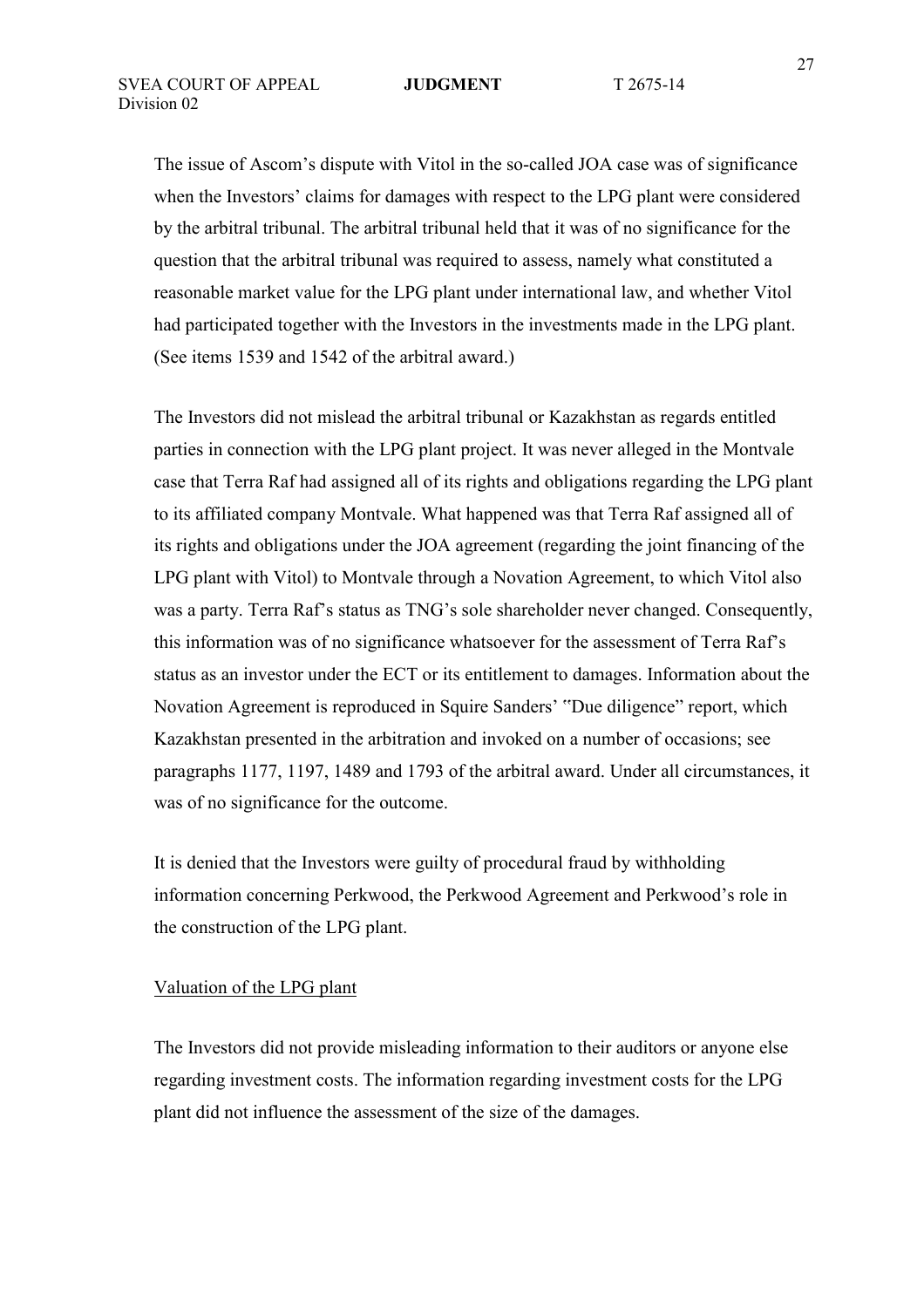KMG's indicative bid and internal data for decisions, which Kazakhstan presented in the arbitration, show that the company based its indicative bid on the Information Memorandum *and* on its own assumptions and calculations.

The Investors did not invoke the indicative bid as an alternative ground for its claim for damages in the arbitration. Information regarding KMG, as well as seven other bidders' indicative bids, were presented as support for the Investors' calculations regarding the value of the expropriated assets, since Kazakhstan called into question the Investors' valuation methods. In the arbitration, Kazakhstan adopted the position that the investment cost was irrelevant since a Discounted Cash Flow method was to be applied when assessing the Fair Market Value, and also that the investment costs in reality were much higher and that the Investors had attempted to conceal them; see paragraphs 1724 and 1718 of the arbitral award.

The arbitral tribunal essentially based its assessment of the value of the LPG plant on the indicative bid of USD 199 million that was submitted by KMG. The indicative bid was preliminary and was based on a number of uncertain assumptions. KMG took into account not only the Information Memorandum, but also other publicly available information and made its own assumptions and calculations. The bid was also not based solely on TNG's investment costs in the LPG plant, but had been calculated as an arithmetic average between "the matrix of the comparative methods value and cost method value". The average ended up at USD 199 million since the investment cost was USD 193 million and the amount according to the comparative valuation method was USD 205 million.

It is denied that information regarding the Investors' assets in Kazakhstan, as included in the consolidated annual reports for Tristan Oil, KPM and TNG, was incorrect or misleading.

KPMG was aware of Perkwood's function.

It is denied that Anatolie Stati was included in the management of KPM and TNG.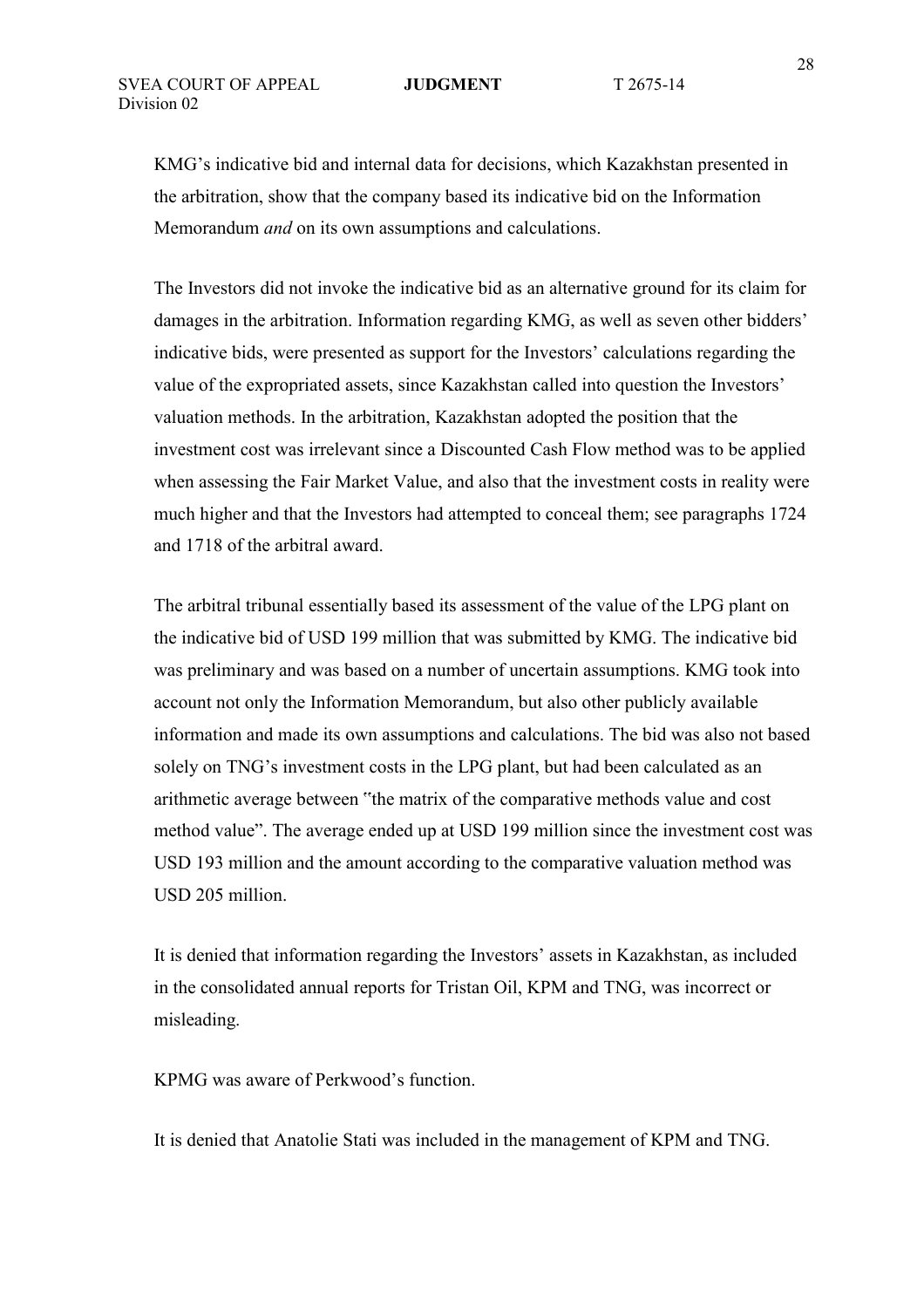KMG's witness, Medet Suleimenov, stated in testimony that the indicative bid was based on limited information and that the size of the bid was determined by strategic considerations; see paragraph 1736 of the arbitral award. Therefore, it is impossible to say in what way, if any, changes in the investment cost would have affected the size of the bid.

### *3.2.2.2 The arbitral award is covered by a valid arbitration agreement*

Kazakhstan and all of the Investors have entered into an arbitration agreement based on Kazakhstan's standing offer, included in the ECT, of arbitration in accordance with the SCC rules in respect of investment disputes, and the Investors' acceptance thereof through a request for arbitration, citing such offer.

Compliance with the provision regarding first-stage negotiations has not been a condition for the conclusion of an arbitration agreement. It follows from Art. 26 (3) (a) ECT that Kazakhstan has provided unconditional consent to arbitration. Through the Investors' request for arbitration, a binding arbitration agreement has arisen whereby the arbitral tribunal became endowed with jurisdiction.

The provisions of Art. 26 ECT do not constitute mandatory formal provisions. The failure to comply with first-stage negotiations does not constitute a bar to arbitration.

In any event, the arbitration was stayed for a period of three months at the request of Kazakhstan in order to facilitate negotiations pursuant to Art. 26 (2) ECT. Any shortcoming prior to the arbitration has therefore been cured and Kazakhstan has forfeited the right to object to jurisdiction.

The Investors accepted Kazakhstan's request for a stay on condition that Kazakhstan desist from presenting any objection on the ground that the time period had not been satisfied, which Kazakhstan accepted through its counsel at the time. Kazakhstan then continued to participate in the proceedings without informing the Investors that the objection was maintained. In any event, the Investors had reason to believe that Kazakhstan had waived its objection, a fact of which Kazakhstan must have been aware.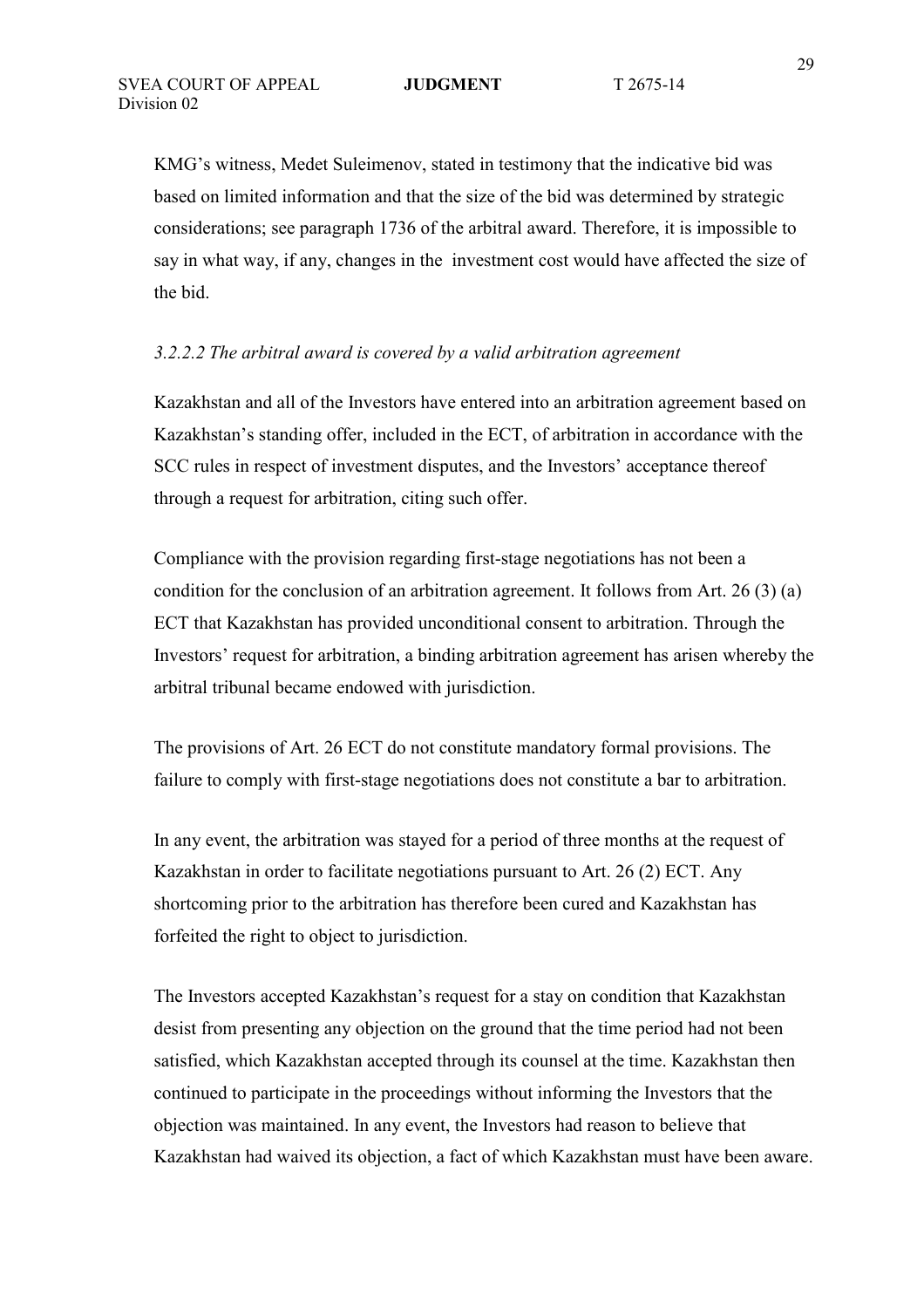The parties' agreement was binding on Kazakhstan and, for this reason too, Kazakhstan was contractually bound vis-à-vis the Investors, in any event following the expiry of the three-month period.

The Investors satisfied the requirements of first-stage negotiations pursuant to Art. 26 (2) ECT before the arbitration was initiated. The only requirement imposed regarding the commencement of first-stage negotiations is a request from one of the investors affected to reach an amicable settlement, which need not be in writing. Thus, there was no requirement that all investors must sign all letters or participate in the first-stage negotiations. Furthermore, at the time in question Anatolie Stati was authorised to represent Gabriel Stati. It is sufficient that reference is made to one of the objects of the treaty so that the state against which a claim is directed is informed that there exists, or may come to exist, a dispute concerning such object. The Investors' letter to Kazakhstan clearly states that the investors object to Kazakhstan's treatment of KPM and TNG, i.e. the Investor's investments in the territory of Kazakhstan. During the years 2008–2010, the Investors had complained several times to Kazakhstan concerning the circumstances in dispute and had attempted to bring about a dialogue. The Investors also submitted both oral and written proposals for a settlement of the dispute and stated that, if a solution could not be reached, they intended to refer the dispute to international arbitration in accordance with the SCC rules. During this period of time, the basic cause of the dispute was the same. First-stage negotiations took place more than one year before the dispute was referred to arbitration, which is adequate. The fact that the word "amicable" or suchlike is not used is irrelevant.

There is no requirement to participate in first-stage negotiations during three months if such appear to be doomed to failure, which is evident from Art. 26 (1) ECT. Kazakhstan failed to respond to most of the Investors' requests and exhibited no interest in negotiating. Kazakhstan's behaviour prior to the initiation of the arbitration demonstrates that it was not possible to achieve a settlement of the dispute.

The arbitral tribunal determined the issue of its jurisdiction in a correct manner and in relation to each of the Investors.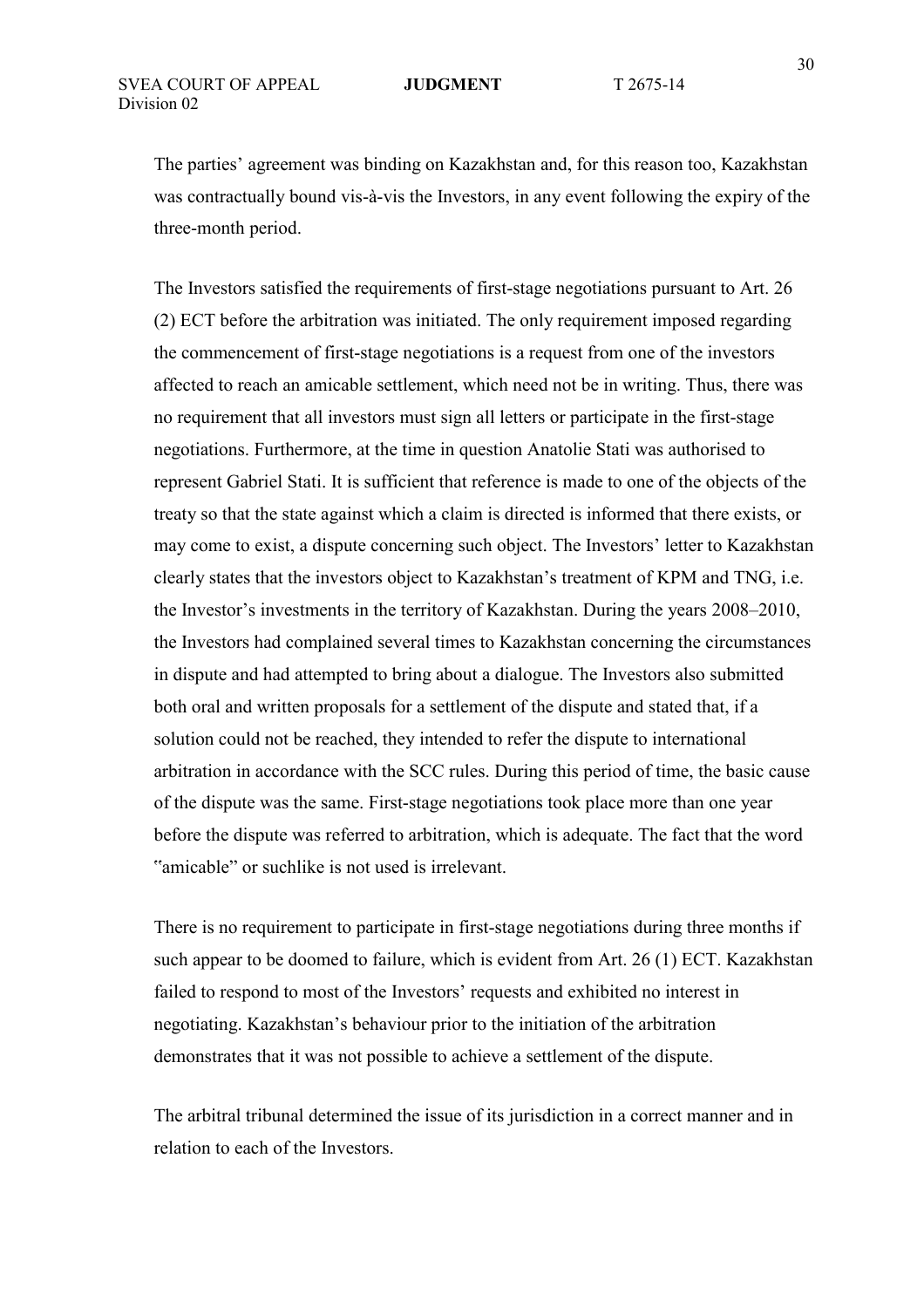#### *3.2.2.3 The appointment of the arbitral tribunal*

In conjunction with the appointment of the arbitral tribunal, the SCC did not violate the parties' arbitration agreement (of which the SCC rules constitute a part), or any fundamental principles and rights. Kazakhstan has not been deprived of the right to appoint its own arbitrator, but either due to its own failure deprived itself of the opportunity to do so or deliberately chose not to participate in the appointment of the arbitral tribunal. It is further denied that any shortcoming occurred in the appointment of the arbitral tribunal and that there was any procedural irregularity related to the SCC's appointment of the arbitral tribunal which influenced the outcome of the case.

It follows from the arbitration agreement that the respondent is to appoint an arbitrator in its answer to the request for arbitration. The SCC rules are clear on this point. Since the parties had not otherwise agreed, the arbitral tribunal was to comprise three arbitrators and each party had the possibility to appoint an arbitrator, unless otherwise decided by the SCC. The SCC has not decided otherwise. The fact that the arbitration was to be decided by three arbitrators is evident not only from the SCC rules but also from the SCC's letter and the request for arbitration.

The SCC's requests were clear. To the SCC's request to submit an answer, the request for arbitration and a copy of the SCC rules were appended, which provide that Kazakhstan needed to state in its answer which arbitrator Kazakhstan had appointed. Already in the request for arbitration, the Investors had requested that, in the event Kazakhstan failed to appoint an arbitrator, the SCC should appoint an arbitrator in Kazakhstan's stead. From receipt of the request for arbitration until the time when Sergei Lebedev was asked, Kazakhstan had 40 days at its disposal to submit an answer or to request a time extension. When the deadline for the answer had expired, Kazakhstan received a reminder and an additional 14 days to comply with the request, as well as information that Kazakhstan's failure to reply would not prevent the arbitration from moving forward. The SCC rules do not prescribe that the SCC's request must contain an express instruction to appoint an arbitrator. In addition, Kazakhstan was requested to comment on the Investors' proposal that the party-appointed arbitrators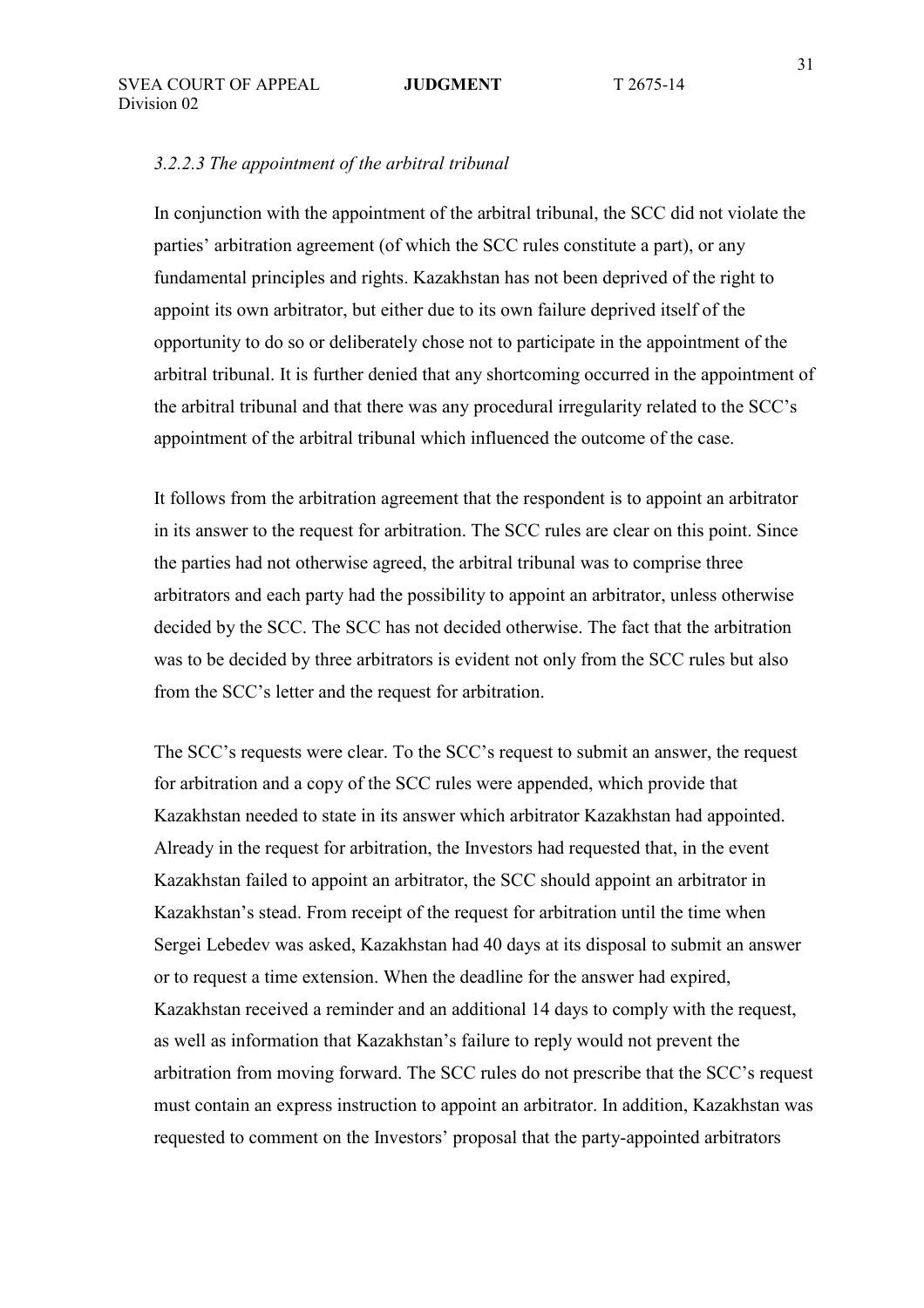appoint the chairman of the arbitral tribunal. The SCC has not violated the principle of equal treatment.

A response and appointment of an arbitrator must be submitted within the time decided upon by the SCC. The SCC's behaviour in this regard was in accordance with the arbitration agreement, the SCC's practice and fundamental principles and rights. Kazakhstan had competent and experienced employees possessing necessary language skills. A Russian translation of the SCC rules is also available on the SCC's website. Furthermore, Kazakhstan had been a party in a large number of arbitrations at the SCC prior to the currently relevant ECT case and was well acquainted with applicable rules and practice. There is no reason why Kazakhstan should have been treated more favourably in its capacity as a state or due to the fact that a complex investment dispute was involved. Neither the manner of delivering the documents, Kazakhstan's own bureaucracy, its alleged lack of English skills or its need for counsel, justified the designation of a longer time period. Kazakhstan did not request an extension and did not participate at all in the procedure until more than one month after the SCC had appointed an arbitrator on Kazakhstan's behalf.

Kazakhstan failed to appoint an arbitrator within the time decided upon by the SCC. The SCC therefore appointed an arbitrator on Kazakhstan's behalf, without consulting any party. In the situation that arose, the arbitration agreement does not grant Kazakhstan any right to be consulted.

Kazakhstan failed to present a timely objection to the appointment of the arbitral tribunal and has therefore forfeited its right to assert any irregularity. Following the appointment of Sergei Lebedev and Karl-Heinz Böckstiegel, Kazakhstan confirmed to the arbitral tribunal, during the hearing on the issue of jurisdiction held on 8 October 2012, that there were no objections to the procedure carried out thitherto. Kazakhstan has forfeited its right to assert the alleged irregularity.

It is denied that the SCC should have afforded Kazakhstan the possibility to appoint a new arbitrator when Kazakhstan finally participated in the arbitration.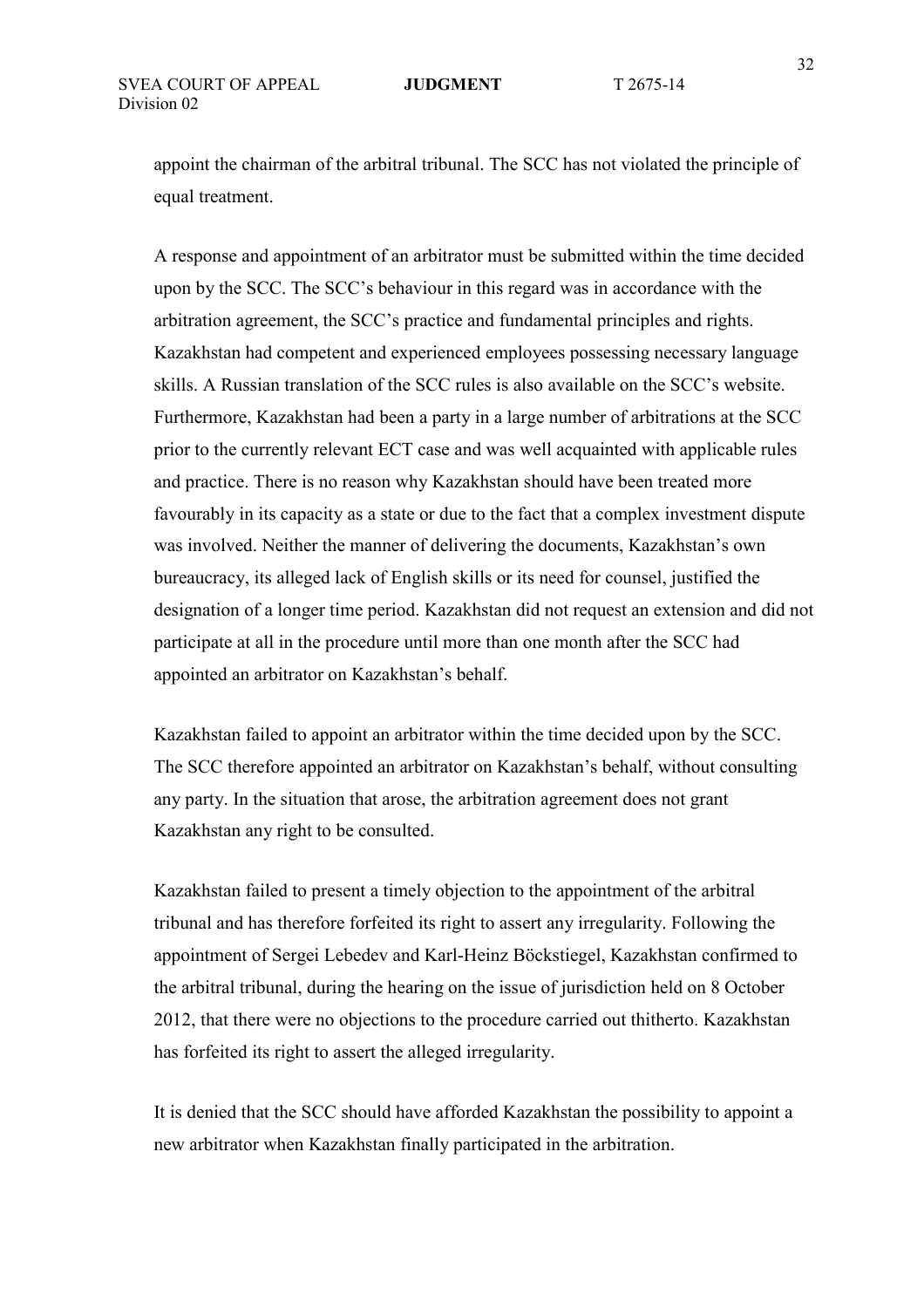The SCC did not commit any error but, rather, acted in accordance with the SCC rules and complied with its practice regarding the appointment of arbitrators.

It is denied that Sergei Lebedev adopted a passive role or that a party-appointed arbitrator is tasked with ensuring that the party's case is correctly understood by the arbitral tribunal.

## *3.2.2.4 Excesses of mandate or procedural irregularities (alleged incorrect evaluation of evidence, etc.)*

### Taras Khalelov's witness statement and witness testimony

The question was whether the LPG plant was to be valued as a going concern, as claimed by the Investors, or at scrap value, as claimed by Kazakhstan. The arbitral tribunal did not take into account circumstances or evidence that had not been invoked by the Investors.

The Investors never withdrew the allegation that Kazakhstan intended to complete the construction and commence operation of the LPG plant. This is not changed by the fact that the Investors did not later repeat the allegation. Furthermore, in their "Post-hearing Briefs" the Investor stated that they maintained everything that had previously been asserted in the case.

The evidence in the form of information from publicly available websites for the Mangystau region and the Kazakh embassy in Israel was correctly introduced in the case through the Investors' expert evidence from FTI and annexes to the Investors' submission dated 7 May 2012. The Investors also invoked other evidence in the form of Victor Romanosov's witness statement.

The arbitral tribunal took into account all written and oral evidence invoked by the parties, including Taras Khalelov's witness statement and witness testimony. Even if the arbitral tribunal were to have committed a procedural irregularity by failing to take this evidence into account, such irregularity has in any event not influenced the outcome of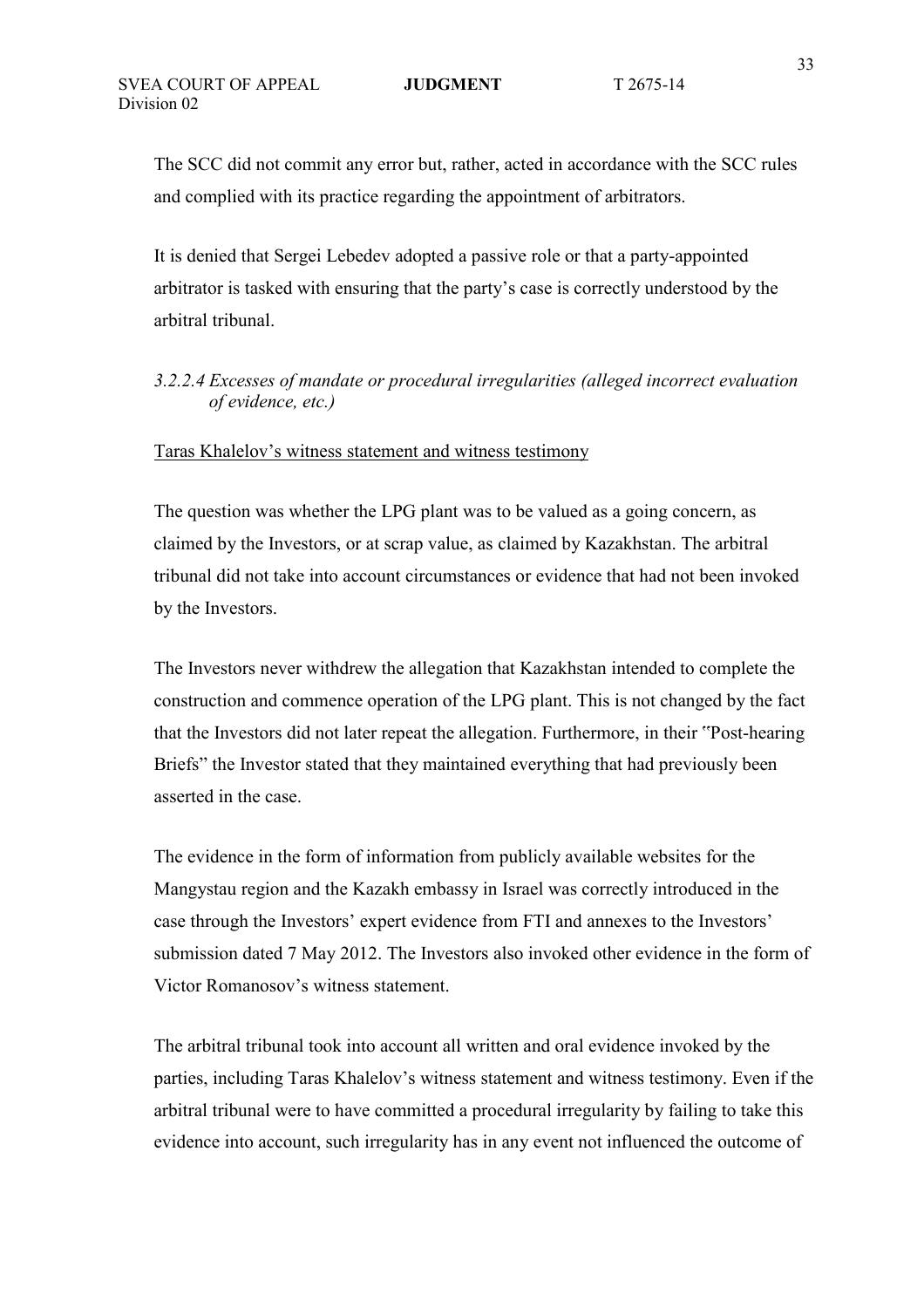the case. The evidence was insufficient to refute the circumstances on which the arbitral tribunal based its conclusions regarding the value of the LPG plant.

Consequently, the arbitral tribunal did not exceed its mandate or commit any other procedural irregularity which probably influenced the outcome of the case.

### Kazakhstan's expert evidence and witness evidence

The arbitral tribunal took into account all evidence, including evidence regarding:

- the classification of pipelines;
- the right of first refusal;
- the assessment of tax arrears;
- causality;
- geological issues.

Kazakhstan's allegations in this regard are groundless and do not constitute, whether independently or together, any excess of mandate or procedural irregularity which has probably influenced the outcome of the case.

The arbitral tribunal took into account Kazakhstan's evidence on the content of Kazakh law regarding the classification of pipelines. The issue of fair and equitable treatment included questions concerning the classification of pipelines under Kazakh law. Kazakhstan's arbitrary handling of the classification issue in itself violated the obligation to observe fair and equitable treatment and Kazakh law was of limited importance for the assessment of the classification.

The arbitral tribunal described in chronological order the parties' main submissions without enumerating expert statements or witness statements. Kazakhstan's allegations with respect to Anatoly Didenko, Kadirbek Latifov and Salamat Baymaganbetov are incorrect. Anatoly Didenko's statement is mentioned in the arbitral award; see paragraph 193 of the arbitral award. Kadirbek Latifov's statement was submitted as a witness statement (not as an expert opinion) to Kazakhstan's second submission.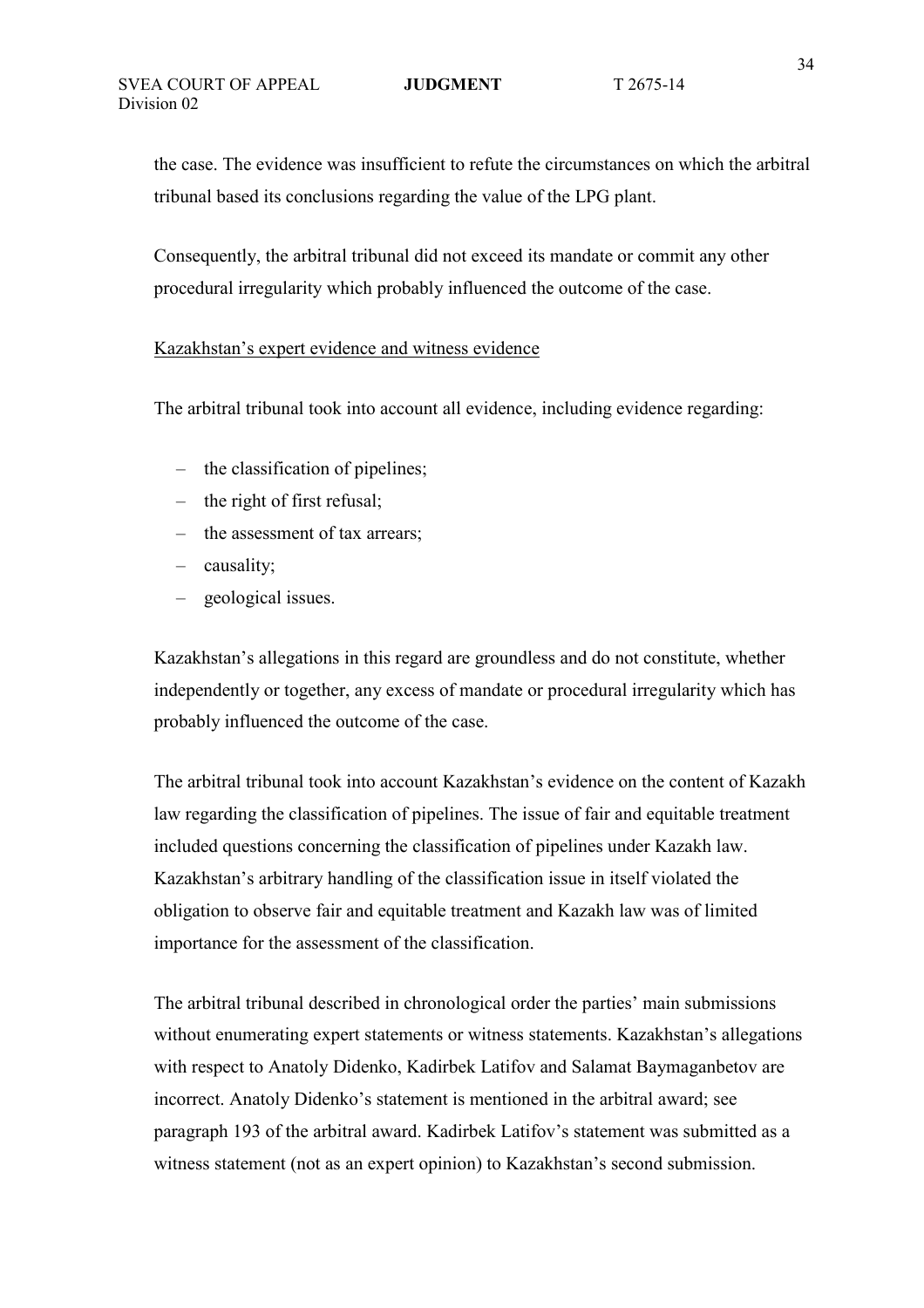Kazakhstan also did not report any costs in respect of Kadirbek Latifov's statement; cf. paragraph 1872 of the arbitral award. The arbitral tribunal noted that Salamat Baymaganbetov testified on 8 October 2012; see paragraph 117 of the arbitral award.

Kazakhstan's allegation that the arbitral tribunal determined the question of Kazakh civil law without taking into account the expert opinion of Kulyash Ilyassova invoked by Kazakhstan is groundless. Kulyash Ilyassova's views with respect to Kazakhstan's right of first refusal to the TNG shares that were assigned from Gheso to Terra Raf have been reported in the arbitral award; see sections 787 and 993 of the arbitral award.

The arbitral tribunal has correctly decided the issue of Kazakh tax law relating to the matter of tax arrears, taking into account everything asserted by Kazakhstan, including expert evidence through Tomas Balco and the witness Nurlan Rahimgaliev. Both Tomas Balco and Nurlan Rahimgaliev are mentioned in several places in the arbitral award under both the Investors' position and Kazakhstan's position.

The arbitral tribunal correctly decided the question of causality – including the question of any intervening cause and the economic structure of KPM and TNG – taking into account everything that Kazakhstan had asserted, including the experts from Deloitte; see paragraphs 1456 and 1503 of the arbitral award.

The arbitral tribunal correctly took into account all geological expertise, including Gaffney Cline & Associates, and the arbitral award is not devoid of reasons for the award as regards the significance of the geological issues for the calculation of loss.

### Objections regarding deductions from the damages

The arbitral tribunal took into account Kazakhstan's objections that certain deductions should be made from any damages, both with respect to revenues that have accrued to the Investors after the valuation date (USD 215.3 million) and the fact that, due to the Investors' agreement with Vitol, the damages in respect of the LPG plant could not exceed one half of the value (USD 99.5 million). Kazakhstan's objections related to the issue of the size of the damages and do not constitute a cross-claim or a set-off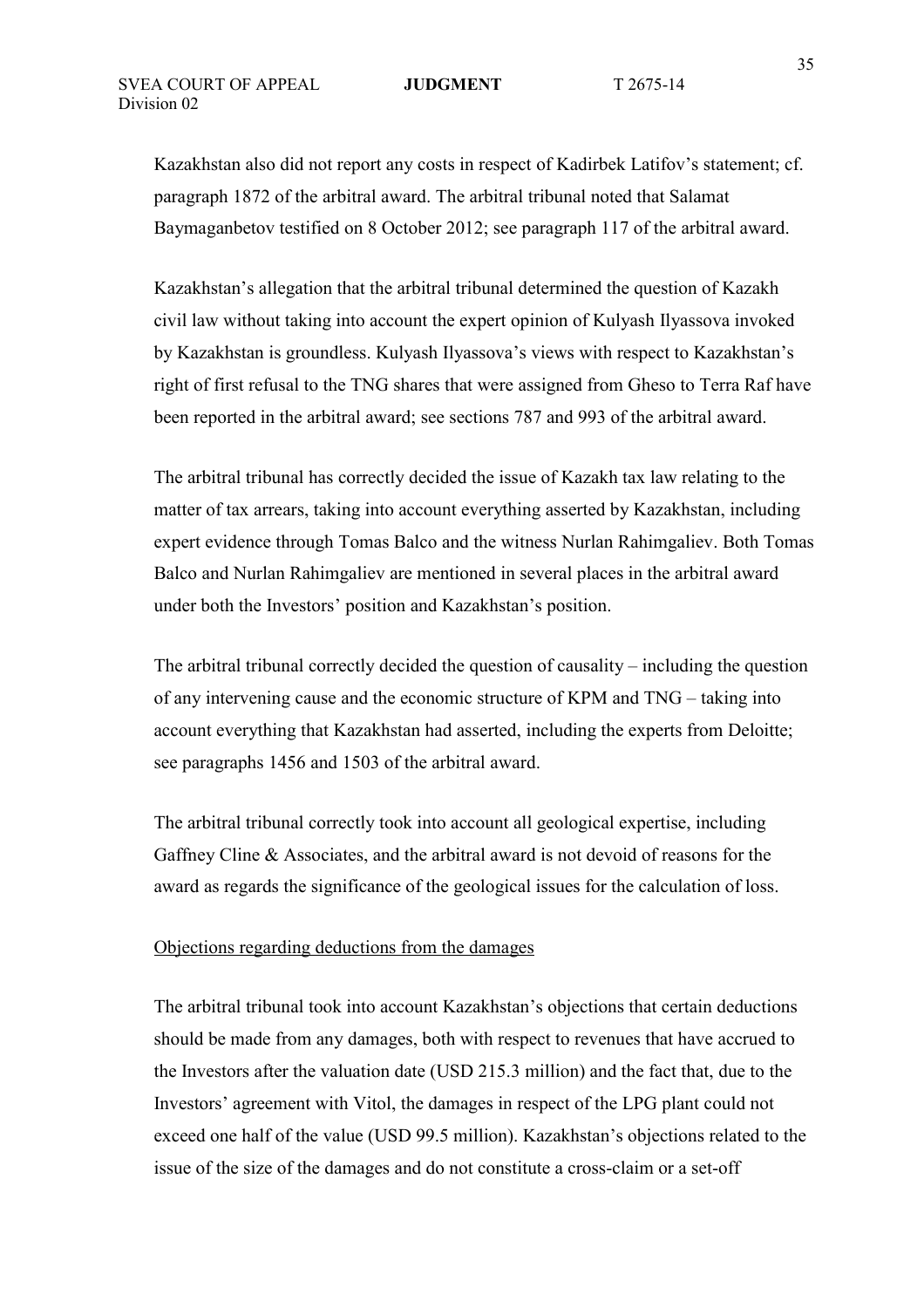objection. In the reasons for the award, the arbitral tribunal satisfactorily described its assessments and correctly found that no deductions should be made; see paragraphs 1530, 1531 and 1539 of the arbitral award.

Profits, to which Kazakhstan referred and which had been distributed as dividends, had been earned before both the valuation date adopted by the arbitral tribunal and the date invoked by the Investors. Such profits should not be deducted from the damages, which should correspond to the present value of profits which KPM and TNG are expected to generate in the future. (Cf. paragraphs 1473–1477 of the arbitral award.)

Vitol owned no part of the LPG plant and Vitol's agreement with the Investors regarding financing of the LPG plant (the JOA Agreement) did not justify any deduction from the damages. The arbitral tribunal did not exceed its mandate and committed no procedural irregularity which probably influenced the outcome of the case; see paragraph 1539 of the arbitral award.

### *3.2.2.5 Other excesses of mandate or procedural irregularities*

The arbitral tribunal did not assess circumstances that had not been invoked and did not fail to take into account anything that should have been taken into account. The circumstances that Kazakhstan argues that the arbitral tribunal considered without necessary invocation thereof constitute evidentiary facts. The arbitral tribunal may, *sua sponte*, take into account evidentiary facts based on the existing material in the proceedings. The arbitral tribunal correctly took into account applicable law and international law principles.

#### KazAzot

The arbitral tribunal based its considerations regarding KazAzot on circumstances that were invoked by the parties. The Investors argued that Timur Kulibayev, the son-in-law of Kazakhstan's President, controlled KazAzot and that international legal principles regarding state liability are applicable to KazAzot's decision not to execute the so-called tripartite agreement. (See paragraphs 639, 674 and 1094 of the arbitral award.) Even if the parties handled KazAzot as a question concerning liability *per se* and the size of the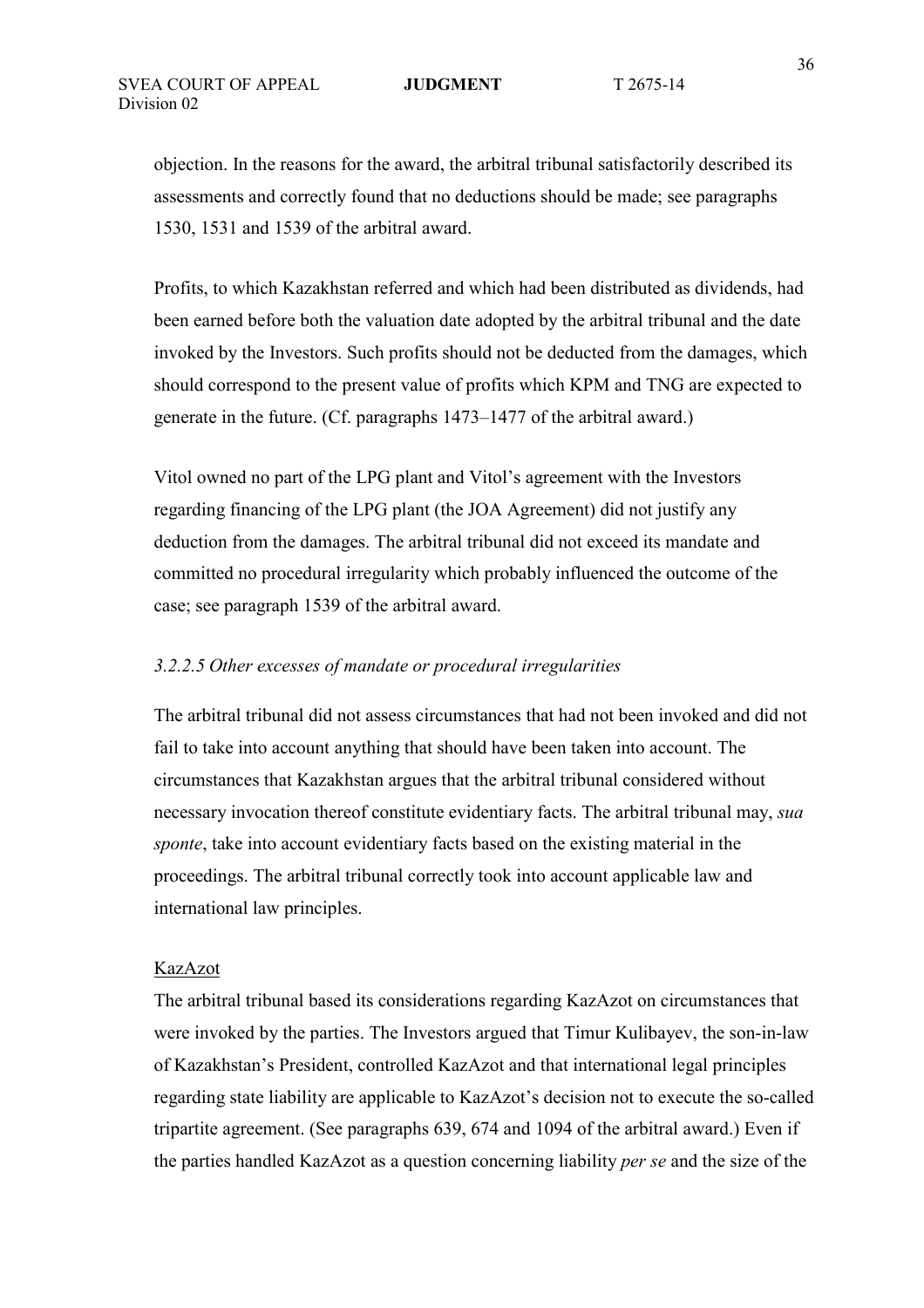damages, the arbitral tribunal enjoys discretion to assess it as an issue of liability. The arbitral tribunal correctly applied international law and did not fail to take anything into account.

### Interfax

The arbitral tribunal's assessment of the question of Kazakhstan's liability for the press release from Interfax constituted a legal assessment within the scope of the arbitral tribunal's jurisdiction. The arbitral tribunal did not assess a non-invoked circumstance. The Investors had argued that the press release from Interfax was the result of state involvement and was part of a major campaign directed against KPM and TNG. (See paragraphs 348, 1122, 1335 and 1339 of the arbitral award.)

## The financial police's classification of pipelines

On the question of the decision by the Kazakhstan financial police regarding the classification of pipelines, the arbitral tribunal based its decision on circumstances invoked by the Investors. The Investors had argued that on 10 December 2008 the financial police notified the Deputy Prime Minister that it had decided that KPM's and TNG's pipelines comprised trunk pipelines and not field pipelines; see paragraph 343 of the arbitral award. In a submission, Kazakhstan admitted that a letter from the financial police to the Deputy Prime Minister stated that the financial police had decided that the pipelines in question were trunk pipelines. The arbitral tribunal was entitled to take into account the admission as an evidentiary fact; see paragraph 990 of the arbitral award.

### The Tristan bonds

On the issue of the Tristan bonds and the value of the companies KPM and TNG, the arbitral tribunal based its decision on circumstances invoked by the parties. The Investors had argued that they continued to be liable for the Tristan bonds and that, from awarded damages, they would be forced to pay outstanding debts under the Tristan bonds; see paragraphs 1752–1758 of the arbitral award. Kazakhstan admitted that 'enterprise value' was a correct valuation method, in the event the Investors were obliged to make payment to the bondholders. Since the arbitral tribunal held that this was the case, it was correct that the parties were in agreement as to which valuation method should be applied; see paragraphs 1769–1771 of the arbitral award. Kazakhstan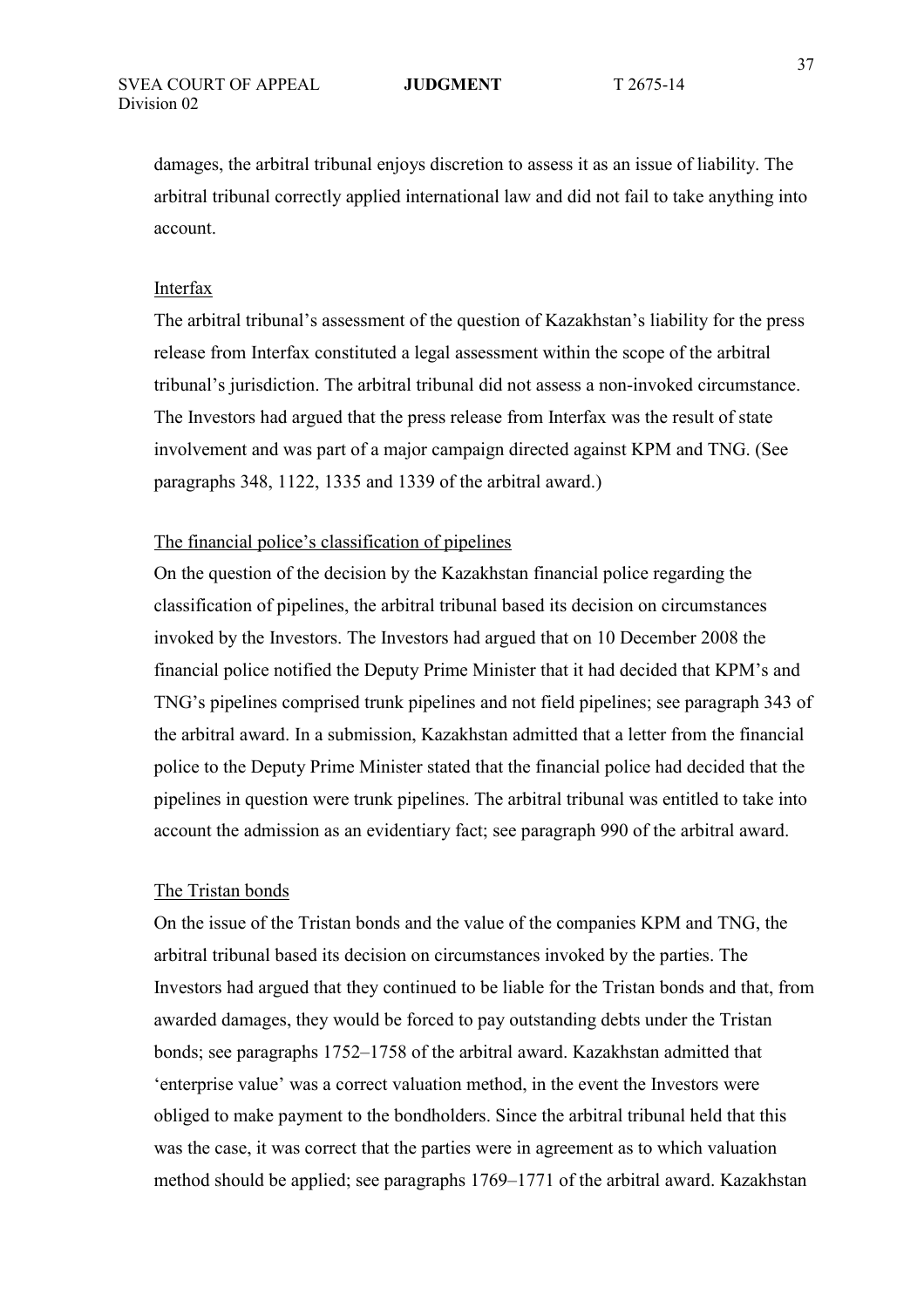was entitled to reconsider its admission, but the arbitral tribunal was nevertheless free to take into account the evidentiary weight to be accorded to the previous admission.

## Valuation method

On the issue of the damages related to the Tolkyn and Borankol fields, the arbitral tribunal based its decision regarding the size of the damages on an alternative calculation which Kazakhstan introduced and described as appropriate; see paragraph 1625 of the arbitral award.

The arbitral tribunal did not base its assessment on a formal admission by Kazakhstan but, rather, conducted an assessment of the evidence, which is a substantive issue.

Consequently, the arbitral tribunal did not exceed its mandate or commit any procedural irregularity which probably influenced the outcome of the case.

# **4. THE EVIDENCE**

The parties have invoked relatively extensive evidence, both oral and in writing. With respect to oral evidence, at the request of Kazakhstan the testimony was heard of certified engineer Ernst Kallweit, the project manager Franjo Zaja, authorised public accountant Thomas Gruhn, Professor Thomas Grant and attorney Dr Horacio A. Grigera Naón. At the request of the Investors, the testimony was heard of attorneys Kenneth R. Fleuriet, Johan Gernandt and Gary B. Born.

# **5. REASONS FOR THE JUDGMENT**

### $5.1$ *Outline of the Court of Appeal's reasons*

The case concerns invalidity and the challenge of an arbitral award by which the arbitral tribunal considered claims for compensation brought by the Investors against Kazakhstan as a consequence of investments made by the Investors within the territory of Kazakhstan. Kazakhstan's case is based on the argument that the arbitral award is invalid since the award *per se*, or the manner in which it arose, is manifestly incompatible with the fundamental principles of Swedish law (*public policy*).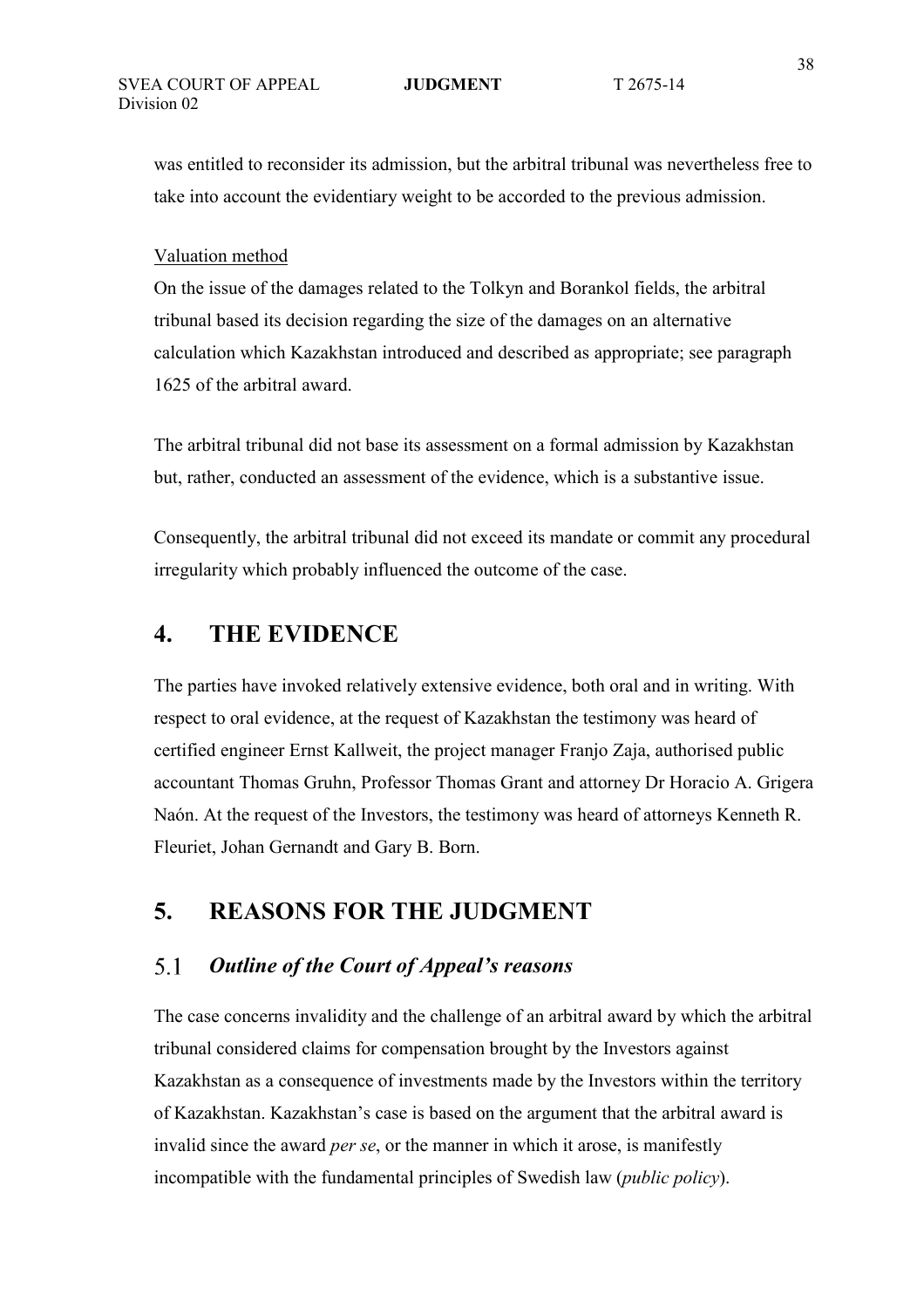Kazakhstan has also argued that the arbitral award should be set aside on the ground that it is not covered by any valid arbitration agreement between the parties and since one of the arbitrators was appointed in an incorrect manner. Also, Kazakhstan has argued that, in any event, the award is to be set aside on the grounds that the arbitrators have exceeded their mandate in many respects and that a number of procedural irregularities occurred that have influenced the outcome of the case.

To begin with, the Court of Appeal will present a description of the general, legal starting points for the Court of Appeal's assessment of the grounds invoked by Kazakhstan in respect of invalidity and the setting aside of the arbitral award. However, in section 5.3.2 the Court of Appeal will make a composite assessment of the prerequisites for a valid arbitration agreement in relation to Art. 26 ECT.

Following a description of the legal starting points for the assessment, the Court of Appeal will consider Kazakhstan's action based on the substantive circumstances invoked by Kazakhstan. The Court of Appeal will conduct the assessment according to the order in which Kazakhstan has chosen to present its grounds for its action, as are set forth in the description of Kazakhstan's case in section 3.1 above.

Finally, the Court of Appeal will also present its summarised conclusions from the decisions made and its summarised assessment of the grounds invoked by Kazakhstan in support of the arbitral award being declared invalid or set aside.

Lastly in the reasons for the judgment, the Court of Appeal will present its assessment on the matter of litigation costs.

### 5.2 *Legal starting points for the Court of Appeal's assessment*

## **5.2.1 Public policy as a ground for invalidity**

Under section 33, first paragraph, subsection 2 of the Arbitration Act, an arbitral award is invalid if the award, or the manner in which the award arose, is manifestly incompatible with the fundamental principles of Swedish law.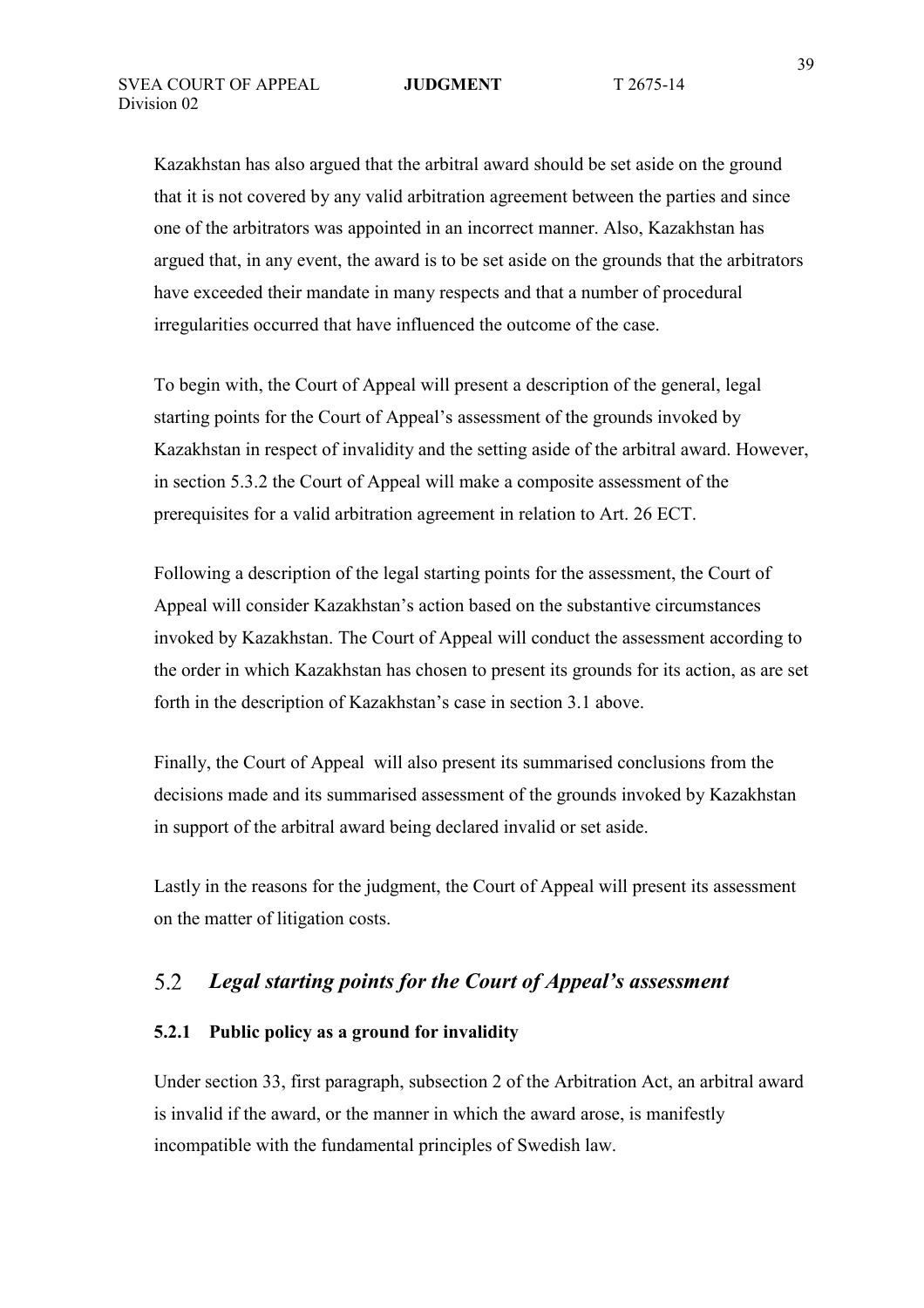Swedish law adopts a restrictive approach to the possibility of having an award declared invalid pursuant to the aforementioned provision. In the preparatory works to the provision, it is stated that it is intended to cover only highly objectionable cases and that, as a consequence of its narrow ambit, application of the provision is very rarely relevant and covers cases where fundamental principles of law of a substantive or procedural nature have been disregarded (see Govt. Bill 1998/99:35, pp. 142 and 234). In this context, it can also be mentioned that the Arbitration Institute of the SCC, in its handbook, expresses the view that the concept of public policy is to be interpreted extremely narrowly and applied when particularly objectionable cases are involved in which elementary principles have been ignored (see Öhrström, Arbitration Institute of the Stockholm Chamber of Commerce – a Handbook and commentary on the arbitration rules, 2009, p. 80). Furthermore, it follows from the decision of the Supreme Court in the case reported in NJA 2015, p. 433 that if the parties' evidence supports that an award clearly violates fundamental principles of law, the court should, *sua sponte*, draw the attention of the parties to such fact and afford them an opportunity to present in detail their views on the matter.

In the preparatory works to the Arbitration Act, the following examples are mentioned as to when an award may be deemed manifestly incompatible with fundamental principles of Swedish law (*supra*, Govt. Bill, p. 141 *et seq*). This is deemed to be the case when the arbitral tribunal has considered an issue that a court of general jurisdiction would decline to entertain as comprising a claim based on gambling or criminal activity (e.g. an obligation to pay an agreed bribe). Other cases stated are where a party, through an award, has been ordered to carry out performance which is prohibited by law or that the award has been of such a penal nature that it cannot be deemed acceptable. An example is also mentioned of the arbitral tribunal having determined a dispute without taking into consideration a mandatory rule of law for the benefit of a third party or a public interest (*supra*).

By its reference to the 'manner in which the award arose', the provision in section 33, first paragraph, subsection 2 of the Arbitration Act regarding public policy also contemplates fundamental legal principles of a procedural nature. An example provided in the preparatory works as to when such a situation might arise is that the award has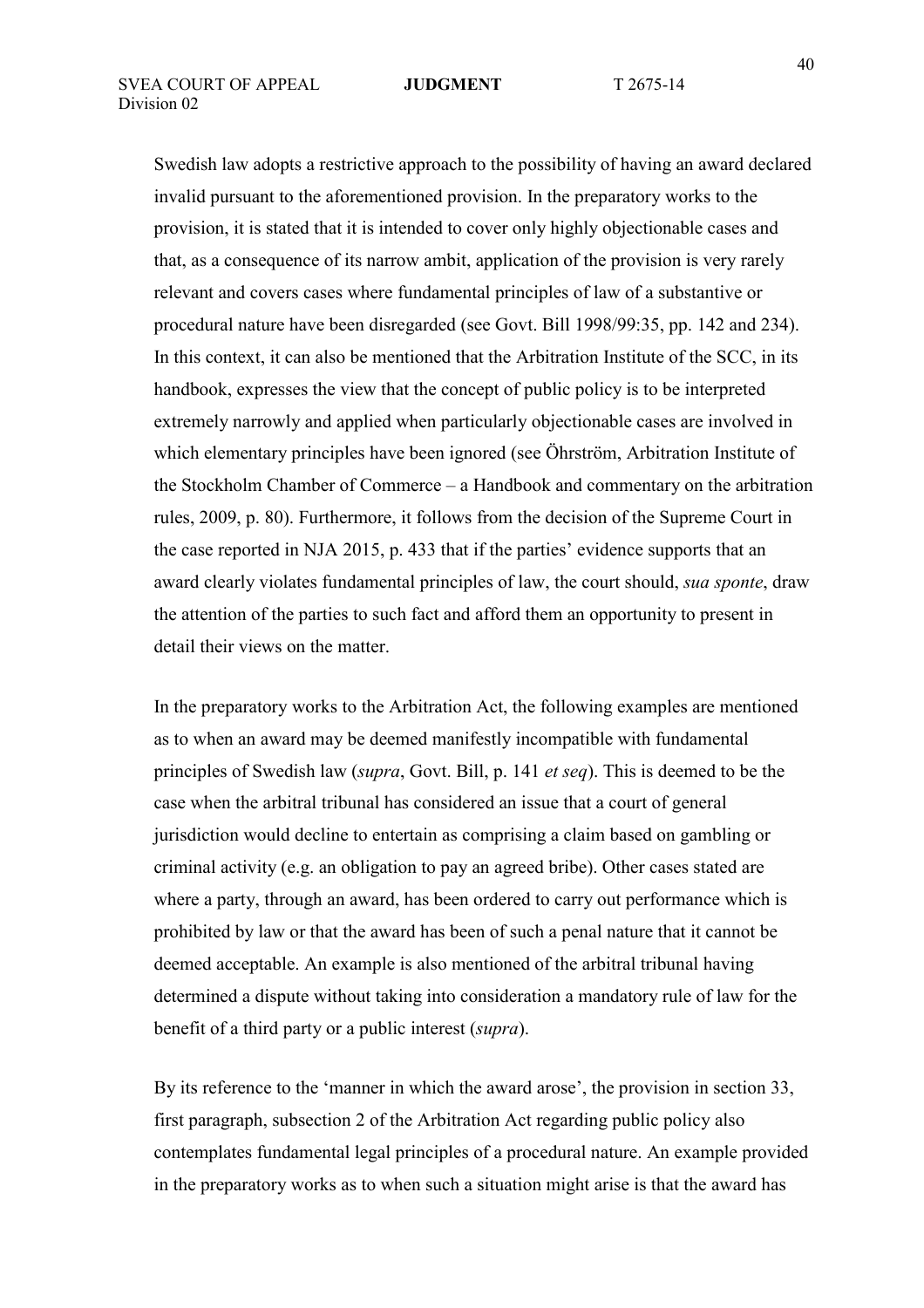come about due to a crime, e.g. following a threat against, or the bribing of, an arbitrator (*supra*, Govt. Bill, p. 142).

Arbitral awards that are based on false evidence might possibly also be covered by the concept of public policy (see the Arbitration Committee's report, SOU 1994:81, p. 182). The Arbitration Committee considered the introduction of an express statutory provision whereby an award might be set aside upon the action of a party if a document invoked as evidence was forged or distorted or if any person other than a party or a representative of a party provided deliberately untrue testimony, and the document or the testimony could be assumed to have influenced the outcome of the case (see *supra*, section 6.5). However, the Committee considered that making the provisions on new trial (Sw. *resning*) fully applicable to arbitral awards would excessively conflict with the aim that arbitration should lead to a definitive decision without excessive delay. Accordingly, the Committee presented a proposal which only to a certain extent was in line with the provisions on new trial of the Code of Judicial Procedure (see *supra*, p. 182). However, the Government chose not to implement the proposal of the Arbitration Committee in this respect and primarily based its decision not to introduce the possibility to have an award set aside if false evidence or untrue testimony had influenced the outcome, on the interest in the regulations satisfying, to the greatest extent possible, the demands of the parties for a prompt and efficacious procedure, and to guarantee the finality of an arbitral award (see *supra*, Govt. Bill, p. 150 *et seq*). With this purpose in mind, it was considered to be particularly important to avoid rules which, through their structure, invite challenge actions and create uncertainty as to the validity of the arbitral award over an extended period of time (*supra*). However, the Government referred also to the Committee's conclusion that the situation where false evidence had been presented was probably covered by the public policy concept employed in the UNCITRAL Model Law on International Commercial Arbitration ("The Model Law") and the 1958 New York Convention on the Recognition and Enforcement of Foreign Arbitral Awards (*supra*). In legal literature, it has been assumed that in the situation described above, an arbitral award might be deemed invalid on the grounds of public policy in certain exceptional cases (see *supra*, Heuman, p. 600 *et seq*). A reason for this has been stated to be, *inter alia*, endeavours to harmonise Swedish law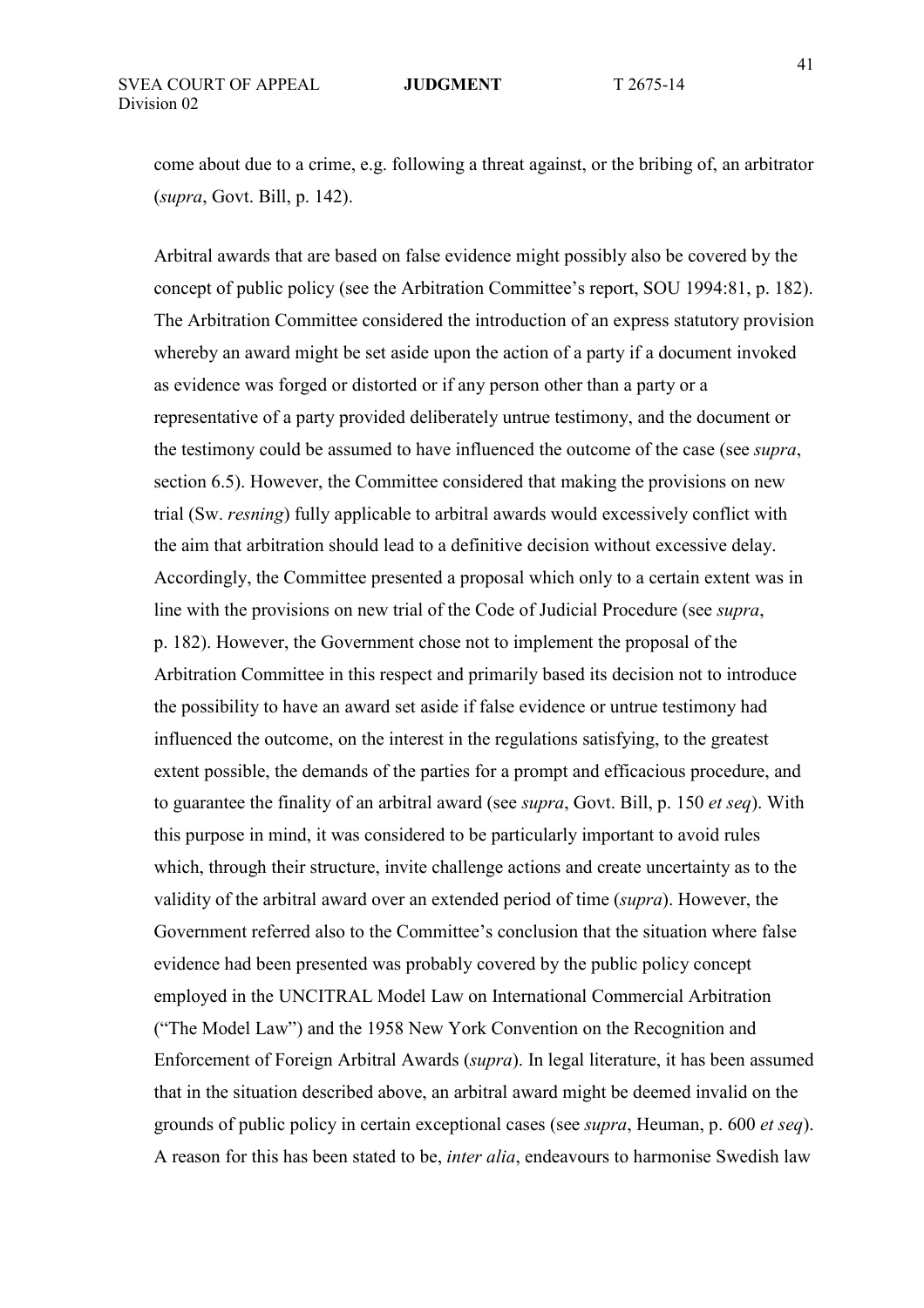with foreign practice . However, it has simultaneously been emphasised that the public policy provision may not be applied in such a manner as to open up a possibility, unlimited in time, to have the arbitral award declared invalid for this reason (see *supra*, Heuman*,* p. 600).

# **5.2.2 Excess of mandate and procedural irregularities as grounds for setting aside**

Under section 34, first paragraph, subsections 2, 4 and 6 of the Arbitration Act, an arbitral award can also be set aside following a challenge if the arbitrators have exceeded their mandate, if an arbitrator has been appointed in conflict with the agreement between the parties or the Arbitration Act, or if, through no fault of the parties, an irregularity has otherwise occurred in the course of the proceedings which likely has influenced the outcome of the case. The arbitral tribunal's mandate is governed by the arbitration agreement, any agreements between the parties regarding the procedure, and the parties' cases as presented in the arbitration. It may sometimes be difficult to determine the purport of the concept of mandate and whether certain procedural irregularities are to be assessed in accordance with the provision in subsection 2 or whether they are to be assessed in accordance with the general clause in subsection 6, which contemplates other procedural irregularities (see Heuman, *supra*, p. 605 *et seq* and Lindskog, Arbitration. A Commentary, Zeteo, May 2016, commentary on section 34, in point 4.2.3).

In the case reported in NJA 2009, p. 128, the Supreme Court – citing legislative reasons and literature – summarised its view as to when a committed irregularity might be deemed to constitute an excess of mandate or a procedural irregularity. The Supreme Court also stated the demands which might be imposed as regards the reasons for the arbitral award. The Court stated:

The provision in section 34, first paragraph, subsection 2 of the Arbitration Act, regarding excess of mandate contemplates the parameters for the arbitral tribunal's substantive assessment of the referred question. An example of excess of mandate is that the arbitral tribunal has exceeded the parties' claims; another is that it has based its decision on an operative fact (Sw. *rättsfaktum*) that has not been invoked (Govt. Bill 1998/99:35, p. 145; cf*. inter alia* Lindskog, Arbitration. A Commentary, 2005, p. 960 *et seq*).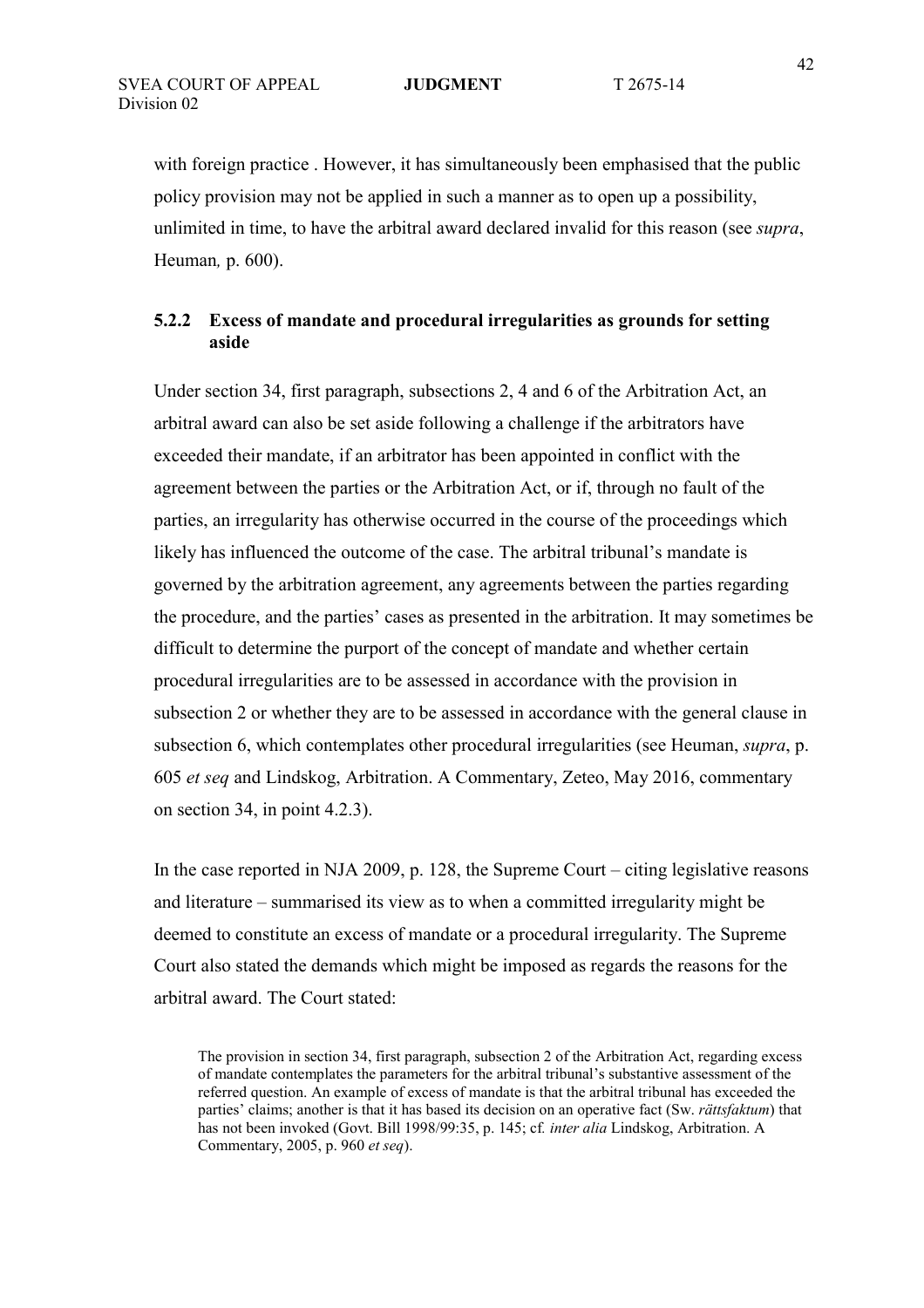The parties may also limit the scope of the arbitral tribunal's assessment other than through claims and what is invoked. For example, they may restrict the arbitral tribunal's assessment to concern the application of a specific statutory provision, or they may exercise control over the procedure in another restrictive manner. Section 21 of the Arbitration Act provides that the arbitral tribunal must comply with what the parties have decided, unless there is any impediment to doing so. As a general rule, an excess of mandate occurs where such a restricting instruction from the parties has been ignored (Govt Bill, p. 146; cf. Heuman, Arbitration Law, 1999, p. 616).

The situation is different as regards instructions aimed at the manner in which the procedure is to be carried out within the parameters established by the arbitration agreement, the claims, invoked circumstances and adduced evidence. In the event the arbitral tribunal fails to comply with such an instruction, the question is normally one of procedural irregularity under section 34, first paragraph, subsection 6 of the Arbitration Act (see e.g. Heuman, *supra*, p. 652 *et seq* and Lindskog, *supra*, p. 965 *et seq*). - - - There may be various reasons for a provision in the arbitration agreement setting forth that the arbitral award must contain reasons for the award. In the absence of more specific provisions as to the content of the reasons for the award, the parties may also have more or less far-reaching expectations as to the arbitral tribunal's reporting of its considerations. However, a distinction must be drawn between what the parties may, justifiably or not, expect regarding reasoning and what in this respect may be deemed to constitute standard practice among arbitrators, and the question of whether the arbitral tribunal's reasons for the award are so deficient as to constitute grounds for challenging the award.

A presentation of sufficient reasons in an arbitral award constitutes a guarantee of due process since it forces the arbitral tribunal to analyse the legal issues and the evidence. However, where the issue of whether the arbitral award is challengeable is concerned, the interest in the finality of the award must be posited against the value which lies in the reasons for the outcome being deemed complete. A challenge procedure provides no scope for a substantive review of the decisions made by the arbitration tribunal. For this reason, and since a qualitative assessment of the reasons for the award would give rise to major demarcation difficulties, only a total absence of reasons for an award – or reasons which, in light of the circumstances, must be deemed so incomplete as to be equated with the absence of reasons for the award – will give rise to the existence of a procedural irregularity.

It is common for arbitral tribunals to decide on various procedural matters and on the detailed structure of the arbitration procedure by means of 'procedural orders'. In many cases, a procedural order does not reflect an agreement between the parties establishing parameters for the arbitral tribunal's mandate but, rather, constitutes a procedural decision made by the arbitral tribunal within the scope of the mandate (cf. Born, International Commercial Arbitration, vol. 2, 2014 p. 2230).

Under section 21 of the Arbitration Act, the arbitral tribunal must conduct the proceedings in an impartial, practical and speedy manner and, in so doing, act in accordance with the decisions of the parties in the absence of any impediment to doing so. Thus, in dealing with the case the arbitral tribunal must observe, *inter alia*, the principle of equal treatment which follows from the aforementioned section, i.e. that the parties must be treated equally from a procedural perspective.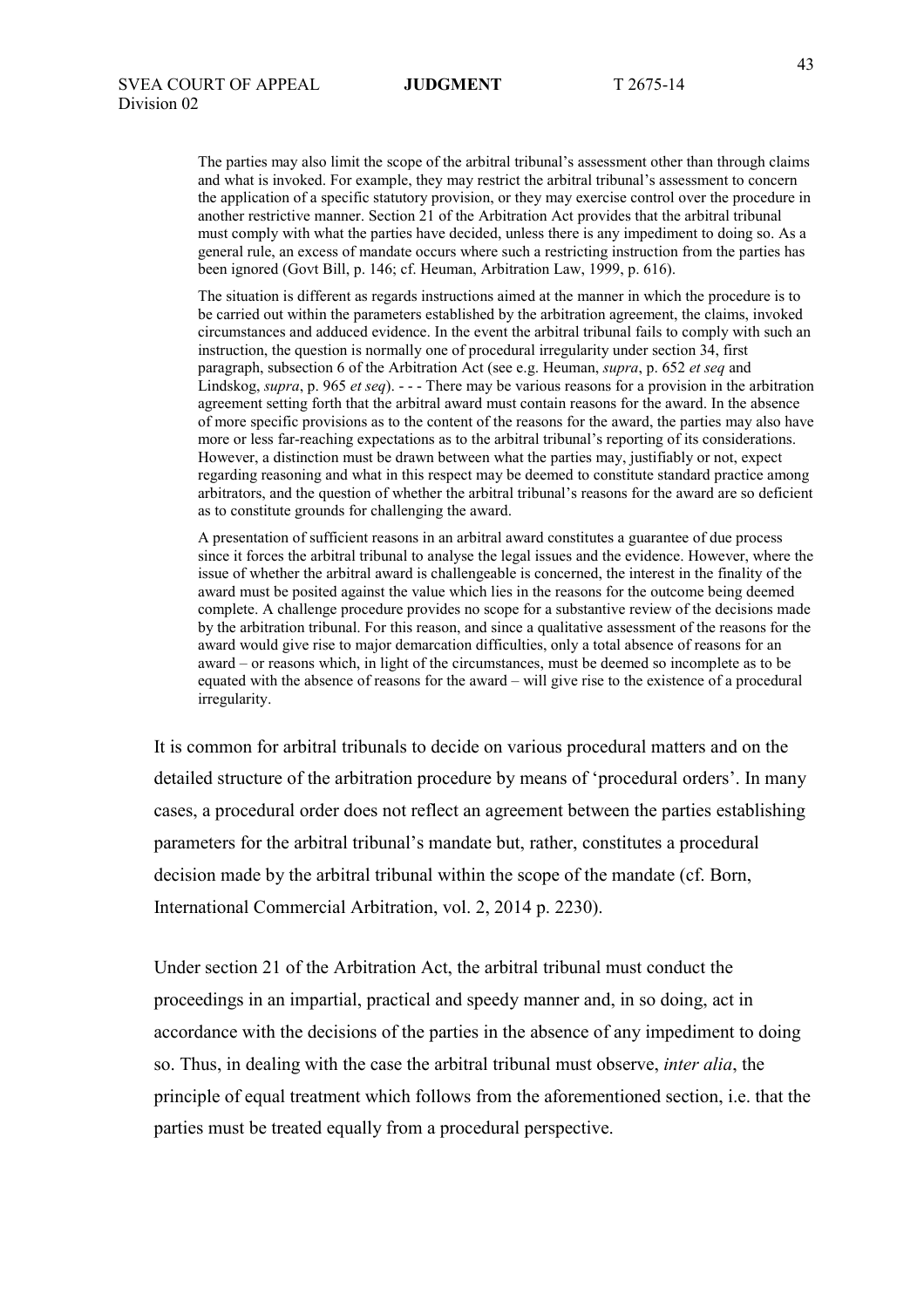Based on the these legal starting points, the Court of Appeal will now proceed to consider the grounds invoked by Kazakhstan in respect of the invalidity and setting aside of the arbitral award.

### 5.3  *The issue of the invalidity or setting aside of the arbitral award*

# **5.3.1 Invalidity based on the fraudulent scheme, false evidence, misleading information, etc.**

Kazakhstan has argued that the arbitral award and the manner in which it arose violates public policy and invoked the detailed circumstances set forth in section 3.1.2.1.

The Court of Appeal makes the following assessment.

In the arbitration at hand, the Investors claimed that Kazakhstan had breached its obligations under the ECT by violating the investor protection provisions in the ECT and that Kazakhstan was thus liable to pay damages to the Investors, *inter alia* with respect to what was referred to as the LPG plant. It is undisputed in the case that the plant exists and, based on the evidence presented here, it is also clear that investments were made in it. The arbitral award states that Kazakhstan contested the Investors' claims, and consequently the arbitral tribunal made a substantive assessment of the claim. In light of the aforesaid, there is no reason to call into question the existence of an underlying real legal relationship between the parties (cf. the judgment of the Supreme Court in the case reported in NJA 2002, C 45) and, in the Court of Appeal's opinion, a claim such as that presented by the Investors can in no way be compared with a claim over which a court of general jurisdiction would refuse to exercise jurisdiction. Sweden's obligations under the United Nations Convention against Corruption do not lead to any other assessment. Nor does the arbitral award relate to such issues as, in the preparatory works, are otherwise emphasised as constituting typical examples of when an arbitral award may be deemed contrary to public policy. Already based on these conclusions, in the Court of Appeal's opinion, it is thus entirely clear that Kazakhstan's arguments in this respect cannot result in the assessment that the arbitral award *per se* manifestly violates fundamental principles of Swedish law and is thereby invalid.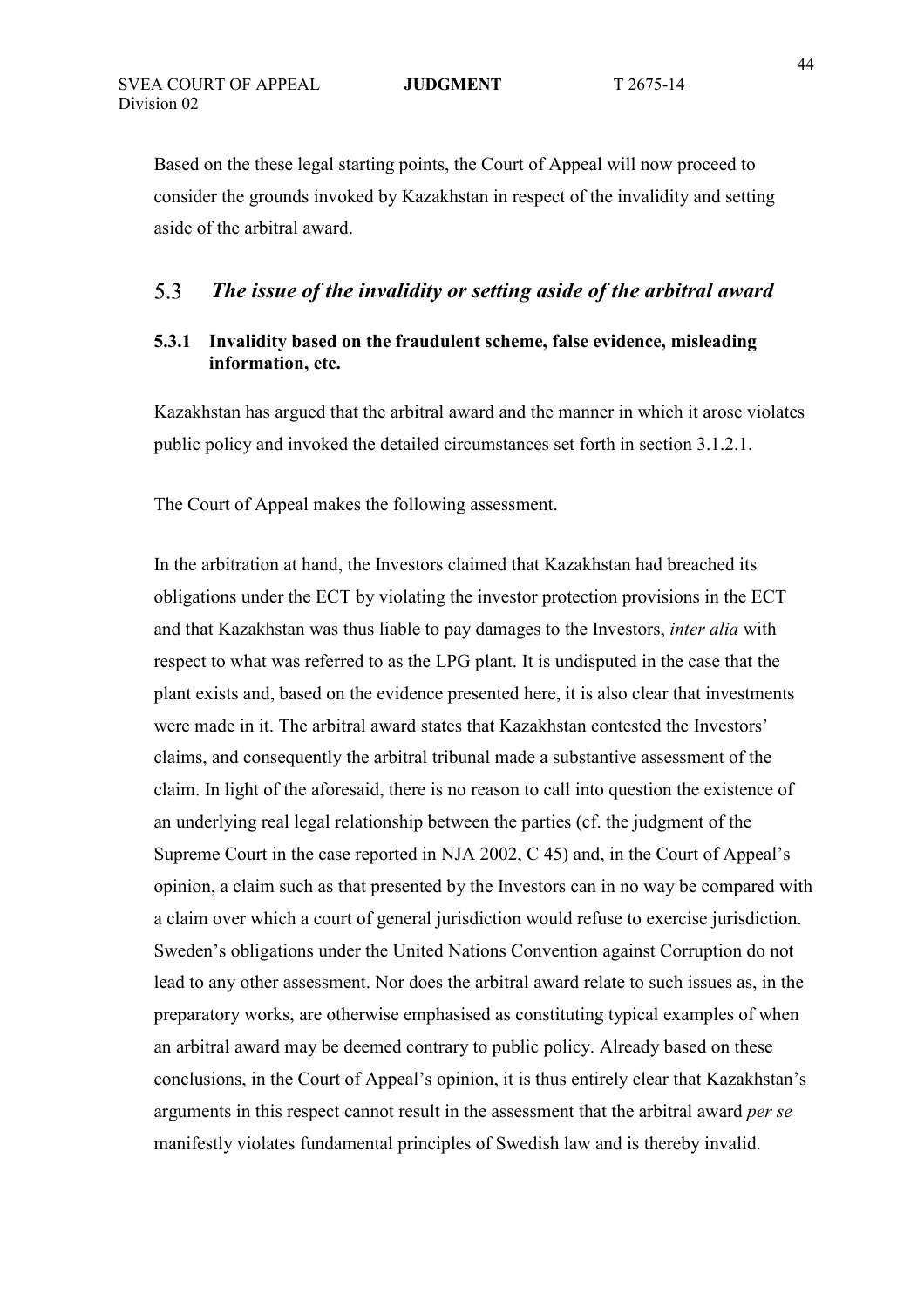In the arbitration, the Investors invoked evidence in the form of witness testimony, witness affidavits and expert reports to prove that the investment costs in the LPG plant had amounted to the alleged sum. However, the arbitral award states that the arbitral tribunal based its assessment of the damages with respect to the LPG plant on the socalled indicative bid which had been submitted by KMG; see paragraphs 1746–1748 in the award.

As the Court of Appeal has described above, the scope of application of the public policy provision is very narrow and the legislature has also clearly decided not to introduce into the Arbitration Act any provision corresponding to the concept of new trial. Accordingly, in the Court of Appeal's opinion there can be no question of declaring an arbitral award invalid solely on the ground that false evidence or untrue testimony has occurred, when it is not clear that such have been directly decisive for the outcome (cf. Heuman, *supra*, p. 600 *et seq*). However, situations are conceivable in which the invocation of false evidence may have an indirect impact on the arbitral tribunal in its assessment of the dispute. In light of the narrow scope of application and the restrictive approach that should pertain as regards opening up a new substantive assessment of the arbitrated dispute within the scope of challenge proceedings, in the Court of Appeal's opinion there should be no question of allowing such an indirect impact on the arbitral tribunal to result in the arbitral award being deemed invalid, except when it appears to be obvious that such indirect influence has been of decisive significance for the outcome in the case.

Since the arbitral tribunal based its assessment on the indicative bid, the evidence invoked by the Investors in the form of witness testimony, witness affidavits and expert reports regarding the size of the investment cost – which evidence Kazakhstan has claimed was false – has not been of immediate importance for the outcome. In the Court of Appeal's opinion, already in these circumstances, such evidence *per se* – even if it were proven to be false – does not constitute sufficient reason to consider the arbitral award invalid. In the Court of Appeal's opinion, it is also not obvious that this evidence, through indirect influence on the arbitration tribunal, was decisive for the outcome of the case.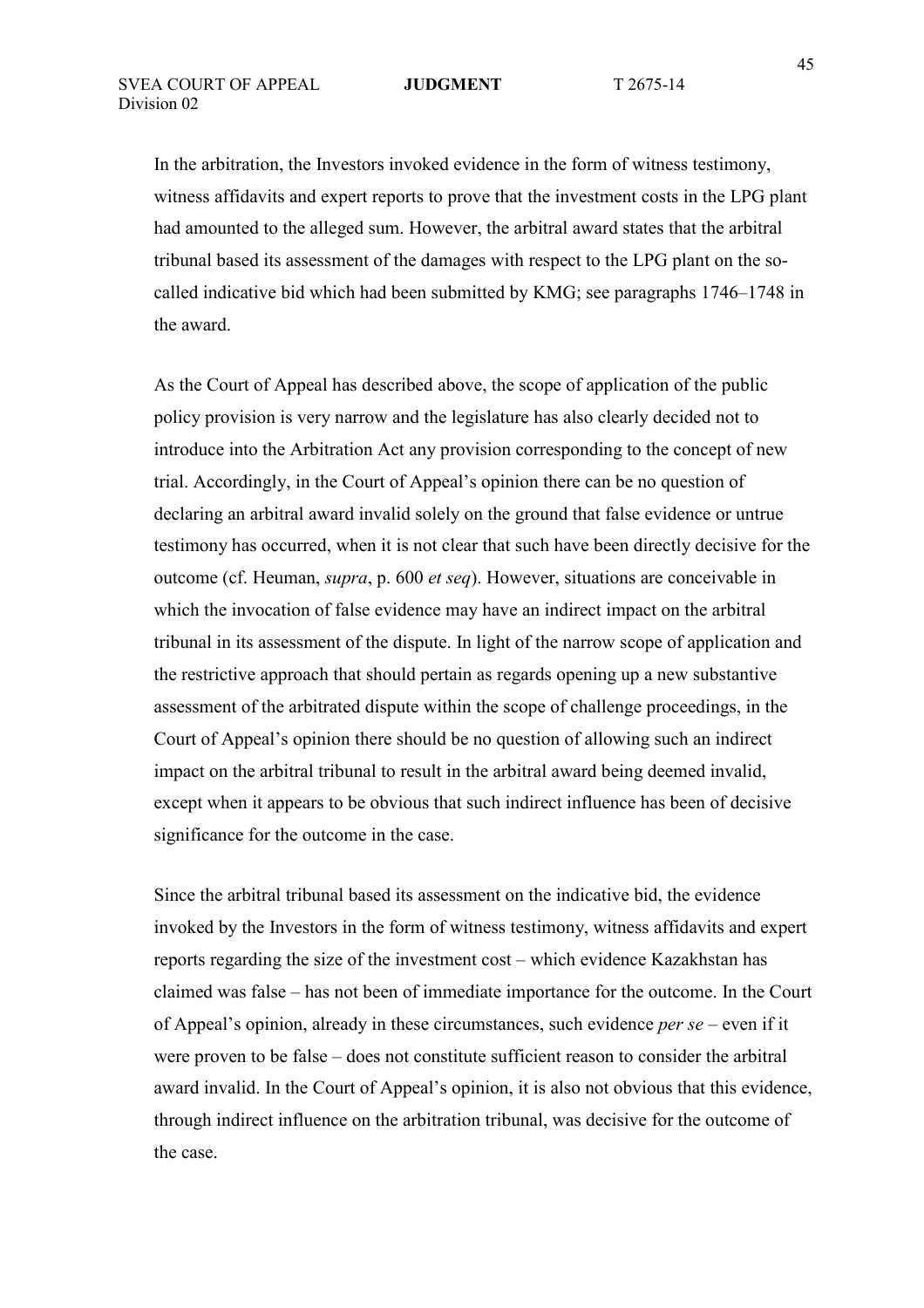Moving on to the question of whether the indicative bid *per se* constituted false evidence, it is undisputed that, prior to the initiation of the arbitration, KMG had submitted the relevant offer of USD 199 million for the LPG plant. Thus, the indicative bid *per se* is not to be regarded as false evidence, even if– through the annual reports for Tristan Oil, KPM and TNG – possibly incorrect information regarding the amount invested in the LPG plant was among the factors that KMG took into account when calculating the size of the offer. Accordingly, the allegedly false information in the annual reports did not directly constitute any basis for the arbitral tribunal's assessment of the value of the LPG plant. Against this background, the invocation of the indicative bid by the Investors did not constitute an invocation of false evidence.

Finally, with respect to Kazakhstan's allegation that, in the arbitration proceedings, the Investors withheld from the arbitral tribunal and Kazakhstan certain information which might have influenced the outcome in the case, the Court of Appeal notes that, in a procedure amenable to out-of-court settlement such as arbitration, it cannot be demanded that a party provide the opposing party with information which speaks against the party's own case. There is no room to regard the arbitral award as invalid on this ground, particularly not in light of the very narrow scope of application of the public policy rule.

To summarise, the Court of Appeal finds that none of the circumstances argued by Kazakhstan in this respect – neither separately nor together – are such that the arbitral award or the manner in which it arose are manifestly incompatible with fundamental principles of Swedish law.

## **5.3.2 Setting aside on the ground that the arbitral award is not covered by a valid arbitration agreement**

In this respect, Kazakhstan has argued that the arbitral award is not covered by a valid arbitration agreement between the parties since the Investors submitted their request for arbitration only five days after KPM's and TNG's agreement on exploitation rights was terminated, and thus in violation of the mandatory provision in Art. 26 (2) ECT regarding three-month cooling-off negotiations. Kazakhstan has invoked the detailed circumstances set forth in section 3.1.2.2.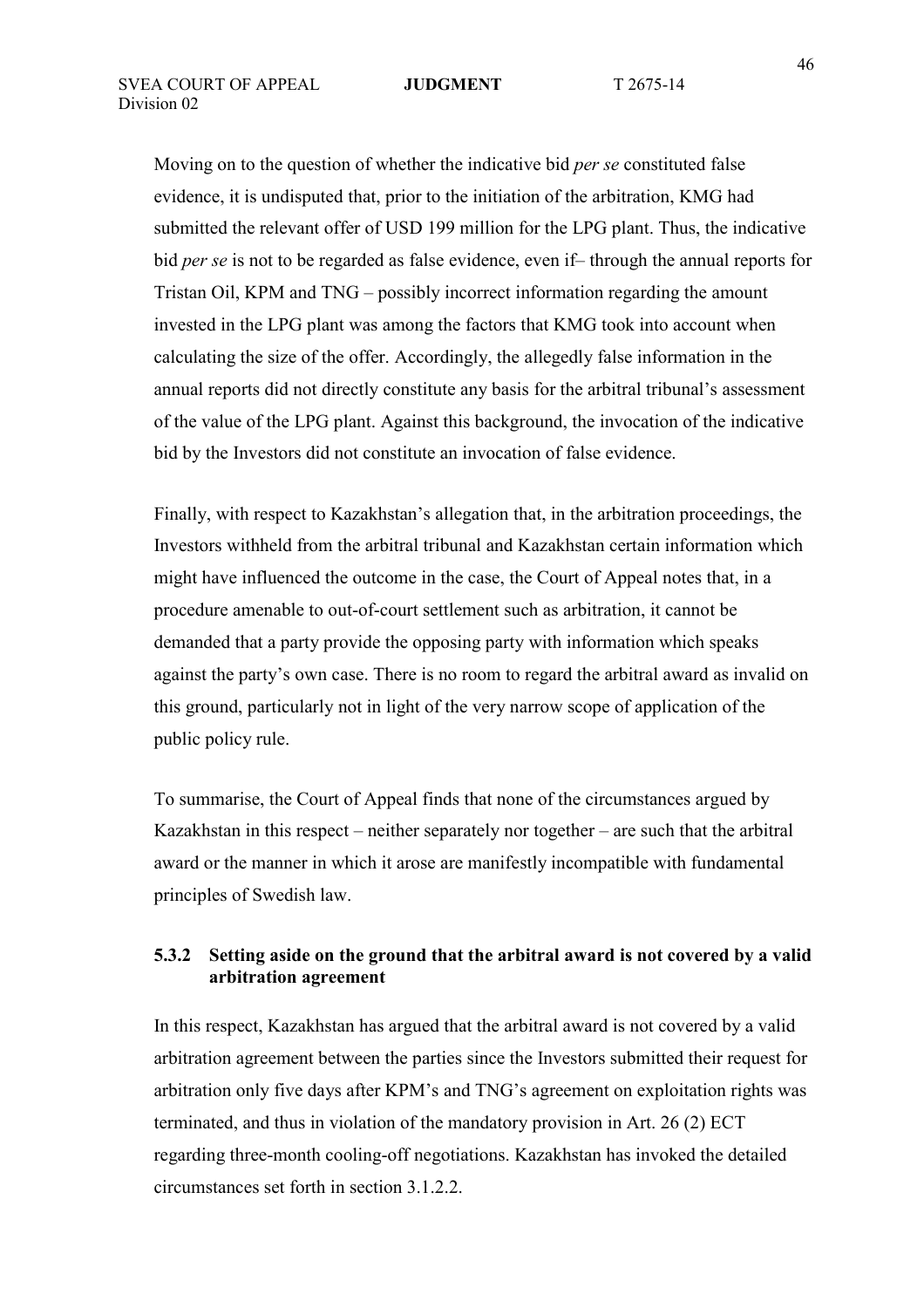The Court of Appeal makes the following assessment.

In order for an arbitral tribunal to be competent to try a dispute, a valid arbitration agreement must be in place between the parties to the dispute. In the present case, the question of whether there was an arbitration agreement between the Investors and Kazakhstan is to be assessed on the basis of Art. 26 ECT, which the Investors invoked as basis for the arbitral tribunal's jurisdiction in their request for arbitration against Kazakhstan submitted to the SCC on 26 July 2010.

The ECT is a multilateral investment treaty between states. Art. 26 ECT contains provisions concerning the resolution of disputes between a contracting state and an investor from another contracting state. The relevant parts of the article are worded as follows:

> (1) Disputes between a Contracting Party and an Investor of another Contracting Party relating to an Investment of the latter in the Area of the former, which concern an alleged breach of an obligation of the former under Part III shall, if possible, be settled amicably.

(2) If such disputes cannot be settled according to the provisions of paragraph (1) within a period of three months from the date on which either party to the dispute requested amicable settlement, the Investor party to the dispute may choose to submit it for resolution: (a) to the courts or administrative tribunals of the Contracting Party to the dispute; (b) in accordance with any applicable, previously agreed dispute settlement procedure; or (c) in accordance with the following paragraphs of this Article.

(3)(a) Subject only to subparagraphs (b) and (c), each Contracting Party hereby gives its unconditional consent to the submission of a dispute to international arbitration or conciliation in accordance with the provisions of this Article. […]

(4) In the event that an Investor chooses to submit the dispute for resolution under subparagraph (2)(c), the Investor shall further provide its consent in writing for the dispute to be submitted to: […]

(c) an arbitral proceeding under the Arbitration Institute of the Stockholm Chamber of Commerce.

Art. 26 ECT includes an offer from each of the contracting states to investors from another contracting state to resolve certain disputes in accordance with the ECT, *inter alia* by way of arbitration. In an individual case, an arbitration agreement arises between a state and an investor which gives an arbitral tribunal jurisdiction to try a dispute between the parties, by virtue of the investor accepting the state's offer, which takes place in the form of a request for arbitration against the state.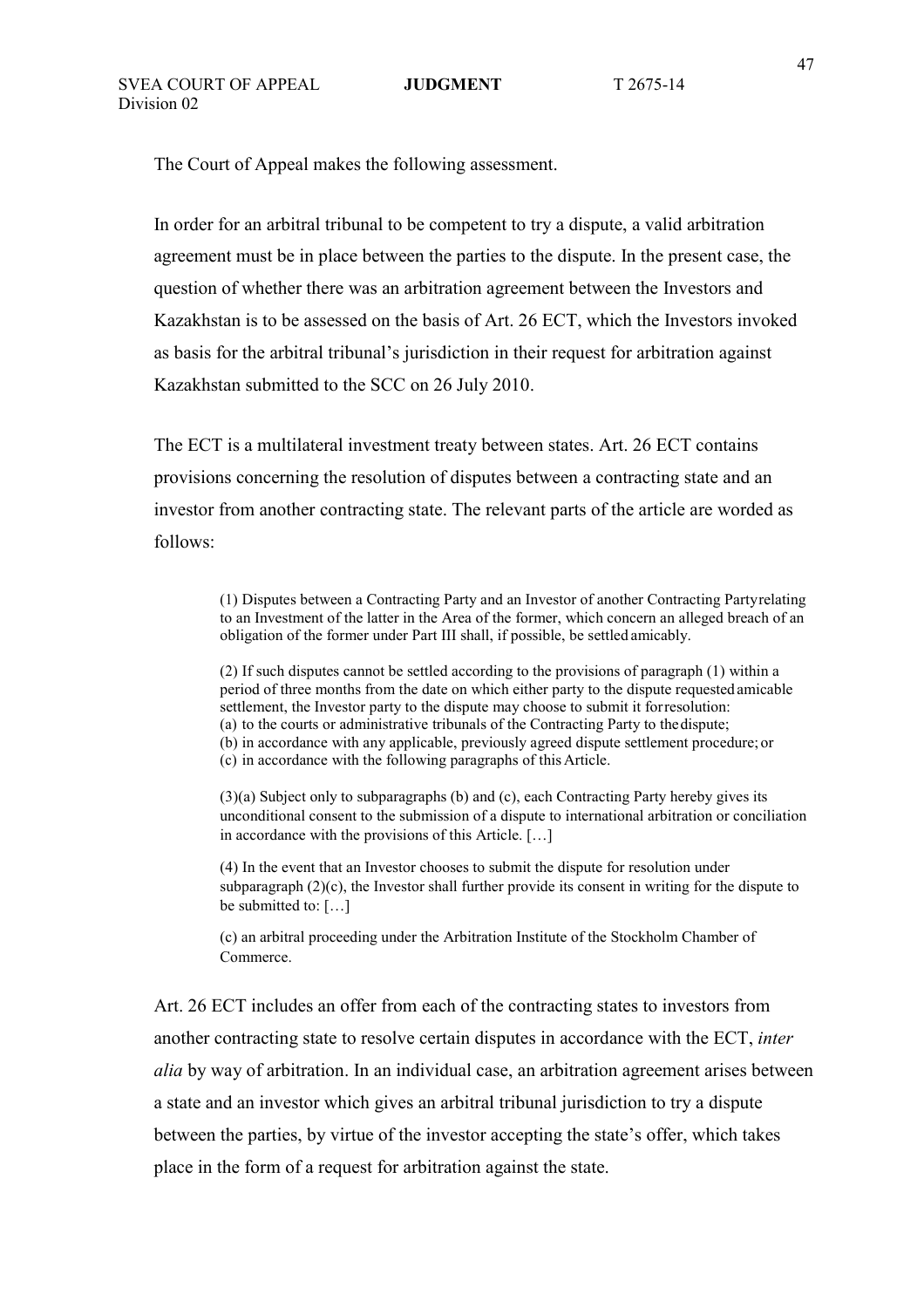The parties disagree on the interpretation of the ECT as to whether the question of a state's offer to arbitrate under Art. 26 includes a condition that the prerequisites set forth in item  $(2)$  – i.e. that the dispute between the parties cannot be settled within a period of three months from the date on which either party requested amicable settlement – must be satisfied at the time of an investor's request for arbitration against the state in order for an arbitration agreement to arise between the parties through the request for arbitration. The question is thus whether the provision imposes a condition that must be met in order for an arbitral tribunal to be competent to try the dispute.

Since the ECT is a treaty between states, the interpretation of Art. 26 ECT must be made in accordance with Articles 31 and 32 of the Vienna Convention on the Law of Treaties. Art. 31 contains a general rule of interpretation stating that a treaty shall be interpreted in good faith in accordance with the ordinary meaning to be given to the terms of the treaty in their context and in the light of its object and purpose. The wording of the treaty always constitutes the starting point for the interpretation. If the wording is clear, it in principle also constitutes the end point for the interpretation. A treaty's object and purpose are not an independent means of interpretation, but rather a part of the interpretation process that must take place under Art. 31 in order to understand the prevailing meaning of the treaty (cf. the Svea Court of Appeal's judgment dated 18 January 2016 in case no. T 9128-14, with references therein).

Art. 32 of the Vienna Convention provides that recourse may be had to supplementary means of interpretation, including the preparatory works of the treaty and the circumstances at its formation, in order to confirm the meaning resulting from the application of Art. 31, or to determine the meaning when an interpretation under Art. 31 leaves the meaning ambiguous or obscure or leads to a result which is manifestly absurd or unreasonable.

In accordance with the aforesaid, the point of departure for the interpretation of Art. 26 ECT must be the wording of the provision.

In Art. 26 (1) ECT it is stated, by way of introduction, that disputes between a contracting state and an investor must, if possible, be settled amicably. Under item (2),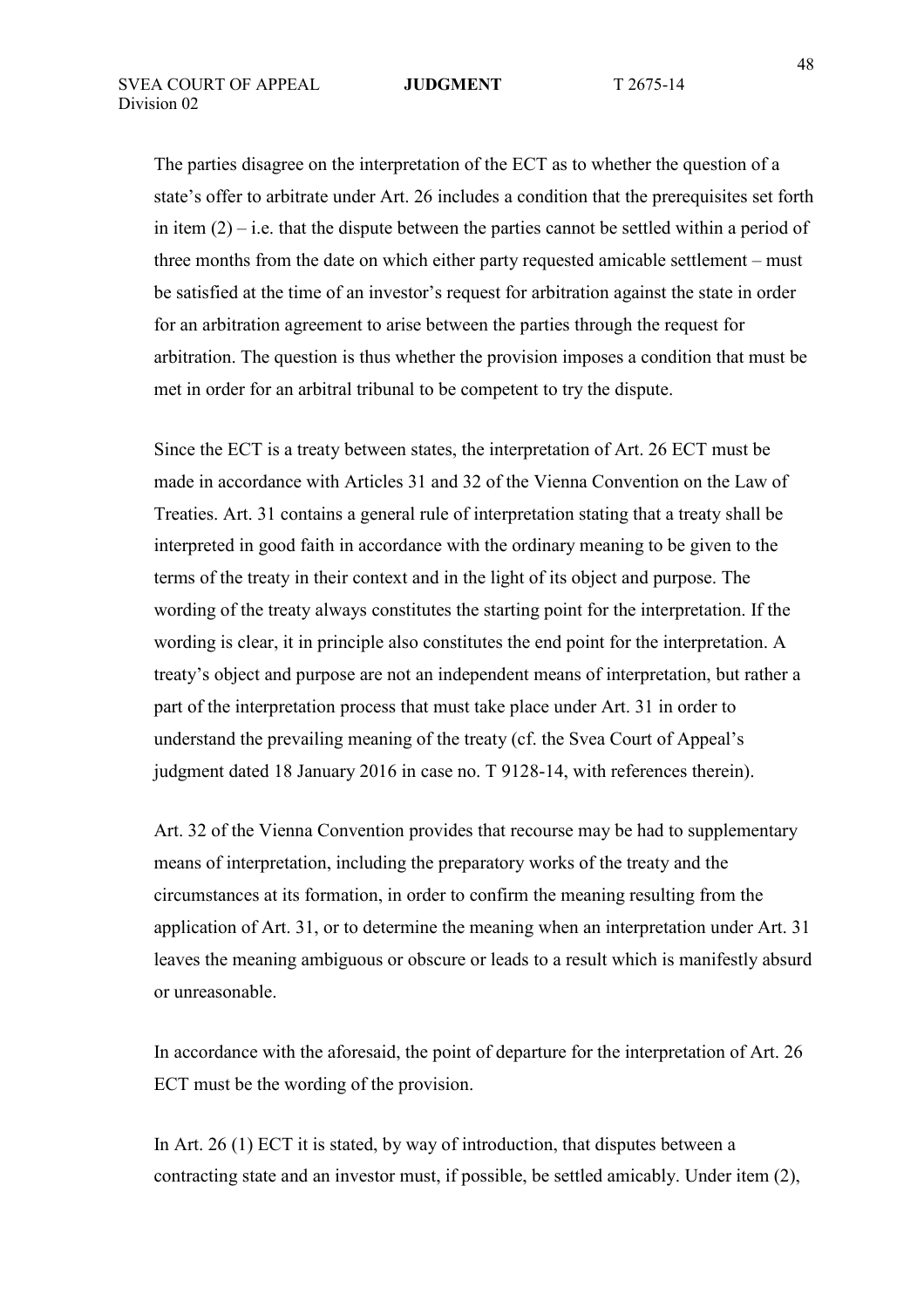if a dispute cannot be settled in that manner within three months from the date on which any of the parties requested amicable settlement, an investor may choose to submit the dispute for various types of dispute resolution, for instance arbitration in accordance with the subsequent items in the article.

The wording of the relevant provisions fails to provide any answer as to what is possibly incumbent on the parties during the imposed three-month period, for example as regards the attempts that must be made to reach an amicable settlement. Nor is it stated what is to apply if, already before the end of that period, it is clear that the dispute cannot be amicably settled within three months. In the Court of Appeal's opinion, the aforesaid circumstances indicate that the provisions are not intended to impose conditions for an arbitral tribunal's jurisdiction. This interpretation gains further support when considering the structure of Art. 27, which concerns dispute resolution between two contracting states. Under that provision, a state may refer a dispute to *ad hoc* arbitration if the dispute cannot be resolved within a reasonable time through diplomatic channels. The difficulties associated with the assessment of what constitutes 'reasonable time' indicate that a condition for the arbitral tribunal's jurisdiction is not at issue. In the Court of Appeal's opinion, the fact that the provisions in Articles 26 and 27 ECT have a similar structure indicates that they should be interpreted in the same way.

Even if it is clear that the object behind the provisions in Art. 26 (1) and (2) is that the parties shall have a certain time at their disposal to reach an amicable settlement before arbitration is commenced, the Court of Appeal notes that the provisions do not expressly address the conditions for a state's consent to arbitration and the conditions in order for an arbitration agreement to arise between the parties. That question is however addressed in item (3) (a), which states that each contracting state gives its unconditional consent to the submission of a dispute to international arbitration or conciliation in accordance with the provisions of the article. Reservation is made only in respect of the exceptional cases set forth in items 3 (b) and (c), which are not relevant in the present case. The Court of Appeal notes that item (3) contains no reference to item (2) and the conditions stated therein. In the Court of Appeal's opinion, the reference to the state providing its consent to arbitration "in accordance with the provisions of this Article"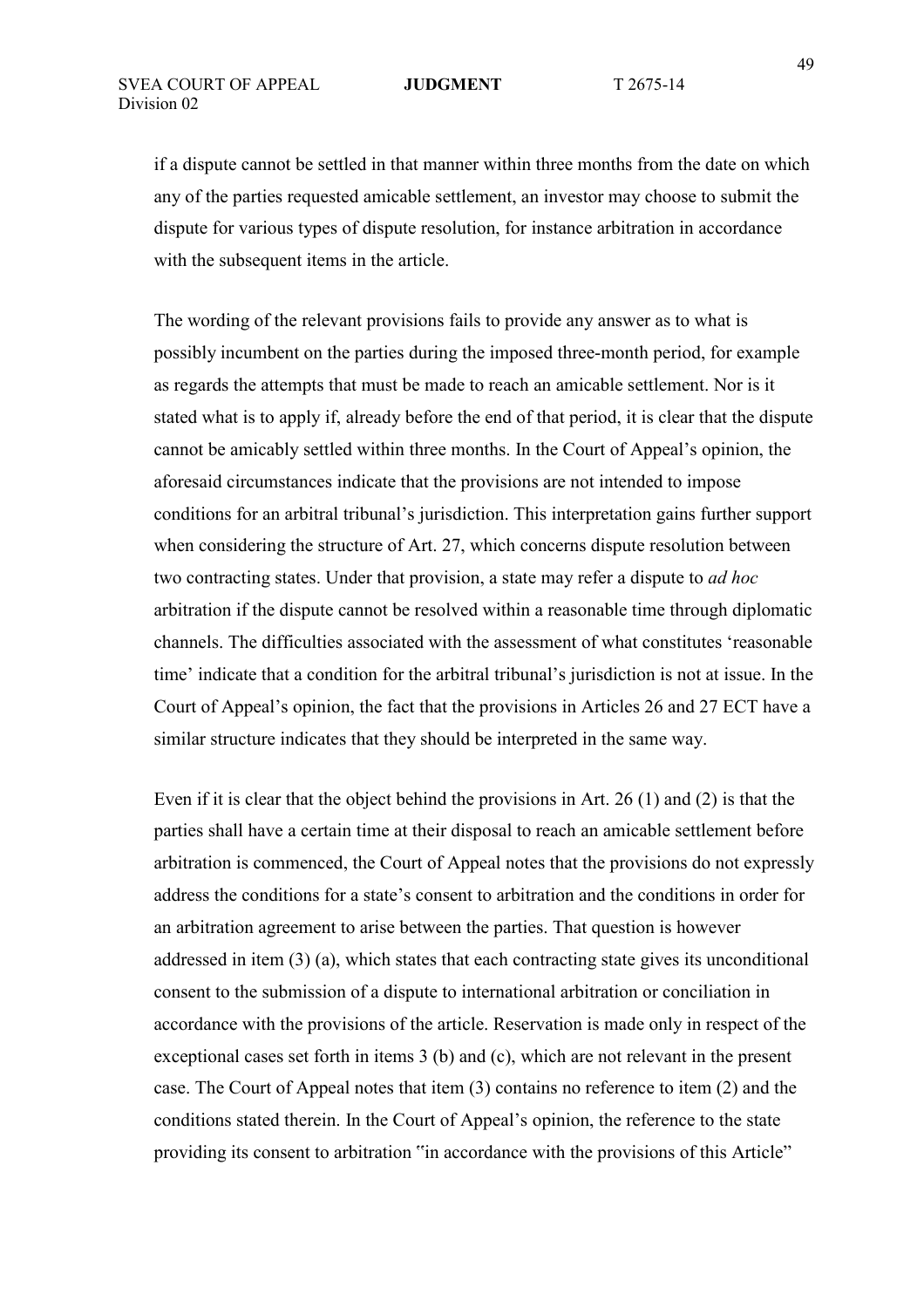cannot be interpreted so as to mean that additional conditions are thereby imposed for the state's consent.

To summarise, the Court of Appeal makes the assessment that the wording and structure of Art. 26 ECT indicate that a state's consent to arbitration does not include a condition that the prerequisites set forth in item (2) must be satisfied at the time of an investor's request for arbitration against the state, in order for an arbitration agreement to arise between the parties through such request. However, the mere wording of the article cannot be deemed to provide an unequivocal answer to this question.

The Court of Appeal notes that in legal literature and among international arbitral tribunals that have been required to address the issue, it is a matter of debate whether or not provisions of the instant type – which stipulate that arbitration may be commenced only after a certain period of time has elapsed from a party having requested amicable settlement or from the occurrence of the events that gave rise to the dispute – impose conditions that must be met in order for an arbitral tribunal to be competent to try a dispute. In the literature, support is found for both positions (see the expert opinion of Gary B. Born dated 19 August 2015, pp. 5 *et seq* and 10, as well as the expert opinion of Dr. Thomas D. Grant dated 14 July 2015, pp. 19 and 39 *et seq*, with references therein).

Based on what is stated in the aforementioned expert opinions, the Court of Appeal further notes that among international arbitral tribunals there appears to be no uniform practice on the issue of the interpretation of Art. 26 and similar provisions in other investment protection treaties (see the expert opinion of Gary B. Born dated 19 August 2015, pp. 13–20 and the expert opinion of Dr. Thomas D. Grant dated 14 July 2015, pp. 23–38, with references therein). However, the Court of Appeal notes that, in the opinions, no example has been raised of an arbitral tribunal, when applying the ECT, having dismissed an investor's action on the ground that the investor had failed to comply with the provisions of Art. 26 (2) ECT. Furthermore, only a few decisions presented have concerned the application of other investment protection treaties where an investor's action has been dismissed on the present basis. Thus, even if it is not possible to find a uniform approach in the literature or in case law from international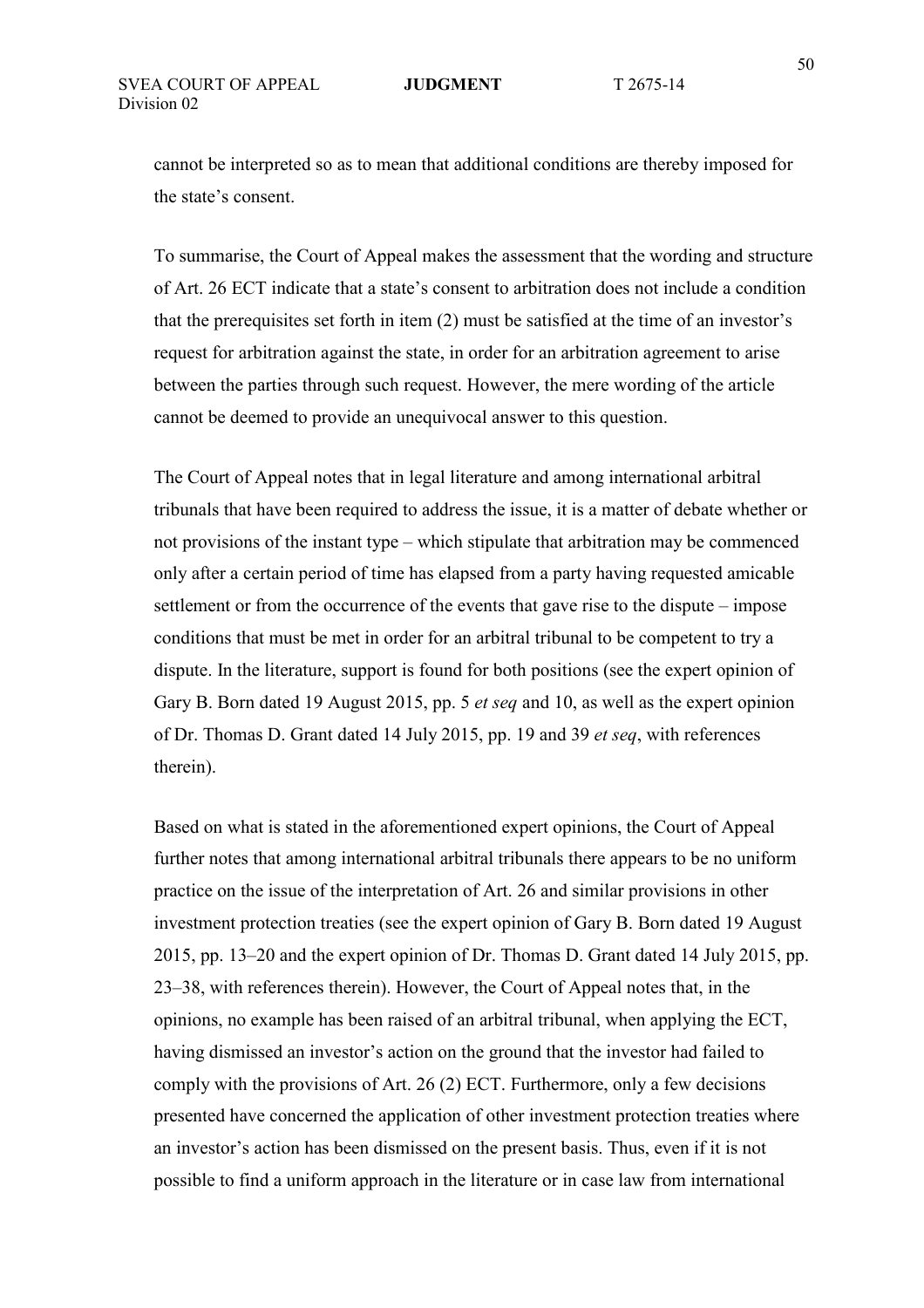arbitral tribunals on the question of how Art. 26 ECT is to be interpreted in the currently relevant respect, in the Court of Appeal's opinion there appears to be a certain preponderance in favour of the view that such provisions are not to be deemed to constitute conditions for the arbitral tribunal's jurisdiction.

Accordingly, since neither the wording and structure of Art. 26 ECT nor legal literature and international case law provide necessary support for the interpretation, the Court of Appeal must also consider the object and purpose of the provision.

The international dispute resolution provisions in the ECT have come about in light of the unease that existed regarding the neutrality, skill and efficiency of the national courts in some of the contracting states (Energy Charter Secretariat, The Energy Charter Treaty: A Reader's Guide, 2002, p. 51). The object with the ECT providing alternative methods for dispute resolution before international arbitral tribunals included contributing to increased confidence among investors and promoting the flow of investments between the contracting states (*supra*, p. 51). Thus, in the Court of Appeal's view, the object of the dispute resolution provision in Art 26 ECT may primarily be deemed to be to provide investors with the possibility to resolve disputes with a contracting state in accordance with the ECT by means of international arbitration.

Dispute resolution through arbitration is aimed at providing the parties with a prompt and final determination of their dispute. These interests have been raised in legal literature and by international arbitral tribunals as arguments against interpreting provisions whereby the parties are required, during a certain period of time, to attempt to settle a dispute amicably before arbitration may be requested, as a condition that must be satisfied in order for an arbitral tribunal to be competent to try the dispute (see the expert opinion of Gary B. Born dated 19 August 2015, p. 5 *et seq* with references therein). In this context, it has been emphasised *inter alia* that imposed time periods have often expired when the arbitral tribunal considers the issue of its jurisdiction. If, in such a situation, the arbitral tribunal were to dismiss the investor's action because the arbitration had been commenced before the time period had expired, the investor can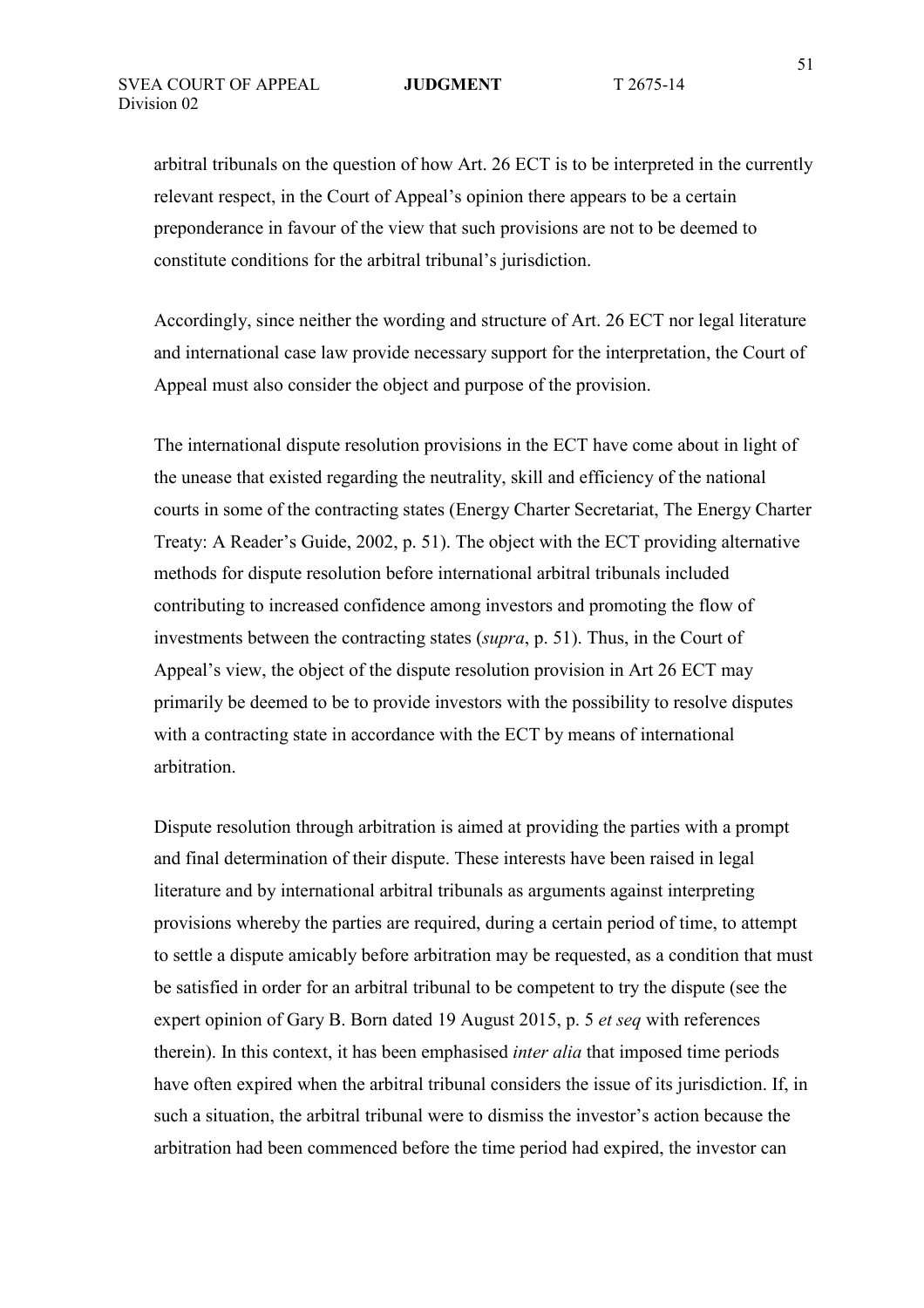immediately bring a new action. In such a case, dismissal would only lead to the proceedings being unnecessarily delayed.

It can also be noted that it would entail an unjustified delay of an investor's possibility to have a claim against a state under the ECT tried by way of international arbitration to require that the investor wait bringing an action for three months from the date that a request for amicable settlement had been made, when already prior to the expiry of such period of time it is clear that conditions do not exist for reaching a settlement.

Furthermore, the arbitral tribunal's assessment of its jurisdiction could have such a scope as to result in an undesirable delay of the proceedings. As an example, it can be mentioned that the arbitral tribunal would have to consider which demands that are to be imposed as regards a party's request for an amicable settlement and whether the party requesting arbitration has first made a sincere attempt to reach an amicable settlement. As previously stated, Art. 26 (1) and (2) provide no answer to these questions. The issue of the arbitral tribunal's jurisdiction might also be referred to a court for adjudication (cf. section 2 of the Arbitration Act), which can further delay the procedure.

The parties' interest in an arbitral award resulting in a final determination of their dispute also militates against viewing a provision that arbitration must be preceded by settlement negotiations during a certain period of time, as constituting a condition for the arbitral tribunal's jurisdiction. Otherwise, an arbitral award might be challenged on this ground and later set aside if the court which considers the challenge action were to make a different assessment on the issue of jurisdiction than that made by the arbitral tribunal. Furthermore, for the same reasons enforcement of the arbitral award may be refused long after the arbitration has ended.

In this context, the Court of Appeal also notes that the objects underlying the provisions in Art 26 (1) and) (2) ECT can be satisfied at least in part also after an arbitration has commenced. These objects may be deemed primarily to encourage the parties to attempt to reach an amicable settlement with the aim of avoiding unnecessary disputes, but also to provide the parties with time for preparation pending a possible dispute. This may be achieved by way of the arbitral tribunal staying the proceedings for a certain period of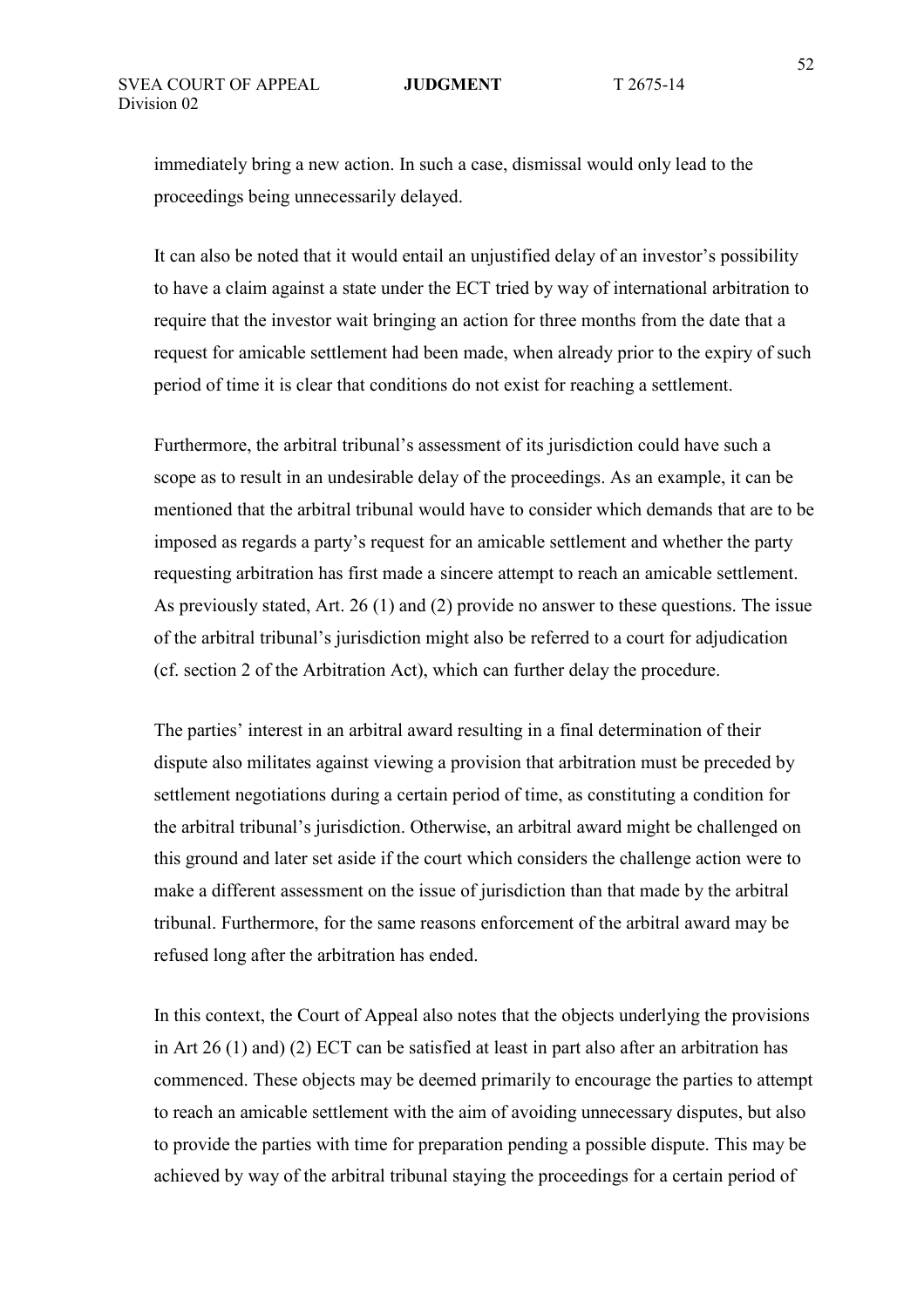time in order to afford the parties the possibility to conduct settlement negotiations and to give them time to prepare. Such managing appears to be common among international arbitral tribunals and occurred also in the arbitration between the Investors and Kazakhstan.. Thus, the provisions are not rendered ineffective even if they cannot be deemed to impose conditions regarding the arbitral tribunal's jurisdiction, but rather can be addressed by the arbitral tribunal within the framework of the arbitration.

In light of the foregoing, the Court of Appeal makes the assessment that weighty reasons militate in favour of an interpretation of Art. 26 ECT whereby the conditions set forth in item (2) do not constitute conditions that must be satisfied at the time of an investor's request for arbitration, in order for an arbitration agreement – conferring upon the arbitral tribunal its jurisdiction to try the dispute – to arise by virtue of the request. Under item (3), the contracting states have given their unconditional consent to the settlement of certain disputes under the ECT by arbitration. In the Court of Appeal's opinion, in the absence of express support in the wording of the provision, additional conditions should not be imposed in order for an arbitration agreement to arise when an investor accepts the offer by requesting arbitration against the state. Such support is lacking in the instant case.

To summarise, the interpretation of Art. 26 ECT made by the Court of Appeal means that an arbitration agreement between the Investors and Kazakhstan, which gave the arbitral tribunal jurisdiction to try the dispute between the parties, arose by way of the Investors' request for arbitration against Kazakhstan which was submitted to the SCC on 26 July 2010, irrespective of whether or not the conditions stated in item (2) were satisfied at the time of the request. Accordingly, the arbitral award is not be set aside on the basis that it is not covered by a valid arbitration agreement between the parties.

## **5.3.3 Invalidity or setting aside due to the appointment of the arbitrators**

In this respect, Kazakhstan has argued both that the arbitral award is invalid under section 33, first paragraph, subsection 2 of the Arbitration Act, and that there are grounds to set aside the award under section 34, first paragraph, subsections 4 or 6 of the Arbitration Act. To summarise, Kazakhstan has essentially invoked that Kazakhstan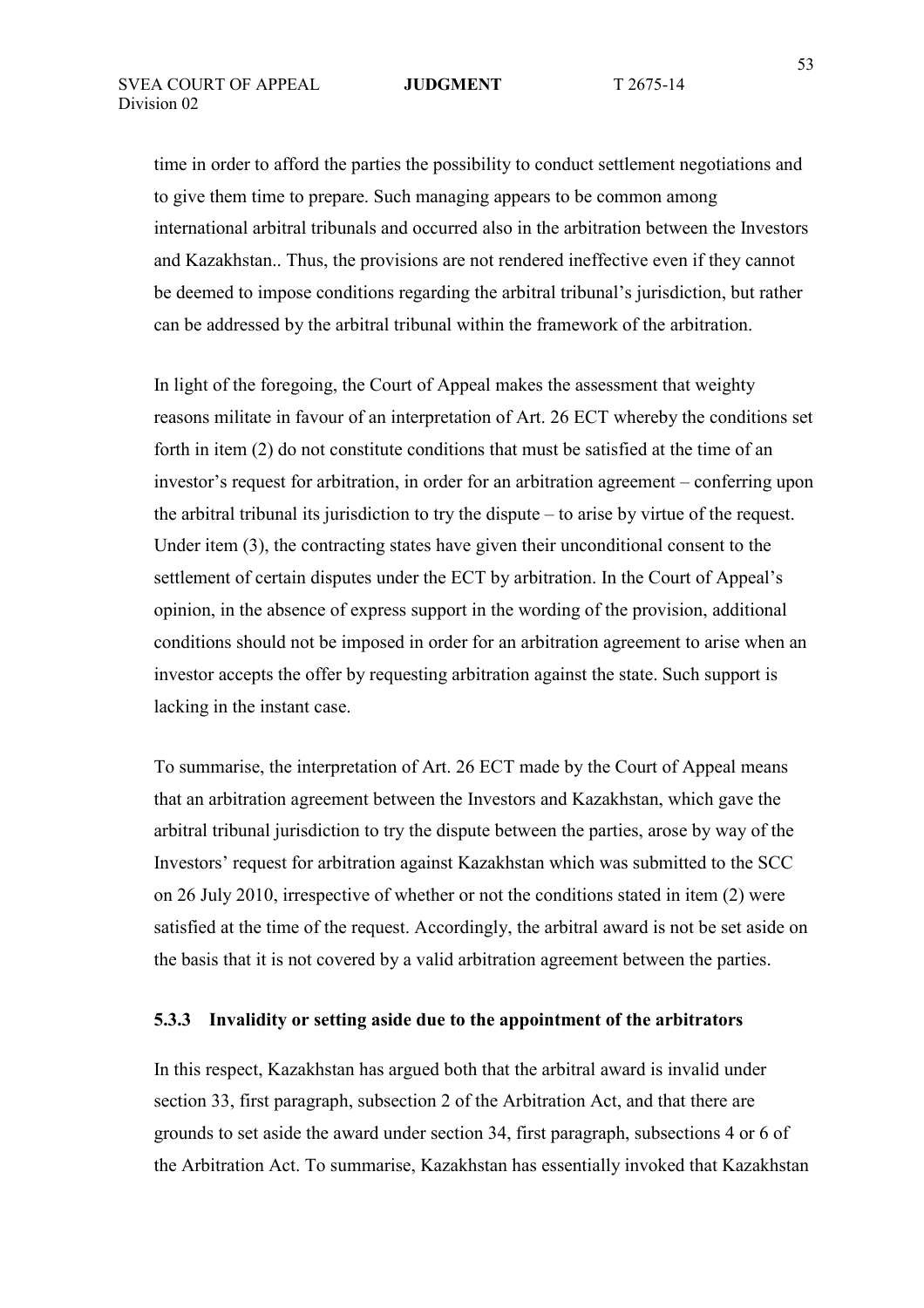was never afforded an opportunity to appoint an arbitrator, that the deadlines for the submission of a response were too short, and that Kazakhstan was never afforded an opportunity to comment on the appointment of Sergei Lebedev. According to Kazakhstan, the SCC thereby violated not only fundamental principles of Swedish law but also its own rules and the Arbitration Act. Kazakhstan has also argued that, in any event, procedural irregularities have occurred that have influenced the outcome of the case. In connection with this, Kazakhstan has emphasised that the arbitrator Sergei Lebedev was passive during the arbitration.

The Investors have objected that there is no reason for declaring the award invalid or setting it aside. They have added that Kazakhstan forfeited its right to assert any irregularity *and* that – as noted in the arbitral award – in October 2012, Kazakhstan stated that it had no objections to the proceedings.

The Court of Appeal will begin by describing what is shown by the evidence on the events at the SCC in conjunction with the appointment of the arbitral tribunal when Sergei Lebedev was appointed.

On 5 August 2010, the SCC sent the Investors' request for arbitration with annexes to Kazakhstan, together with an order written in English to submit a response no later than 26 August 2010. In the order, reference was made to Article 5 of the SCC's arbitration rules, which were also appended. It was also specifically pointed out that, *inter alia*, Kazakhstan was to comment on the Investors' proposal that the party-appointed arbitrators appoint the chair. In the request for arbitration, the Investors had requested that the arbitral tribunal was to consist of three arbitrators and that, pursuant to Article 13 (3) of the SCC's rules, SCC appoint an arbitrator in the event Kazakhstan failed to appoint an arbitrator. Information about the administrative personnel at the SCC's secretariat, with contact details, was also appended to the order. The document was sent by courier and arrived in Kazakhstan on 9 August and was received by the Ministry of Justice two days later. The response deadline expired 15 days thereafter, however without Kazakhstan having made contact. On 27 August, a reminder, also in English, was sent to Kazakhstan, to submit an answer to the request for arbitration under Article 5 of the SCC's rules. Reference was also made to the order dated 5 August.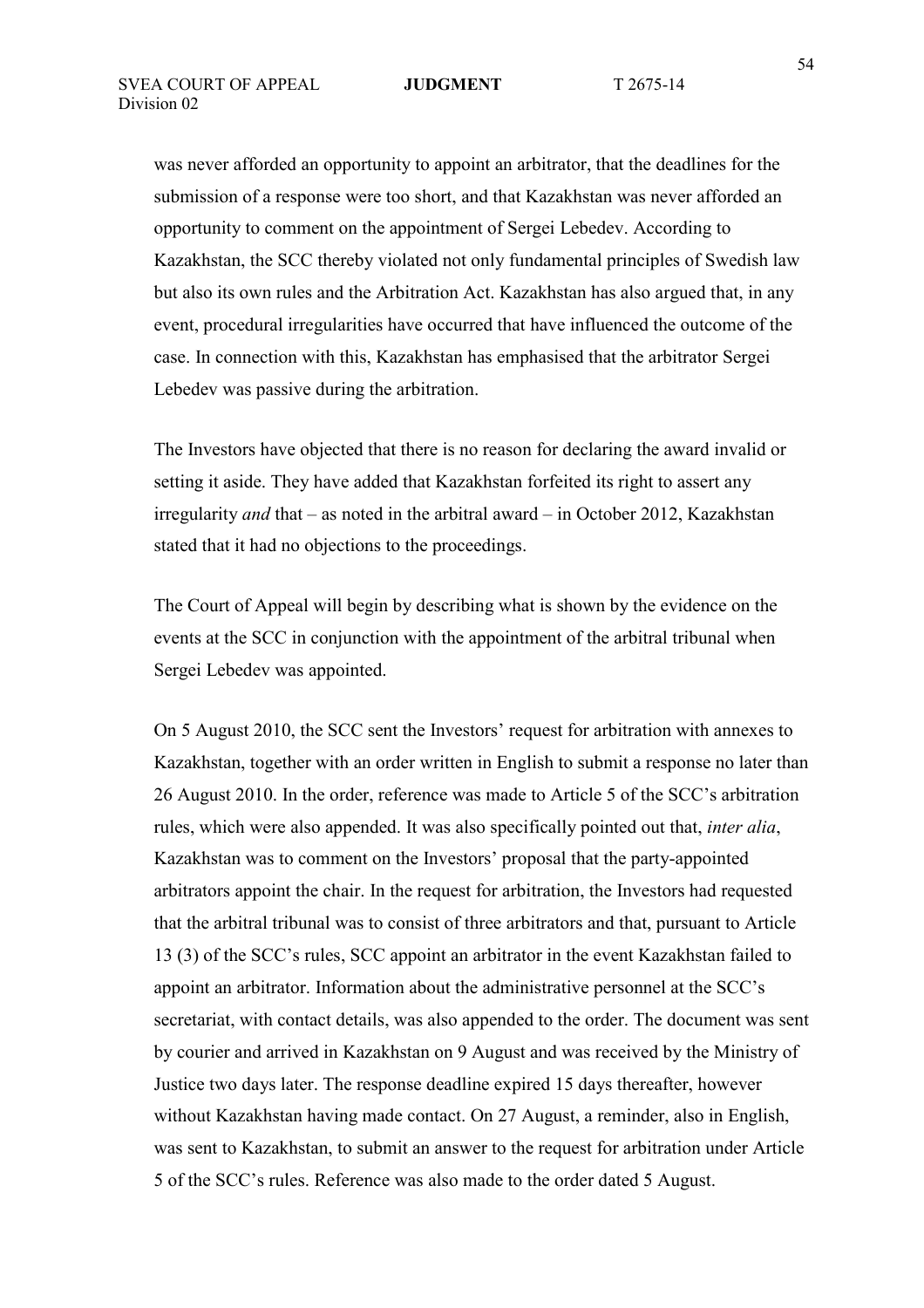Furthermore, Kazakhstan was informed that failure to respond would not prevent the arbitration from moving forward. A new deadline for submitting the answer to the request for arbitration was set to 10 September

The Ministry of Justice in Kazakhstan received the reminder on 1 September, but Kazakhstan failed to make contact by the stated deadline. On 13 September, the Investors requested that the SCC appoint an arbitrator on Kazakhstan's behalf. The request was sent to Kazakhstan on the same day. Ten days later, the SCC appointed Sergei Lebedev as arbitrator on Kazakhstan's behalf. Also, the SCC decided that Stockholm would be the seat of arbitration. Kazakhstan received the decision on 27 September. On the following day, the SCC appointed Karl-Heinz Böckstiegel as chair of the arbitral tribunal. That decision was received by Kazakhstan on 1 October. More than a month later, on 8 November, Kazakhstan gave notice of its counsel in the arbitration, whereupon it reserved the right to raise possible objections to jurisdiction and the arbitration. In a letter to the SCC dated 2 December, objections were raised to the arbitration and to the appointment of the arbitrator Sergei Lebedev. On 15 December, the SCC notified the parties and the arbitrators that the objection to Sergei Lebedev had been rejected. On 27 December, the SCC was notified by Kazakhstan that it maintained its objections to the arbitration and the appointment of Sergei Lebedev.

The Court of Appeal makes the following assessment.

The evidence thus shows that Kazakhstan was afforded an opportunity to submit a response to the Investors' request for arbitration and that Kazakhstan then had the possibility to appoint an arbitrator. However, neither in the order nor in the reminder was it expressly stated that an arbitrator was to be appointed by Kazakhstan. The question is whether Kazakhstan was thereby deprived of its right to appoint an arbitrator. Kazakhstan has referred to the fact that in previous cases under the SCC's arbitration rules, in which Kazakhstan was a party, express orders were given to appoint an arbitrator and information was provided on the consequences of failure to do so. In the Court of Appeal's opinion, it is of importance for the assessment that the currently relevant order made reference to Article 5 of the SCC rules, which were also attached. Under Article 5, where appropriate, the respondent must, in its submission, state the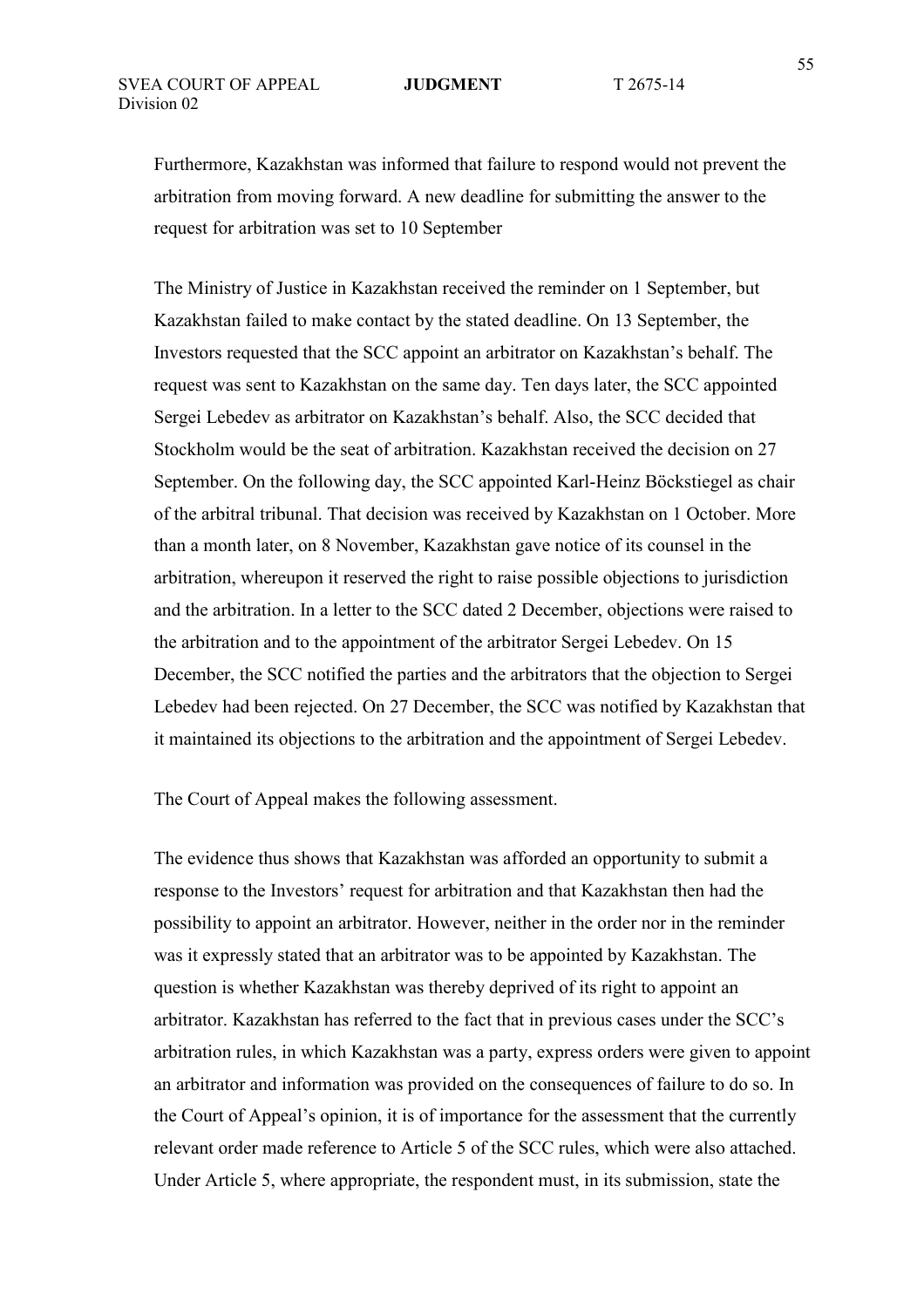name and address of the arbitrator appointed by the party. In the request for arbitration, the Investors had requested that the arbitral tribunal consist of three arbitrators, and Article 12 of the SCC rules sets forth that the tribunal shall consist of three members unless otherwise agreed by the parties and unless the SCC decides that the dispute is to be decided by a sole arbitrator. In the instant case, the SCC had not made any such decision. In the Court of Appeal's opinion, by the order and the additional documents attached to it, Kazakhstan received sufficiently clear information that the arbitral tribunal would consist of three arbitrators and that Kazakhstan had the opportunity to appoint one of them.

Kazakhstan has also objected that the deadline for responding to the SCC was too short and that it had difficulty in understanding the documents from the SCC since they were written in English. As regards the length of the deadlines, the Court of Appeal may note that they cannot be deemed to have been unacceptably short, not even when seen from an international perspective. Furthermore, it is of particular importance for the assessment of both the language and time issues that Kazakhstan failed to contact the SCC at all with a request for an extension of time. The first order included the email addresses of the designated administrative officials and international direct telephone numbers. The SCC rules also provide that it is possible for a party to obtain a deadline extension. In this context, it should also be borne in mind the Kazakhstan has previously been a party to arbitrations conducted in English by the SCC.

Moving on to the issue of Kazakhstan never having been afforded an opportunity to comment on the SCC's proposal that Sergei Lebedev be appointed as arbitrator on Kazakhstan's behalf, to begin with it can be noted that the SCC rules do not contain any provision on such a possibility to comment. In the Court of Appeal's opinion, the fact that the SCC did not afford Kazakhstan an opportunity to comment on the appointment of an arbitrator in a situation where Kazakhstan had failed to make contact at all, can in no way be deemed to violate fundamental principles of Swedish law.

To summarise, the Court of Appeal finds that the SCC's procedure in conjunction with the appointment of the arbitrator Sergei Lebedev was not manifestly incompatible with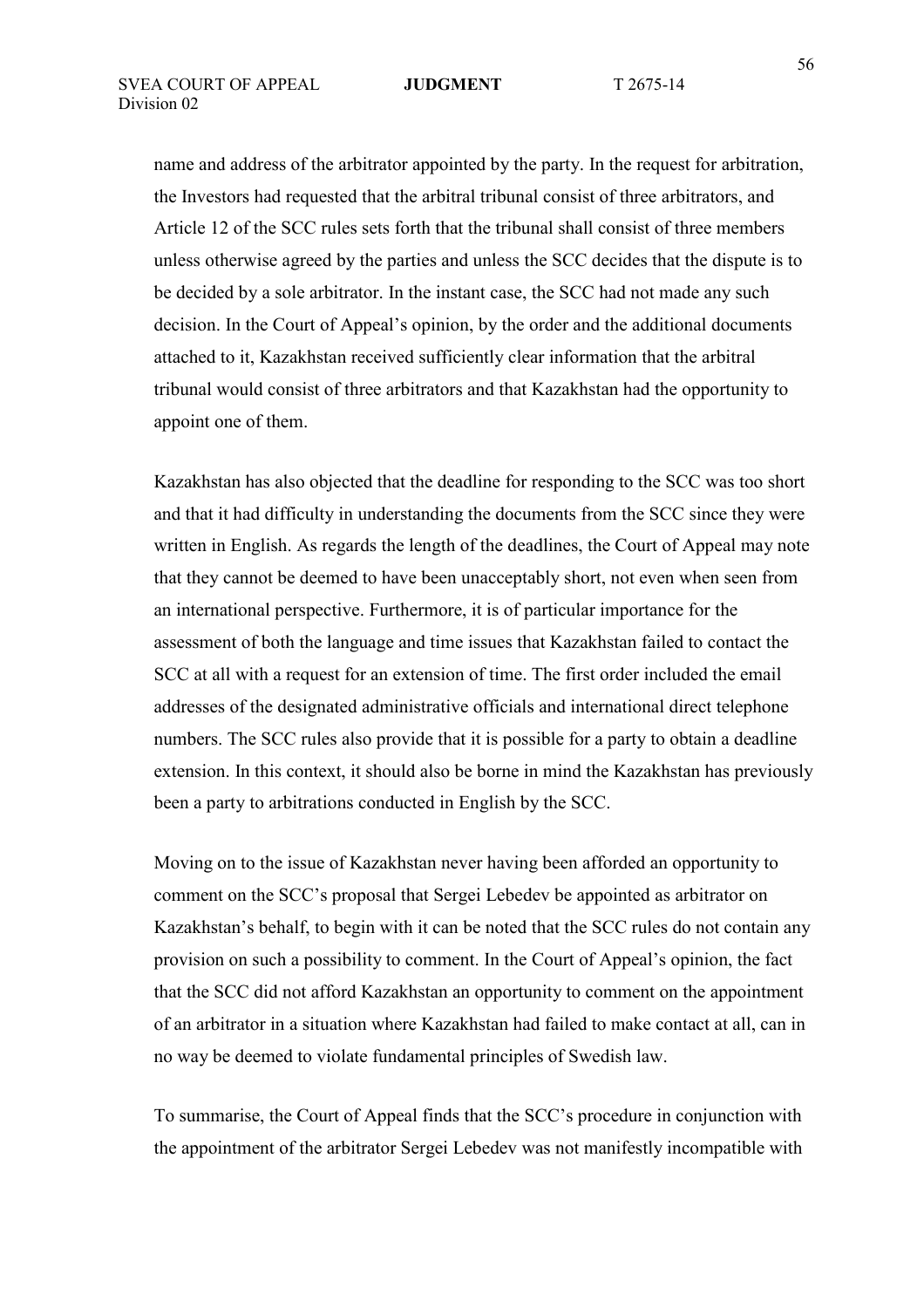fundamental principles of Swedish law. Neither on this ground is the arbitral award invalid.

Kazakhstan has also requested that the arbitral award be set aside on the ground that the appointment of the arbitrators took place in violation of the arbitration agreement, i.e. in violation of the SCC's rules, the Arbitration Act, or that some other procedural irregularity occurred in conjunction with the appointment of the arbitrators that influenced the outcome. In this regard, Kazakhstan has referred to the legal challenge grounds set forth in section 34, first paragraph, subsections 4 or 6 of the Arbitration Act. The provision in the second paragraph of the section – whereby a party may lose its right to rely on a circumstance by participating in the proceedings without objection or by otherwise being deemed to have waived the right to raise the objection – is also of importance in this context. The rule in this section is based on the general principle that a party cannot assert a procedural irregularity if it has previously declined to do so. Thus, a dissatisfied party must be active and protest in order to avoid forfeiting its right to raise the objection at a later stage (see *inter alia* Heuman, *supra*, p. 286). The Investors have claimed that Kazakhstan has lost its right of challenge in accordance with the provision in the second paragraph of the section. The Court of Appeal will commence its assessment in this respect by deciding on that issue.

To begin with, it can be noted that almost three months elapsed from the date when Kazakhstan received the SCC's first order until it commented for the first time. During the intervening period, Kazakhstan also received the SCC's decision regarding the appointment of Sergei Lebedev. Thus, a relatively long period of time elapsed before Kazakhstan commented for the first time, but it then did raise the objections to, *inter alia*, the proceedings. The Arbitration Act prescribes no fixed timeframe within which objections must be raised. In an earlier decision (see RH 2009:55, with further references to, *inter alia*, the preparatory works and legal literature), the Court of Appeal has stated that jurisdictional objections in arbitrations must be presented no later than in the statement of defence. In legal literature it has been set forth, by reference to the Model Law, that the objection must be presented without unreasonable delay (see Heuman, *supra*, p. 292 *et seq*). Since Kazakhstan registered a reservation in respect of possible objections when its counsel gave notice in the proceedings and since the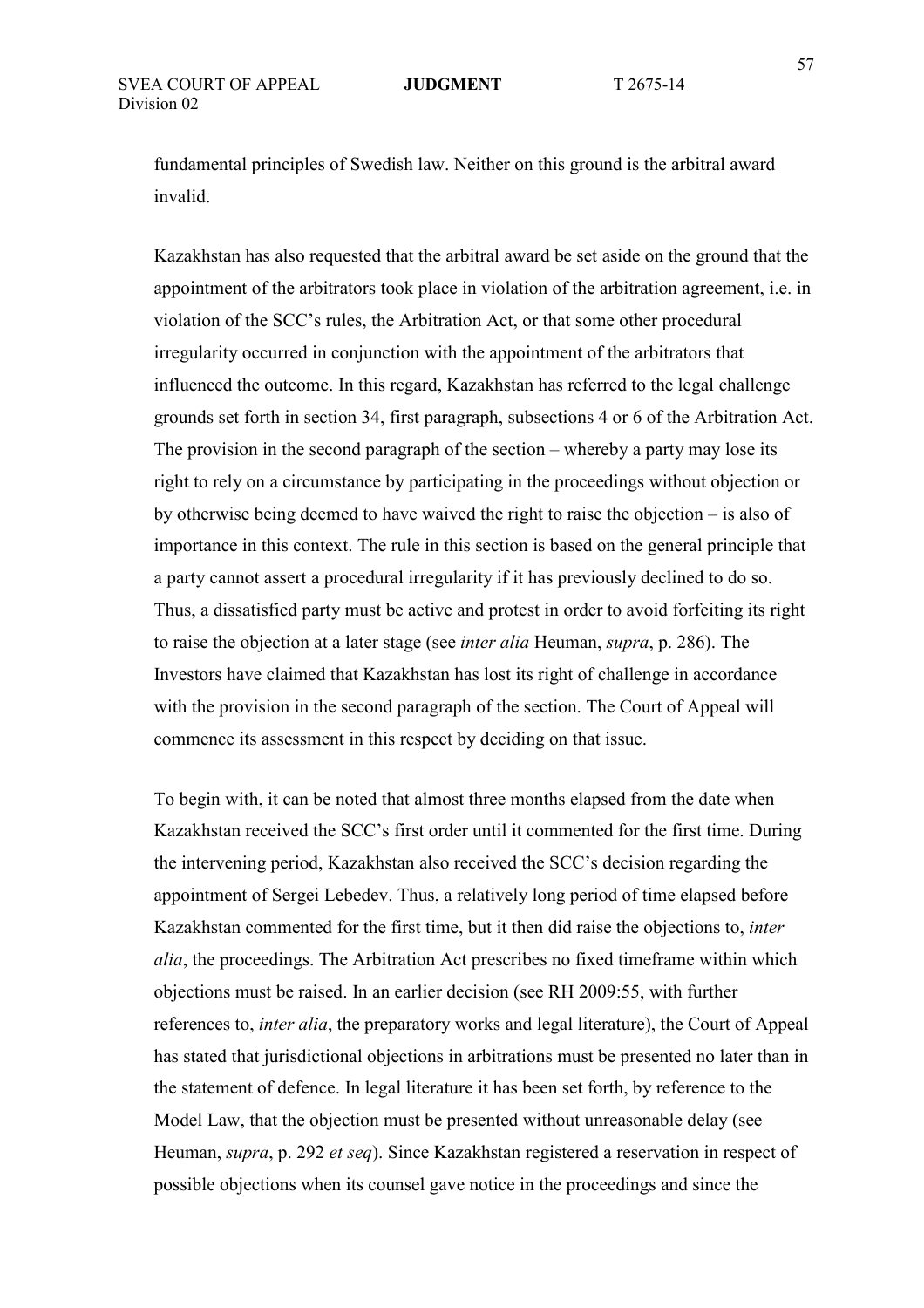objection was raised when the first submission was made to the SCC and maintained after the SCC had rejected the request for another arbitrator in place of Sergei Lebedev, in the Court of Appeal's opinion Kazakhstan cannot be deemed to have waived its right to now criticise stated possible irregularities in the arbitration. In the Court of Appeal's opinion, in light of Kazakhstan's explanation that the statement related solely to the proceedings before the arbitral tribunal, the notation in paragraph 117 of the arbitral award does not show that Kazakhstan thereby waived or withdrew the objection to the appointment of the arbitrators.

Accordingly, the Court of Appeal will proceed to consider the question of whether such a procedural irregularity occurred in conjunction with the appointment of Sergei Lebedev as referred to in section 34, first paragraph, subsection 4 of the Arbitration Act. The provision primarily contemplates an arbitrator having been appointed contrary to agreed qualifications, but deviations from procedural rules in an arbitration agreement may also be covered. The principle of equal treatment of the parties, as expressed in section 21 of the Arbitration Act, is also of importance. The principle applies not only to the arbitrators but also to the procedure by which they are appointed.

In the instant case it can be noted that, by the arbitration agreement, it was determined that the SCC's rules would govern the arbitration, including the appointment of the arbitrators. Rules governing the commencement of the arbitration, including the structure of an answer to the request for arbitration, are set forth in Articles 2–11 of the SCC rules. Rules regarding, *inter alia*, the composition of the arbitral tribunal and its appointment are set forth in Articles 12–17 of the SCC rules. Here, Article 13 (3) is of particular interest since it governs cases where the arbitral tribunal is to consist of several members. The provision states that "[w]here a party fails to appoint arbitrator(s) within the stipulated time period, the Board shall make the appointment." However, no applicable time period is stated. Article 13 also contains provisions governing matters to be taken into account when the SCC appoints an arbitrator, for example language and nationality. However, as already mentioned, it is not stated that the party must also be afforded an opportunity to comment on who is to be appointed when the SCC appoints an arbitrator on behalf of that party. In the Court of Appeal's opinion, the evidence in the case regarding the SCC's case management does not show that, in relation to the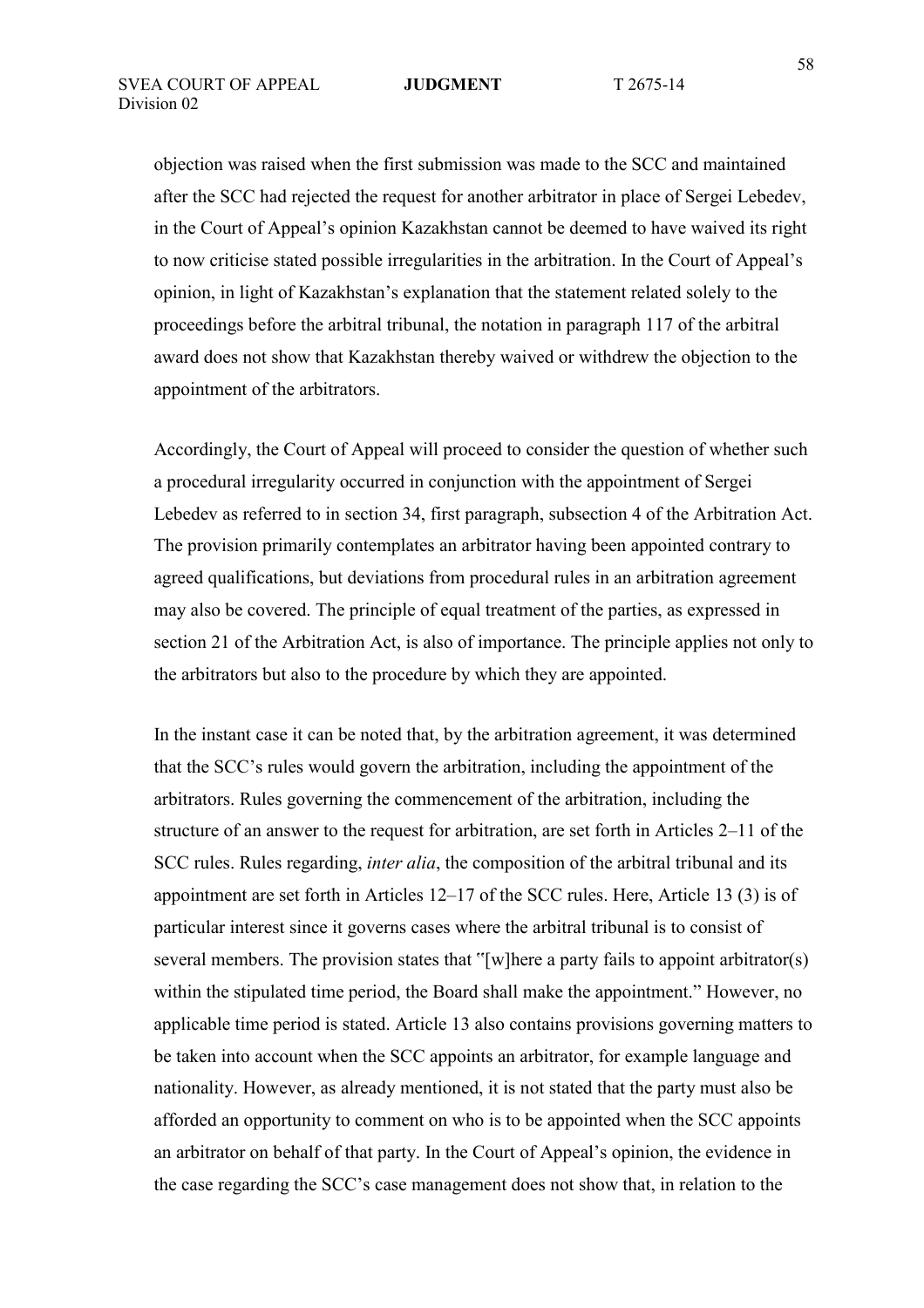SCC's rules or the Arbitration Act, any procedural irregularity was committed when the arbitration was initiated and when Sergei Lebedev was appointed. Accordingly, the principle that the parties must be treated equally can also not be deemed violated, particularly taking into consideration that Kazakhstan received all relevant documents and was afforded due time to comment. Thus, based on section 34, first paragraph, subsection 4 of the Arbitration Act, no ground for setting aside the arbitral award exists in the instant respect.

Kazakhstan has also argued that, in conjunction with the appointment of the arbitrators, procedural irregularities occurred that influenced the outcome of the case and that the arbitral award must therefore be set aside pursuant to section 34, first paragraph, subsection 6 of the Arbitration Act. It is not entirely clear to the Court of Appeal which other circumstances in the managing of the case that pertain to the appointment of the arbitrators, other than those which have been invoked and which the Court of Appeal has been required to consider in relation to the provision in section 34, first paragraph, subsection 4 of the Arbitration Act. However, in conjunction with Kazakhstan having assailed the procedure in connection with the appointment of the arbitrators, Kazakhstan has argued that Sergei Lebedev adopted a very passive role during the arbitration and that he was thereby unable to ensure that Kazakhstan's case was correctly understood. However, in the Court of Appeal's opinion the evidence lends no support for Kazakhstan's allegation in this regard. Therefore, in conclusion the Court of Appeal is able to establish that, also in other respects, Kazakhstan has failed to prove that there occurred any procedural irregularity of the arbitral tribunal based on the appointment of Sergei Lebedev as arbitrator.

To summarise, the Court of Appeal has thus reached the conclusion that Kazakhstan has failed to prove that, in conjunction with the appointment of the arbitrators, such circumstances occurred as might constitute grounds for the invalidity of the arbitral award pursuant to section 33, first paragraph, subsection 2 of the Arbitration Act or for setting aside the award under, section 34, first paragraph, subsections 4 or 6 of the Arbitration ACt.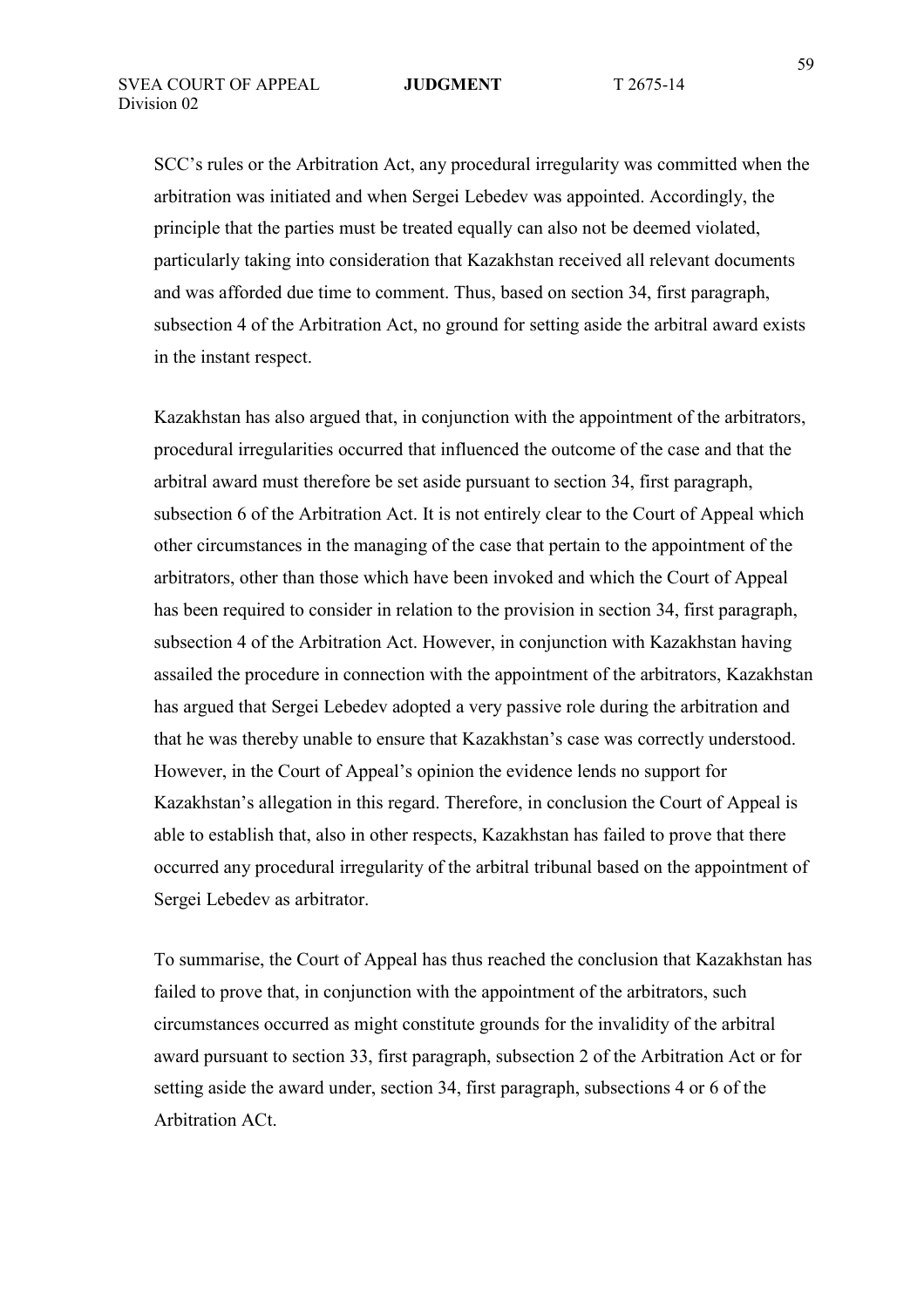### **5.3.4 Setting aside on the ground of excess of mandate or procedural irregularity**

### *5.3.4.1 Taras Khalelov's witness statement and testimony*

Here, Kazakhstan has invoked the detailed circumstances set out in section 3.1.2.4 under the heading "Taras Khalelov's witness statement and testimony". Kazakhstan's allegations relate to the part of the arbitration and the arbitral award, in which the arbitral tribunal determined the size of the damages; see paragraphs 1743–1748 of the arbitral award.

As the Court of Appeal has noted above, the arbitral tribunal's determination of the size of the damages was based on the indicative bid from the state-owned Kazakh company KMG. However, there was also other evidence, including witness statements. At the request of Kazakhstan, testimony was given by the director Taras Khalelov on 29 January 2013. Taras Khalelov had also submitted a written witness statement to the arbitral tribunal. In this regard, Kazakhstan has argued that the arbitral tribunal failed to take into account the statements from Taras Khalelov, which according to Kazakhstan constitutes a procedural irregularity that has influenced the outcome of the case. According to Kazakhstan, the arbitral tribunal also took into account evidence in the form of Internet links that were not invoked in the case, which according to Kazakhstan constitutes an excess of mandate. The documents to which the Internet links referred were written in Russian.

The Court of Appeal makes the following assessment.

To begin with as regards Taras Khalelov's statements, the arbitral tribunal's minutes from the hearing on quantum held on 29 January 2013 show that Taras Khalelov testified on the day in question and that he also was given opportunity to comment on his written statement. According to the information provided by Taras Khalelov, Kazakhstan had no plans to complete the LPG plant and no such work had been carried out. In the Court of Appeal's opinion, the information provided by Taras Khalelov was addressed by the arbitral tribunal in paragraph 1745 of the arbitral award, in which reference is made to "Respondent's and their experts' conclusion", which as stated did not convince the arbitral tribunal. Admittedly, in paragraph 157 of the arbitral award,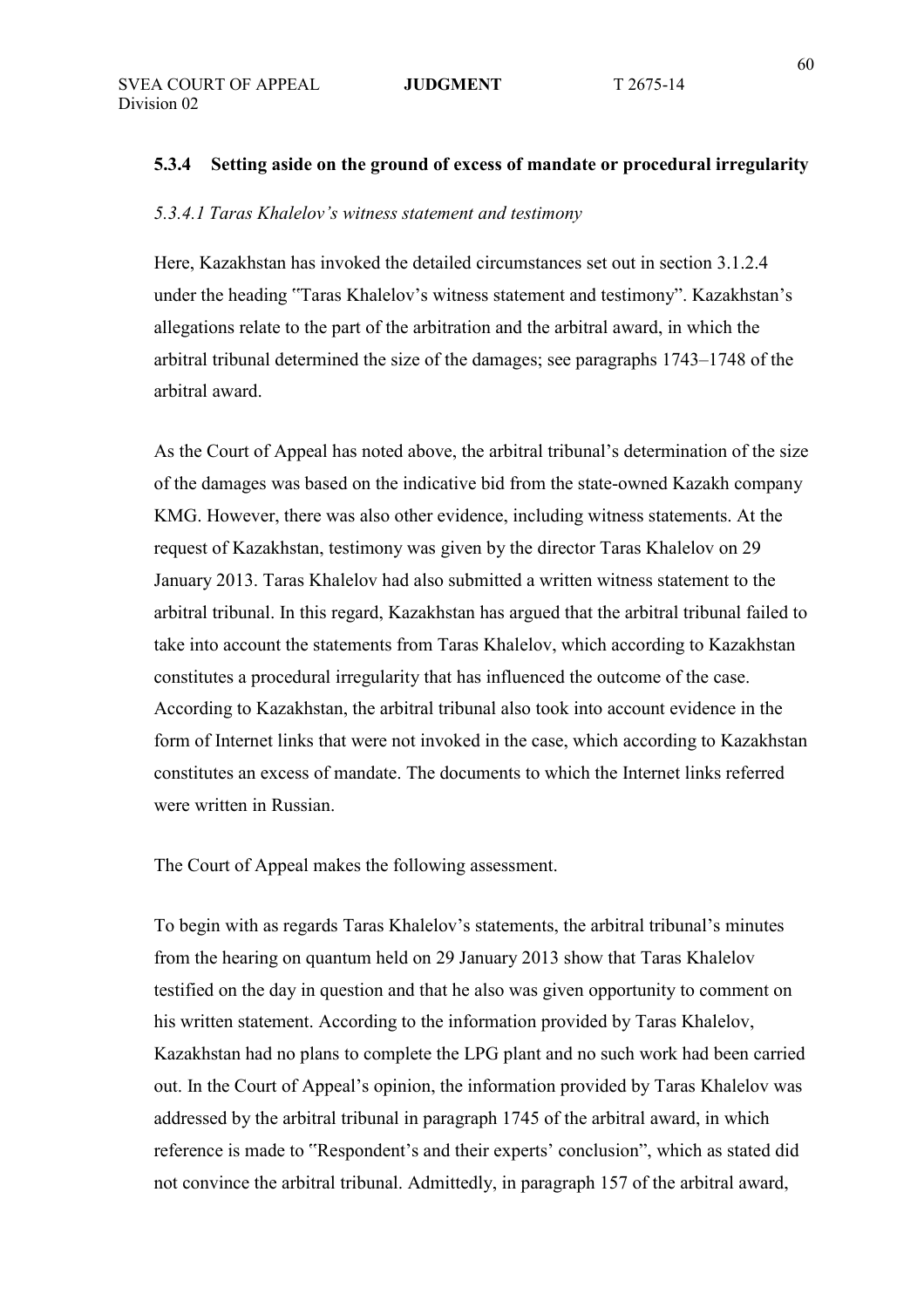the arbitral tribunal did not note that Taras Khalelov had testified on the day in question. However, this does not constitute any procedural irregularity within the meaning of section 34, first paragraph, subsection 6 of the Arbitration Act and the oversight also cannot lead to the conclusion that it is proven that, in its assessment, the arbitral tribunal failed to take into account Taras Khalelov's testimony. The evidence also fails to show that the Investors had withdrawn the claim that Kazakhstan had plans to complete the LPG plant.

With respect to the Internet links, it is also evident from paragraph 1745 of the arbitral award that the arbitral tribunal attached importance to documents that could be studied via the relevant links. However, the links were referred to and described in the FTI report, which was invoked by the Investors in the arbitration. According to the Investors, the documents were printed out and appended to the FTI report. In paragraph 1745, reference is also expressly made to the places in the FTI report where web addresses to the links were set forth. Thus, there is no justification for the allegation that the tribunal took into account evidence that had not been invoked.

However, in the FTI report the relevant web addresses were written in Russian and the documents to which the addresses referred were also written in Russian. Kazakhstan has argued that it constituted a procedural irregularity in the arbitration to invoke documents that were not translated into English, which was a requirement under "Procedural Order No. 1". In light of what the Court of Appeal has stated in the legal starting points for the assessment, there can normally be no question of an excess of mandate when the arbitral tribunal disregards what has been established in "Procedural orders". Thus, the question is whether a procedural irregularity has occurred. The Court of Appeal notes that it is evident from paragraph 1745 of the arbitral award that the arbitral tribunal also based its assessment on what was stated in section 7.7 of the FTI report, which was written in English. Therefore, in any event Kazakhstan has failed to show probable cause that the possible procedural irregularity which the arbitral tribunal's reference to the Russian Internet links may have constituted has influenced the outcome of the case.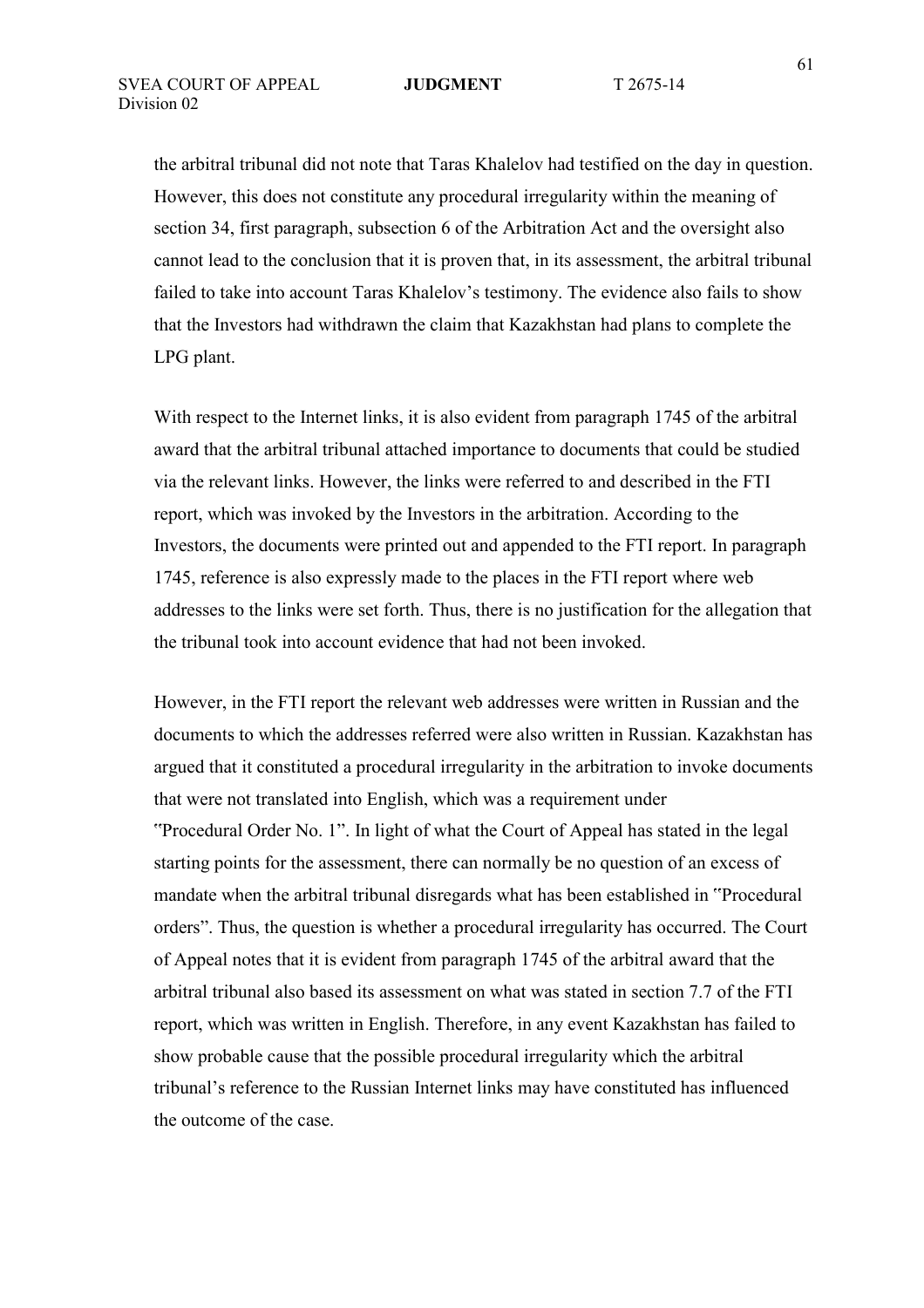To summarise, the Court of Appeal has thus found that, in this respect, Kazakhstan has failed to prove the occurrence of any excess of mandate or procedural irregularity which might constitute a basis for setting aside the arbitral award.

## *5.3.4.2 Kazakhstan's expert evidence and witness evidence*

Here, Kazakhstan has relied on the detailed circumstances set out in section 3.1.2.4 under the heading "Kazakhstan's expert evidence and witness evidence". Kazakhstan has claimed that the arbitral tribunal failed to take into account large parts of the expert evidence and witness evidence invoked by Kazakhstan on several matters. Kazakhstan has also argued that, in certain parts, the award fails to state how the arbitral tribunal made its assessments, or that the arbitral tribunal's assessments are extremely brief.

The Court of Appeal makes the following assessment.

To begin with the issue of whether the arbitral tribunal took into account statements from Anatoly Didenko, Kadirbek Latifov and Salamat Baymaganbetov regarding the content of Kazakh law on the classification of pipelines, the parties are in agreement that the statements were invoked by Kazakhstan in the arbitration. The fact that the arbitral tribunal, in its reasons for the award, did not describe each and every one of the invoked pieces of evidence or failed to mention a particular piece of evidence does not prove *per se* that the arbitral tribunal failed to observe the invoked evidence and take it into account in its assessment. Even less is it possible to draw the conclusion – from the fact that the arbitral tribunal's assessment differed from that which a party believes is apparent from a piece of evidence – that the arbitral tribunal failed to take the evidence into account in its assessment. In the Court of Appeal's opinion, the evidence fails to support Kazakhstan's allegation that the arbitral tribunal omitted to take the aforementioned evidence into account in its assessment. It is also not proven that the arbitral tribunal applied any law other than Kazakh law in the matter.

With respect to the opinion of Kulyash Ilyassova on the content of Kazakh private law, the parties are in agreement that it was invoked by Kazakhstan. The statement has been taken into account in paragraphs 993 and 1368 of the arbitral award. The circumstances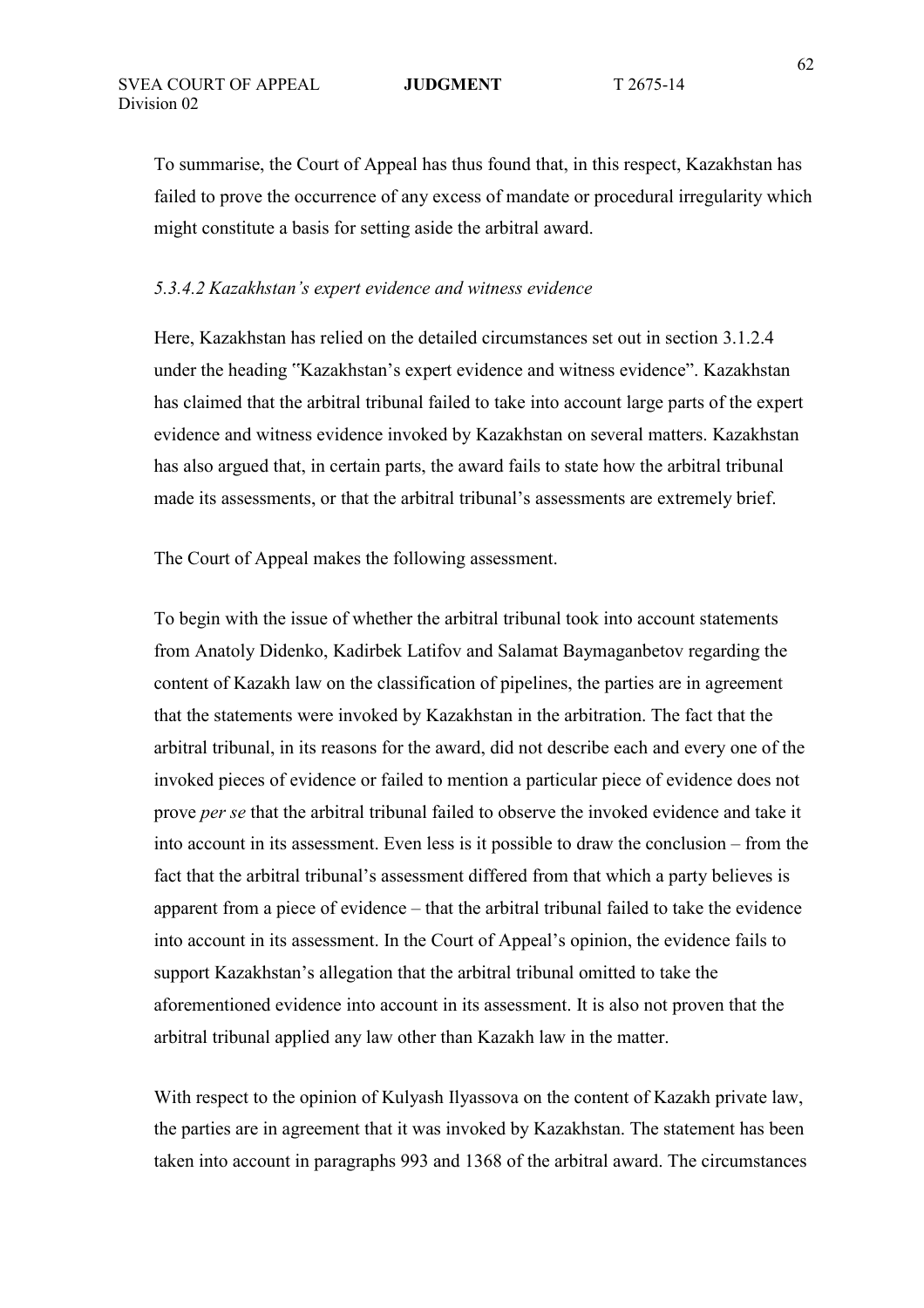referred to by Kazakhstan as a basis for its argument in this regard do not constitute sufficient support for it being deemed proven that an excess of mandate or a challengeable procedural irregularity has occurred.

With respect to the opinions of Tomas Balco and Nurlan Rahimgaliev on the content of Kazakh tax law, it is evident from both the arbitral award and invoked minutes from the arbitral tribunal's hearing on quantum that the arbitral tribunal has observed the opinions. As the Court of Appeal has stated above, the fact that the arbitral tribunal has not mentioned a particular piece of evidence in the reasons for the award does not mean that the arbitral tribunal has failed to read and take such evidence into account. The fact that the evidence is not expressly mentioned in the reasons for the award may, in fact, just as well reflect the arbitral tribunal's active decision on how the arbitral tribunal intended the reasons for the award to be set out on the issue in question. The mere fact that a particular piece of evidence is not mentioned in the reasons for the award thus does not show that the arbitral tribunal failed to take such evidence into account in its assessment. In this regard, too, Kazakhstan has thus failed to prove the occurrence any excess of mandate or procedural irregularity.

Kazakhstan has also argued that the arbitral tribunal failed to take into account an opinion from the accounting firm Deloitte. However, paragraph 1456 of the arbitral award shows that the arbitral tribunal took the opinion into account but, on the other hand, did not share the conclusion reached in the opinion regarding the financial position of the companies KPM and TNG. In this regard, too, it is thus not proven that any excess of mandate or challengeable procedural irregularity occurred.

Finally, Kazakhstan has alleged that the arbitral tribunal, without providing reasons, disregarded the geological experts from the consulting firm of Gaffney, Cline & Associates invoked by Kazakhstan. Kazakhstan has also argued that the arbitral tribunal addressed the invoked study in excessively scantily worded reasons for the award. The minutes from the arbitral tribunal's hearing on quantum show that the experts from Gaffney, Cline & Associates testified during the arbitration. Paragraph 1624 of the arbitral award sets out the arbitral tribunal's starting points for its assessment of the various expert opinions. In the subsequent paragraph, the arbitral tribunal considered the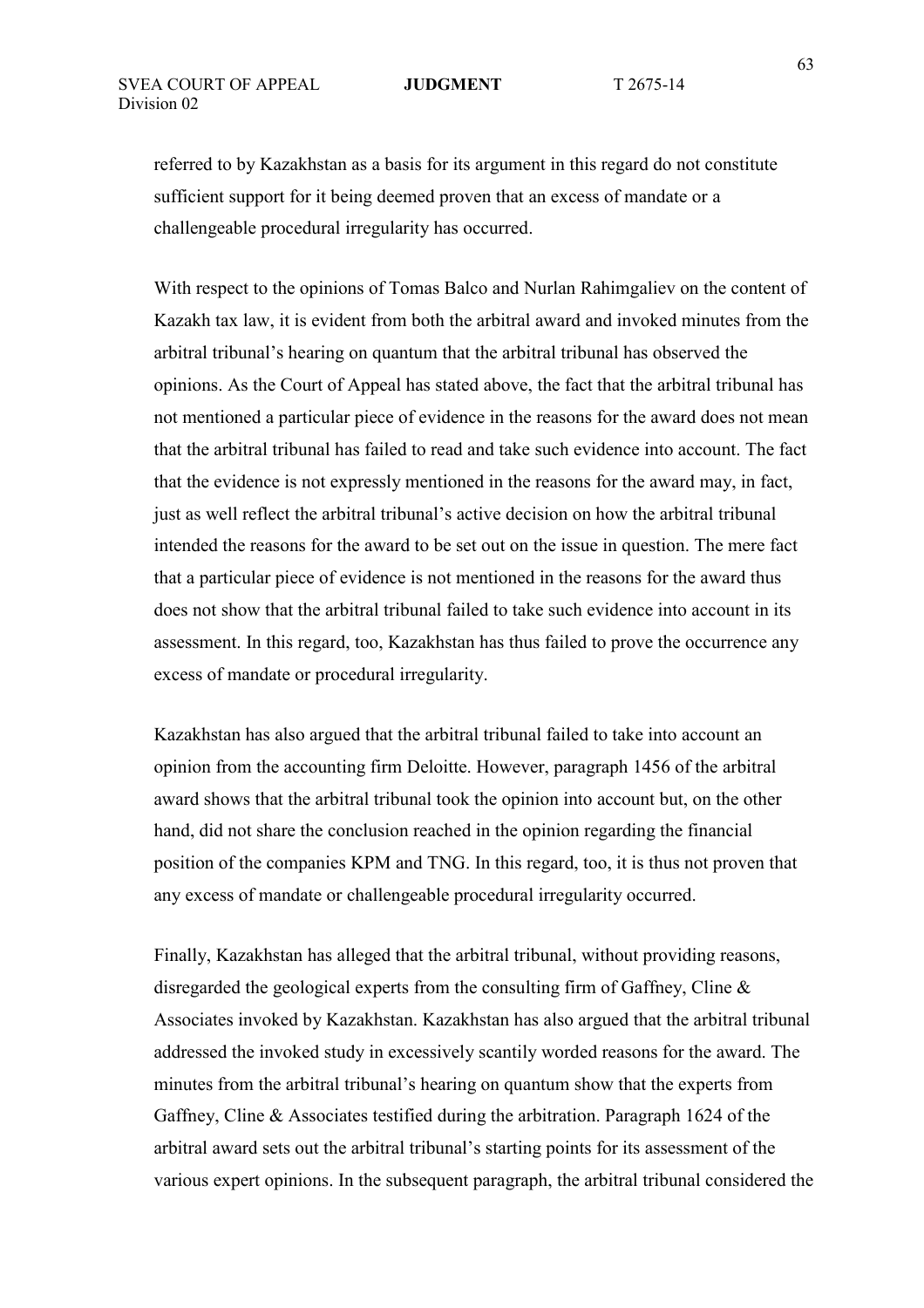various expert opinions, after which the arbitral tribunal reached a final decision. The arbitral tribunal's reasons for the award in the currently criticised aspects are far from being so deficient that the wording of the reasons might be deemed to constitute a procedural irregularity (see the case reported in NJA 2009, p. 128). Nor has the existence of any excess of mandate been proven (see the aforementioned precedent).

To summarise, in this regard, too, the Court of Appeal finds that Kazakhstan has failed to prove the occurrence of any excess of mandate or procedural irregularity which might constitute grounds for setting aside the arbitral award.

## *5.3.4.3 Consideration of objections regarding deduction from damages, etc.*

In this regard, Kazakhstan has relied on the detailed circumstances set out in section 3.1.2.4 under the heading "Non-considered objections regarding deductions from damages". Here, Kazakhstan has argued that the arbitral tribunal failed to take into account certain objections raised by Kazakhstan regarding amounts which should be deducted from the damages and regarding the quantum of damages. Kazakhstan has also argued that the reasons for the award in this regard are so deficient as to be equated with the lack of any reasons for the award.

The Court of Appeal makes the following assessment.

First of all, as regards the question of deduction of revenues that the Investors purportedly received following the valuation date determined by the arbitral tribunal, it is evident that the arbitral tribunal addressed this question in paragraphs 1530 and 1531 of the arbitral award. It is also evident that the arbitral tribunal set out in paragraph 1542 which deductions the arbitral tribunal considered should be made from the damages *and*, in paragraph 1539, its positions regarding Vitol and the JOA agreement. In the Court of Appeal's opinion, the positions adopted cannot be understood other than as being relevant also as regards the objection by Kazakhstan set out in paragraphs 1738– 1749 of the arbitral award. Thus, Kazakhstan has no justification for its allegations that the arbitral tribunal failed to take into account the objections in question.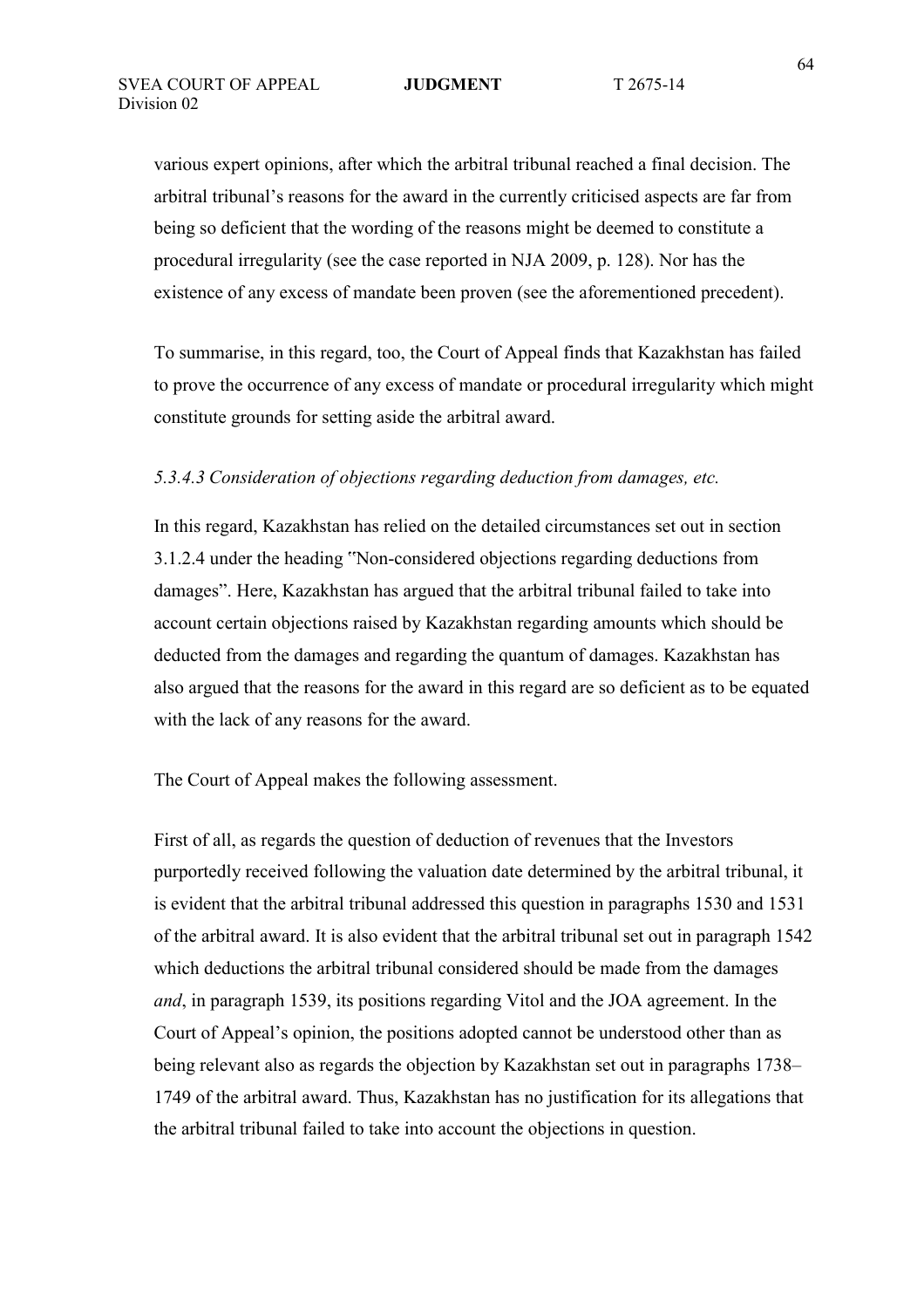Taking into account the starting points set forth by the Supreme Court in the case reported in NJA 2009, p. 128, in the Court of Appeal's assessment the reasons for the arbitral award in this context are also not so deficient that the wording of the reasons for the award might constitute a procedural irregularity.

Thus, in this respect, too, Kazakhstan has failed to prove the occurrence of any excess of mandate or procedural irregularity.

### *5.3.4.4 Other alleged excesses of mandate and procedural irregularities*

Kazakhstan has also argued that the arbitral tribunal exceeded its mandate and committed procedural errors on an additional number of items by failing to take into account what was invoked by the parties and applicable law. In these respects, Kazakhstan has relied on the detailed circumstances set out in section 3.1.2.5. Kazakhstan's challenge action in this regard concerns the tribunal's dealing with questions concerning the role of the company KazAzot, the press release from Interfax, the conduct of the financial police regarding the classification of pipelines, the so-called Tristan bonds, and choice of valuation method regarding the Tolkyn and Borankol fields.

### KazAzot

Kazakhstan has claimed that the arbitral tribunal's assessment in paragraphs 1094 and 1418 of the arbitral award was based on the non-invoked fact that KMG and President Nursultan Nazarbayev's son-in-law, Timur Kulibayev (who was also the chair of KMG) had influence over KazAzot. Kazakhstan has claimed that the fact had admittedly been invoked by the Investors, but only as regards the issue of the pricing of gas. Kazakhstan has also argued that, with respect to the assessment of the so-called tripartite agreement, the arbitral tribunal failed to apply certain international law in the area. In these respects, Kazakhstan has referred to paragraphs 1094 and 1418 of the arbitral award.

The Court of Appeal makes the following assessment.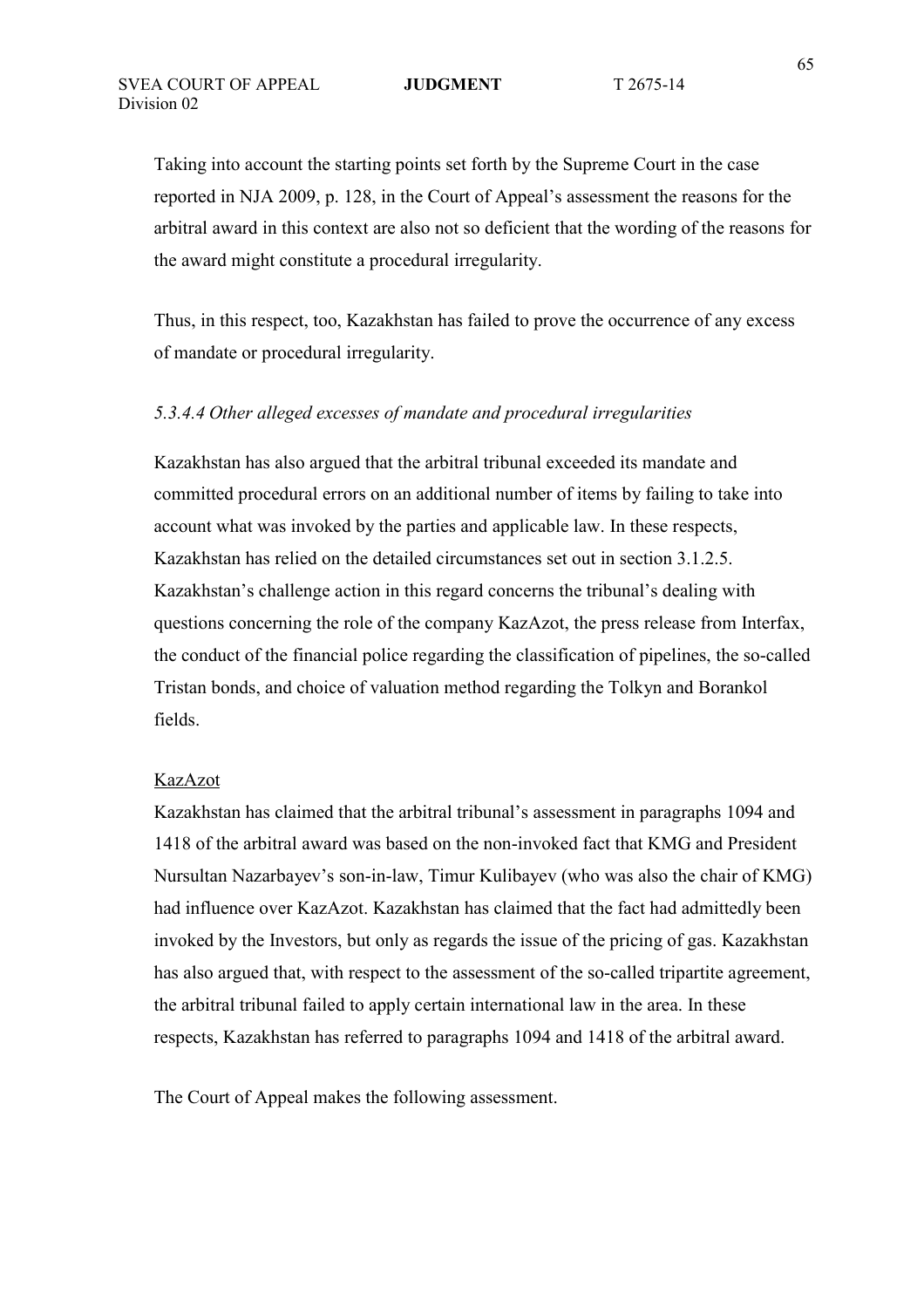The Court of Appeal notes that the evidence in the case, *inter alia* paragraph 674 of the arbitral award, shows that the relationship between KMG, Timur Kulibayev and KazAzot was introduced in the case by the Investors. In paragraph 674 it is stated, *inter alia*, that "Claimants' first allegation that KazAzot was controlled by Mr. Kulibayev was made at the Hearing on Jurisdiction and Liability". In the Court of Appeal's opinion, Kazakhstan has failed to prove that the Investors had restricted their reliance on the fact in the manner claimed by Kazakhstan, i.e. only with respect to the pricing of gas. The fact that the circumstance is not mentioned in the recitals under sections J and K of the arbitral award as specifically relied on by the Investors in those parts, does not affect the assessment in the instant case. Therefore, in the Court of Appeal's opinion there is no justification for the allegation that the arbitral tribunal took into account the circumstance without it having been invoked by a party. Thus, no excess of mandate or challengeable procedural irregularity has been proven in this respect.

Kazakhstan has failed to provide details of the allegation that the arbitral tribunal failed to apply certain international law regarding state liability, and how such failure allegedly influenced the outcome of the case. The relevant portions of the arbitral award in this regard are paragraphs 1094 and 1418, which address in all essential respects the arbitral tribunal's evaluation of evidence and the conclusions that the arbitral tribunal considered itself able to draw from what had been proven in the case. It has not been proven in the case that the arbitral tribunal's assessment included any incorrect application of law which might constitute an excess of mandate or a challengeable procedural irregularity.

### The press release from Interfax

On this issue, too, Kazakhstan has asserted that the arbitral tribunal based its assessment on a circumstance that had not been invoked. According to Kazakhstan, the arbitral tribunal also proceeded on the assumption that the circumstance was undisputed. In this regard, Kazakhstan has referred to paragraph 994 of the arbitral award.

The Court of Appeal makes the following assessment.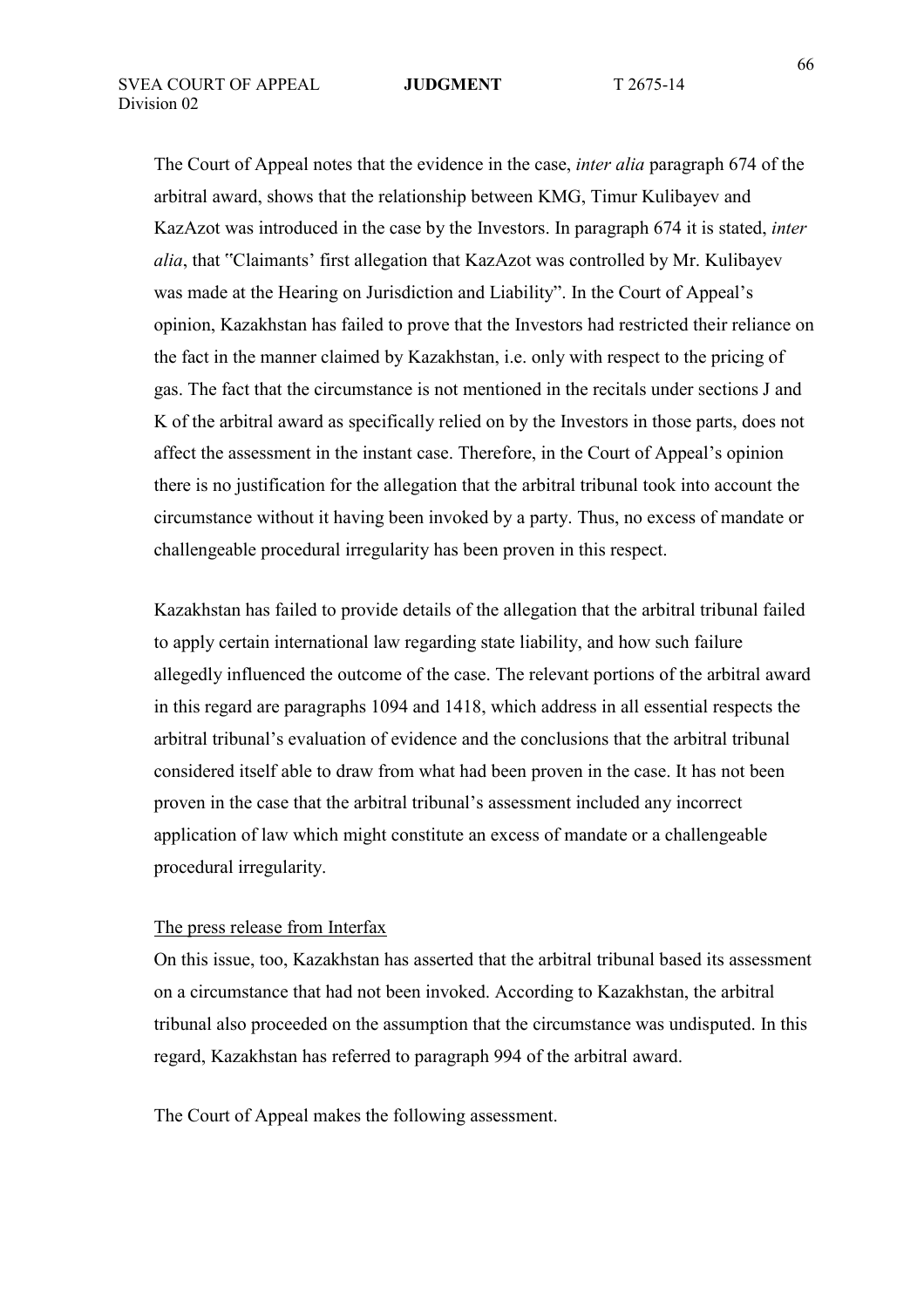According to what the arbitral tribunal has noted in the relevant passage in the award, the parties disagreed as to the way in which Interfax had obtained access to the information and whether Kazakhstan had anything to do with it. On this disputed question, the arbitral tribunal thereafter made an overall assessment of what caused the publication. In this regard, the arbitral tribunal stated its reasons that "Even if the Claimants have not shown that the Republic was in any way involved in the publication of the INTERFAX item, it is obvious and not disputed by the Respondent, that it was the Respondent's actions starting in October 2008 that caused the publication". The arbitral tribunal thus conducted a customary evaluation of evidence regarding the currently relevant circumstance within the scope of the Investors' overarching allegation that KPM and TNG were subject to a harassment campaign on the part of Kazakhstan. In the Court of Appeal's opinion, it is also not possible to draw any conclusion from the reasons for the award in this respect other than that the arbitral tribunal – in addition to noting that Kazakhstan had raised no objection – made an independent assessment of the circumstance. In this regard, too, Kazakhstan has thus failed to prove that the arbitral tribunal exceeded its mandate or that any challengeable procedural irregularity otherwise occurred.

### The financial police's classification of pipelines

Also on this issue, Kazakhstan has asserted that the arbitral tribunal based its assessment on a circumstance that had not been invoked. According to Kazakhstan, in this case too the arbitral tribunal erroneously proceeded on the assumption that the circumstance was conceded by Kazakhstan. In this respect, Kazakhstan has referred to paragraph 990 of the arbitral award.

The Court of Appeal makes the following assessment.

The evidence in the case shows the following. It is evident from the Investors' submission to the arbitral tribunal dated 7 May 2012 that the Investors invoked the fact that the financial police had written to Kazakhstan's Deputy Prime Minister on the issue of how the pipelines were to be classified. Kazakhstan confirmed the letter and its content in a submission to the arbitral tribunal dated 13 August 2012, but argued as regards the interpretation of the letter. The arbitral tribunal described the relevant letter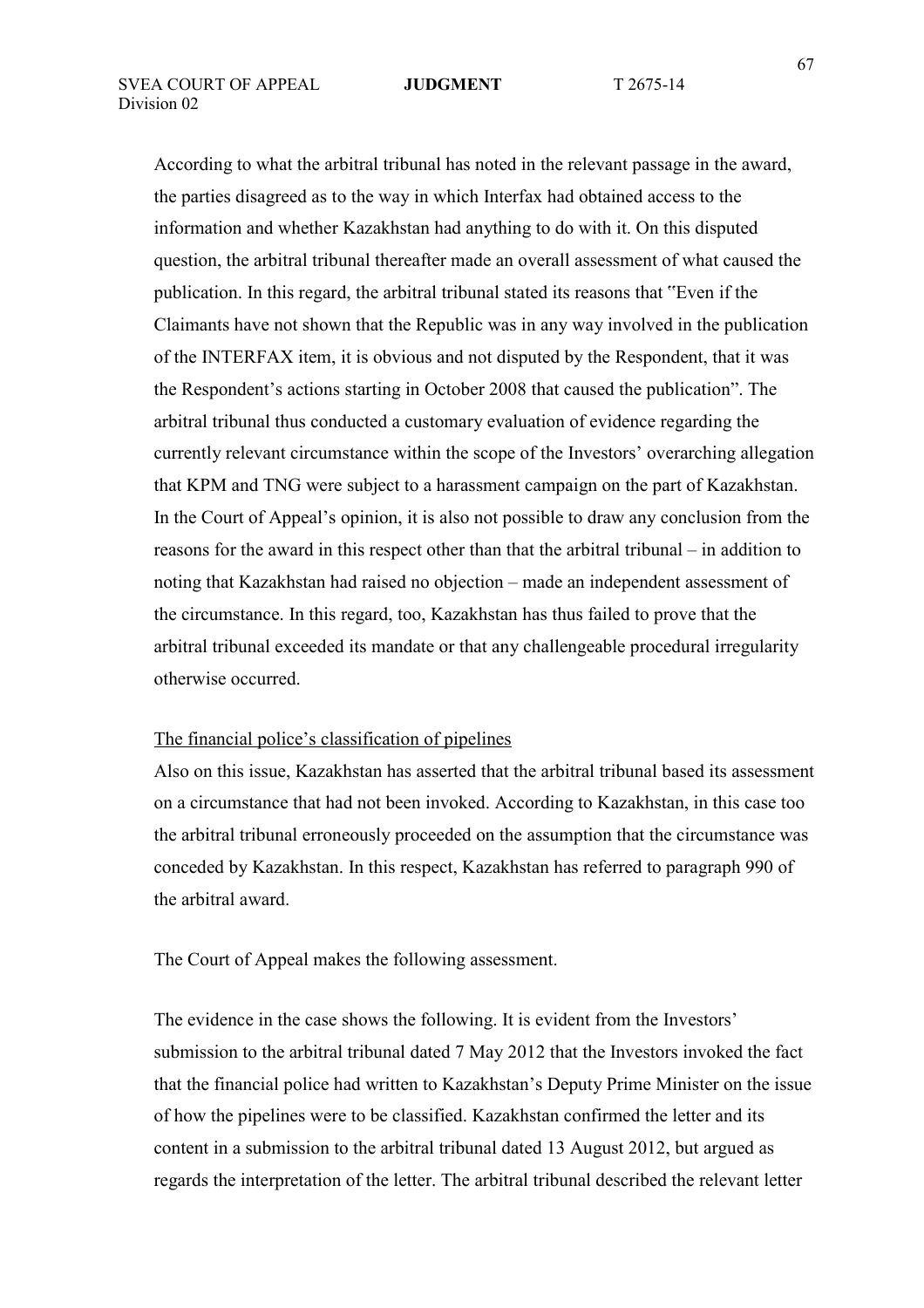in brief in paragraph 343 of the arbitral award and therein referred to the parties' submissions.

In the Court of Appeal's opinion, it is thus entirely clear that the Investors had invoked the questioned circumstance. The arbitral tribunal's assessment on the issue is set forth in paragraph 990 of the arbitral award. It is clear from the reasons for the award that, in the reasons for its substantive assessment, the arbitral tribunal did not include any concession by Kazakhstan. On the other hand, it appears that the arbitral tribunal concurred with the assessment that Kazakhstan had previously expressed on this issue during the arbitration. The arbitral tribunal's assessment of the evidence in this regard does not constitute any challengeable procedural irregularity. Thus, in this regard too, Kazakhstan has failed to prove the occurrence of any excess of mandate or procedural irregularity.

### The Tristan bonds

In this regard, Kazakhstan's challenge ground concerns the arbitral tribunal's dealing with and assessment of the question of deductions in respect of a bond debt owed to Tristan Oil in conjunction with the valuation of the companies KPM and TNG. Kazakhstan has argued that the arbitral tribunal based its decision on an alleged concession by Kazakhstan, despite the absence of any such concession. Kazakhstan has also argued that the arbitral tribunal failed to take into account the parties' legal arguments. In this regard, Kazakhstan has referred to paragraphs 1536– 1537 and 1768– 1771 of the arbitral award.

The Court of Appeal makes the following assessment.

In paragraphs 1536 and 1769 of the arbitral award, which are identically worded, the arbitral tribunal noted that Kazakhstan had possibly withdrawn an earlier position on the issue. However, in its assessment the arbitral tribunal concurred with the position that Kazakhstan had previously expressed during the arbitration. In the following paragraphs 1537 and 1770, which too are identically worded, the arbitral tribunal provided detailed reasons for its assessment. The arbitral tribunal thus did not include any concession in the basis for its decision on this matter, but rather made an assessment of the evidence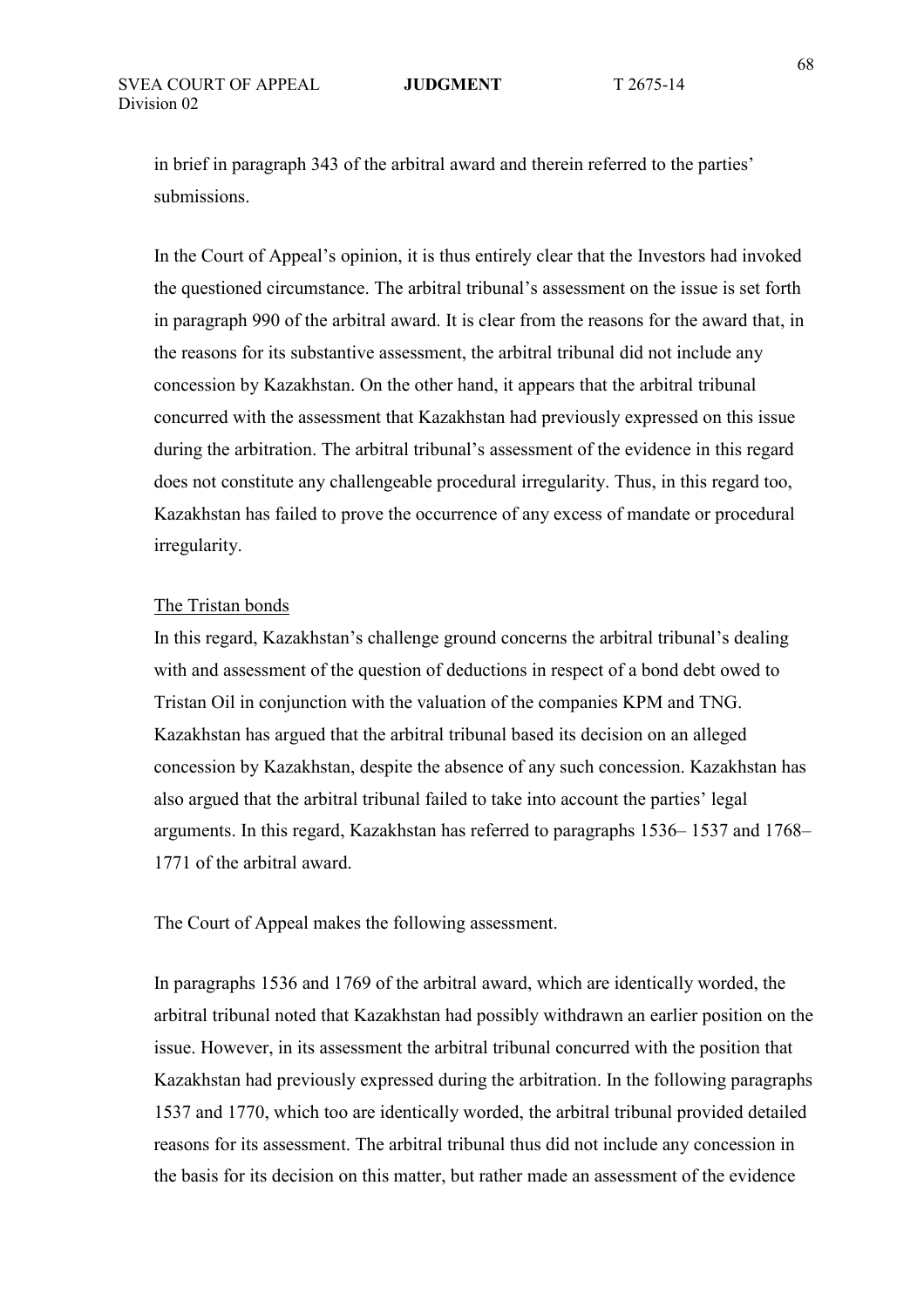and took into account the different positions adopted by Kazakhstan on the matter. The arbitral tribunal's assessment on the issue of whether deductions were to be made due to the bonds constituted neither an excess of mandate nor a challengeable procedural irregularity. The aforesaid applies also to the allegation that the arbitral tribunal failed to take into account the parties' legal arguments on the issue. In this regard, too, Kazakhstan has thus failed to prove the occurrence of any excess of mandate or procedural error.

### Valuation method

Kazakhstan's case in this regard concerns the arbitral tribunal's assessment of the question of the choice of method for calculating damages with respect to the Borankol and Tolkyn fields. Kazakhstan has argued that the arbitral tribunal erroneously proceeded on a certain concession by Kazakhstan. Here, Kazakhstan has referred to paragraph 1625 of the arbitral award.

The Court of Appeal makes the following assessment

It is evident from the relevant paragraph of the arbitral award that the arbitral tribunal initially made the assessment that the basis for calculation presented by the Investors was less convincing and that the Investors therefore had failed to meet their burden of proof. However, as stated in the aforementioned paragraph, the arbitral tribunal considered that, since the Investors had been caused loss, the calculation of the quantum of damages could be made based on the alternative loss calculation method presented by Kazakhstan in the case. The arbitral tribunal also referred to the submission in which Kazakhstan had stated the method based on various consultant reports. Thus, on the question of the quantum of damages, the arbitral tribunal made an assessment of the arguments and evidence presented by the parties and ultimately decided which calculation method should be used in order to determine the quantum of damages. Such an assessment constitutes neither an excess of mandate nor a challengeable procedural irregularity. Accordingly, in this respect, too, Kazakhstan has failed to prove the occurrence of any excess of mandate or procedural irregularity.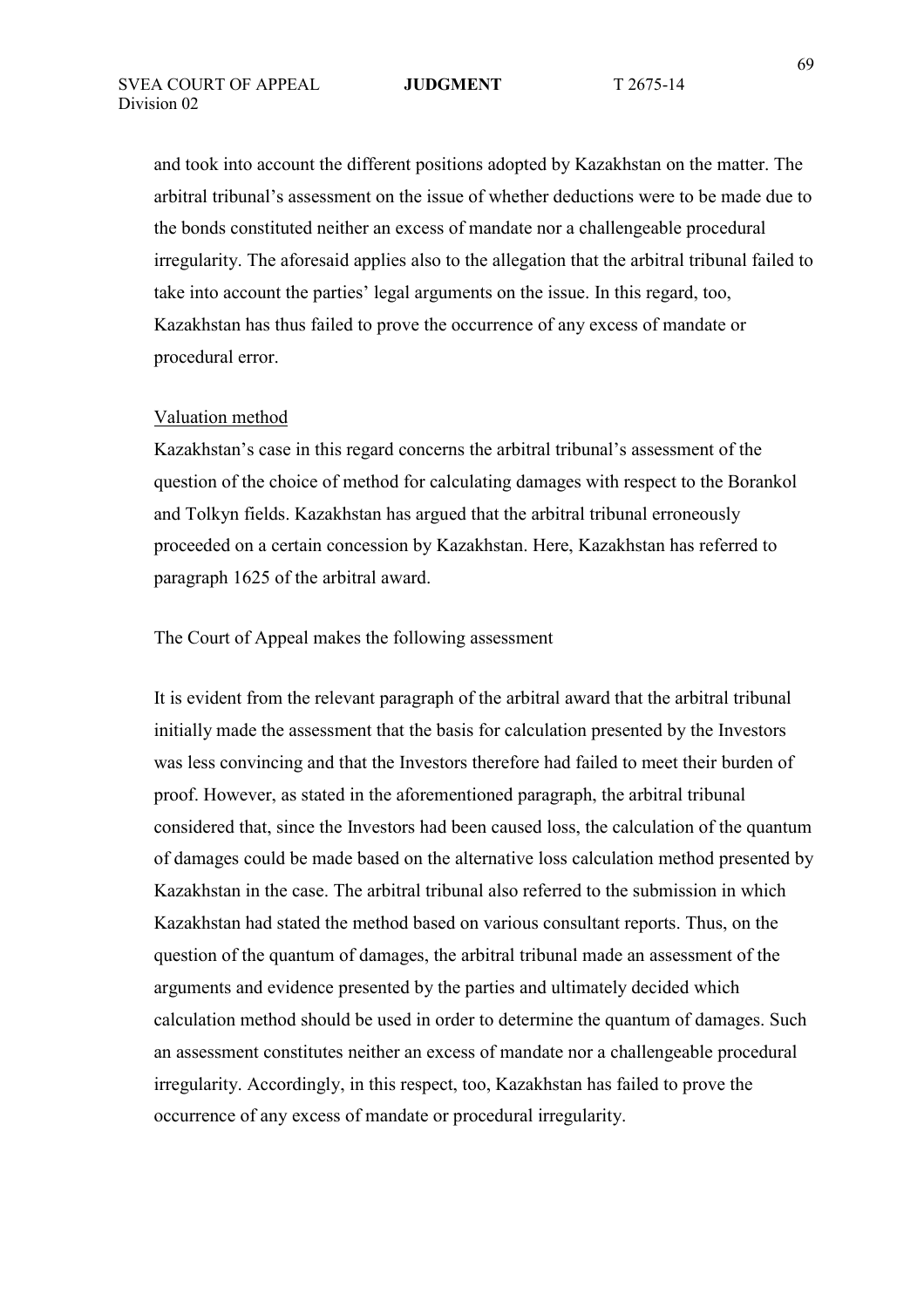# **5.3.5 The Court of Appeal's summarised conclusions and summarised assessment of Kazakhstan's action**

The Court of Appeal's assessment above of the grounds invoked by Kazakhstan in support of its action entails the following.

In no respect has the Court of Appeal found such circumstances have existed as might constitute grounds for invalidity of the arbitral award pursuant to the provision in section 33, first paragraph, subsection 2 of the Arbitration Act. This applies with respect to Kazakhstan's allegations regarding the so-called fraudulent scheme, false evidence and misleading information during the arbitration, as well as the allegations regarding shortcomings in SCC's actions in conjunction with the appointment of the arbitrators. (See sections 5.3.1 and 5.3.3 of the judgment.)

Furthermore, following an interpretation of the provisions regarding cooling-off negotiations in Art. 26 ECT, the Court of Appeal has found that a valid arbitration agreement arose between the parties by virtue of the Investors' request for arbitration, irrespective of whether or not the provisions regarding cooling-off negotiations in the aforementioned Article has been complied with. (See section 5.3.2 of the judgment.)

The Court of Appeal has also found that there were no shortcomings or procedural irregularities in conjunction with the appointment of the arbitrators (see section 5.3.3 of the judgment).

Finally, the Court of Appeal has found that Kazakhstan has failed to prove that alleged excesses of mandate and procedural irregularities have otherwise occurred (see section 5.3.4 of the judgment). Thus, an overall assessment of the arbitral tribunal's actions, in the manner alleged by Kazakhstan, also cannot lead to the conclusion that any excesses of mandate or procedural irregularities have occurred.

Kazakhstan's action must therefore be dismissed in its entirety.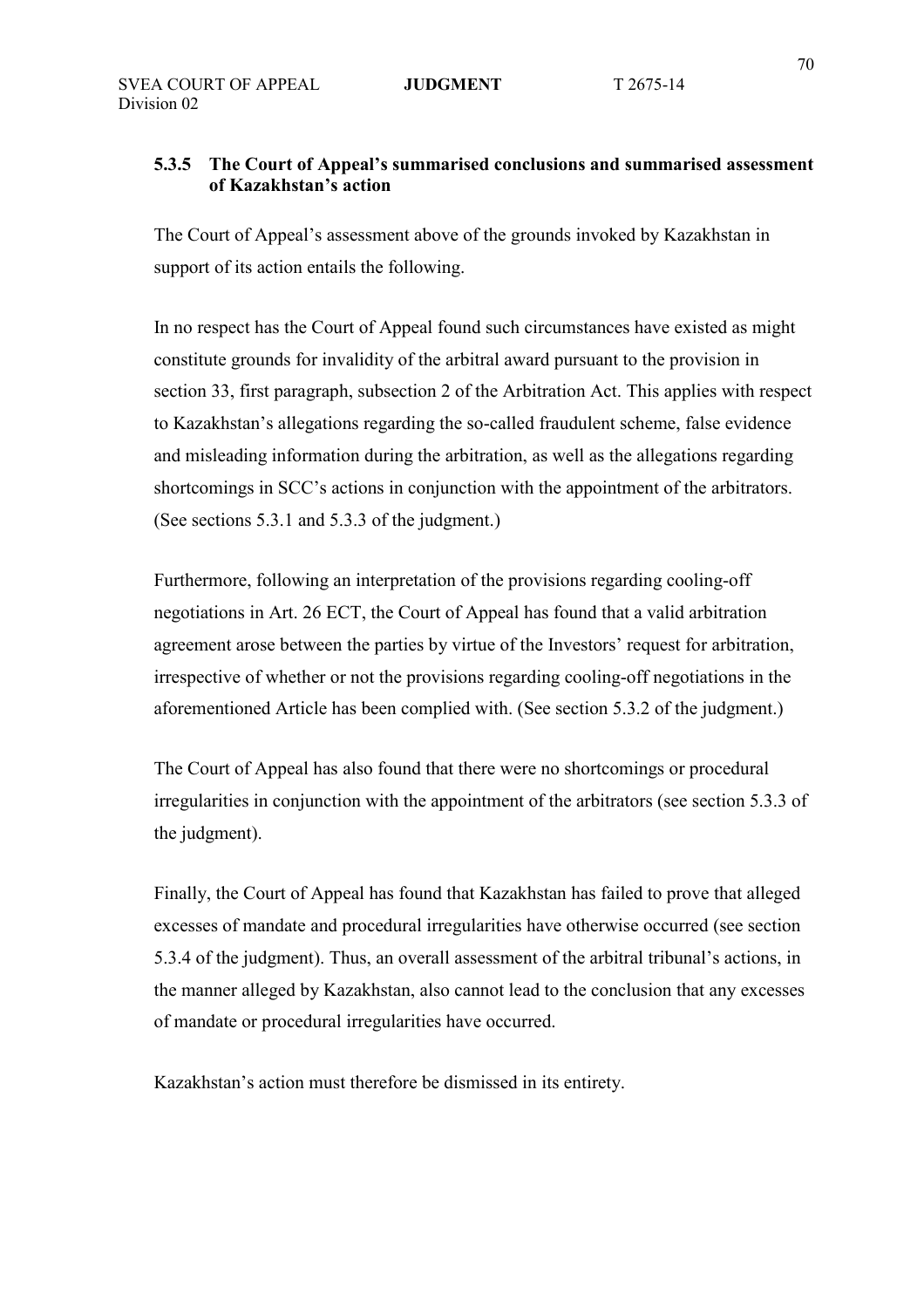### 54 *Litigation costs*

### **5.4.1 Party liable to compensate**

The Court of Appeal's assessment of Kazakhstan's action means that Kazakhstan, as the losing party, must compensate the investors for their litigation costs (see Chapter 18, section 1 of the Code of Judicial Procedure).

### **5.4.2 The Investors' claim for costs**

The Investors have claimed compensation in the amount of SEK 16,957,429 and USD 1,509,602.59. Of the claim for compensation in Swedish kronor, SEK 15,879,409 relates to counsel fees, SEK 578,020 to expenses, and SEK 500,000 to the party's own work. The claim in US dollars relates to expenses of USD 1,106,317.25 regarding compensation for assistance by attorneys at the law firm King & Spalding and USD 403,285.34 in expenses incurred by King & Spalding in assisting counsel in the case here.

Kazakhstan has left to the Court of Appeal to determine the reasonableness of claimed amounts and has presented objections regarding the compensation with respect to a party's own work, fees for assistance to attorneys from King & Spalding, and King & Spalding's expenses.

### **5.4.3 Compensation for party's own work**

Firstly, as regards the requested compensation for a party's own work, the Investors have asserted that it relates to a total of 1,000 hours' work performed by employees at the legal department and treasury department at Ascom. According to the Investors, the work has comprised *inter alia* the production of evidentiary material. Kazakhstan has objected that in light of the content and structure of the Investors' submissions and their prosecution of their case in general, it is unlikely that so many hours have been worked, particularly since Kazakhstan's questions and wishes for clarification and information have not been answered or satisfied by the Investors. Kazakhstan has also pointed out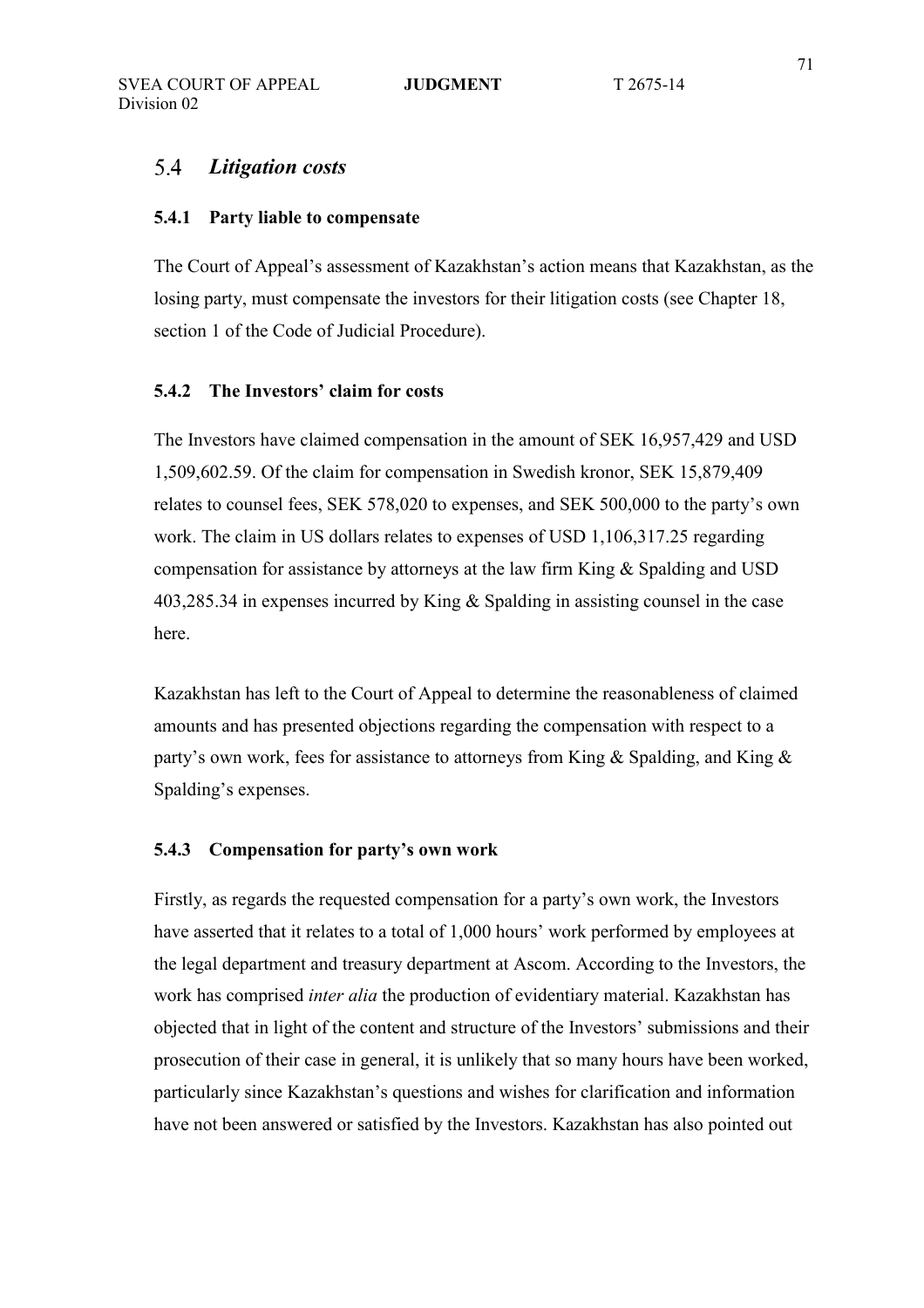that no employees or representatives of Ascom have been present during the proceedings in the Court of Appeal.

The Court of Appeal makes the following assessment.

The Court of Appeal notes that the Investors are the respondents in the case and have therefore been required to act in response to Kazakhstan's formulation of its action and prosecution of its case and that the work that the Investors needed to expend on the case in order to protect their rights in their capacity as respondents is not necessarily reflected in their submissions and their prosecution of the case. On the other hand, Kazakhstan's formulation of the claimant's case is of importance for the assessment. Kazakhstan's action has included, *inter alia*, allegations regarding a large number of circumstances involving complex economic circumstances. In light of the aforesaid, the Court of Appeal finds no reason to call into question that the alleged work by Ascom employees has been performed and that it was also justified in order to protect the rights of Ascom and other respondents. The size of the claimed amount may be deemed reasonable.

### **5.4.4 Compensation for King & Spalding's assistance**

The Investors have asserted that the attorneys at King & Spalding have assisted the Swedish counsel throughout the entire proceedings in the Court of Appeal and that this has been justified since the attorneys at King & Spalding were well acquainted with both the arbitration relevant here as well as the JOA and Montvale cases. Kazakhstan has objected that the claimed amount appears to be high, primarily in light of the fact that attorney Kenneth Fleuriet, in his testimony, stated that his own assistance to the Swedish counsel had been modest.

The Court of Appeal makes the following assessment.

The Court of Appeal notes that the arbitration in question was particularly extensive. Furthermore, Kazakhstan's invalidity action and challenge action in the Court of Appeal was of a significant scale and related to a large number of different aspects of the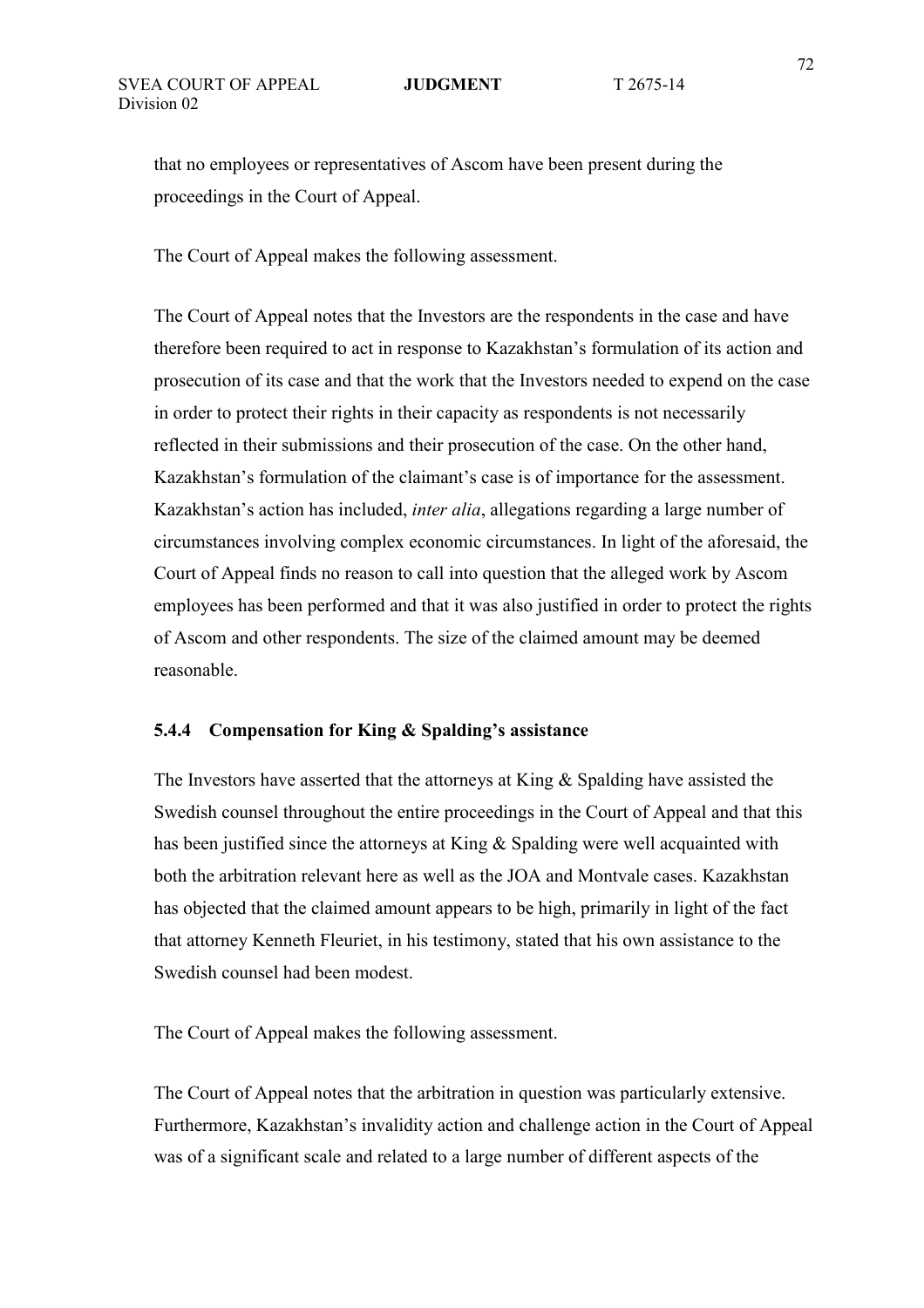arbitration. Since the Swedish counsel did not serve as counsel for the Investors in the arbitration, in the Court of Appeal's opinion there is no reason to call into question that the Swedish counsel have needed to obtain detailed information as to what occurred in the arbitration in order to be able to rebut Kazakhstan's action. In the Court of Appeal's view, the aforementioned circumstances amply justify the assistance from the attorneys at King & Spalding. In this context, the Court of Appeal notes that the compensation requested in this regard does not relate solely to assistance from Kenneth Fleuriet and there is no reason to call into question that assistance has been provided to the extent stated. The size of the claimed amount may be deemed reasonable.

# **5.4.5 Compensation for King & Spalding's expenses**

According to the Investors' statement of costs, apart from *inter alia* food, lodgings and travel, King & Spalding's expenses substantially relate to remuneration to the expert Gary B. Born in the amount of USD 347,745.28. The Investors have stated that his opinions have also been invoked in foreign enforcement proceedings regarding the arbitral award, but that the claim is limited solely to costs directly attributable to the challenge action. Kazakhstan has objected that the requested compensation appears to be high in light of the fact that Gary B. Born's work can reasonably only relate to work on one of his two expert opinions, preparation pending and attendance at the main hearing, and certain additional contacts.

The Court of Appeal makes the following assessment.

The compensation requested in respect of Gary G. Born's participation is very high, but the Court of Appeal notes that Kazakhstan has also incurred expenses amounting to appreciable sums in respect of fees to experts. The Court of Appeal has no reason to call into question the information provided by the Investors that the requested compensation relates to costs for Gary G. Born's participation in the invalidity and challenge case, and also in this regard the Court of Appeal makes the assessment that the size of the requested compensation is reasonable.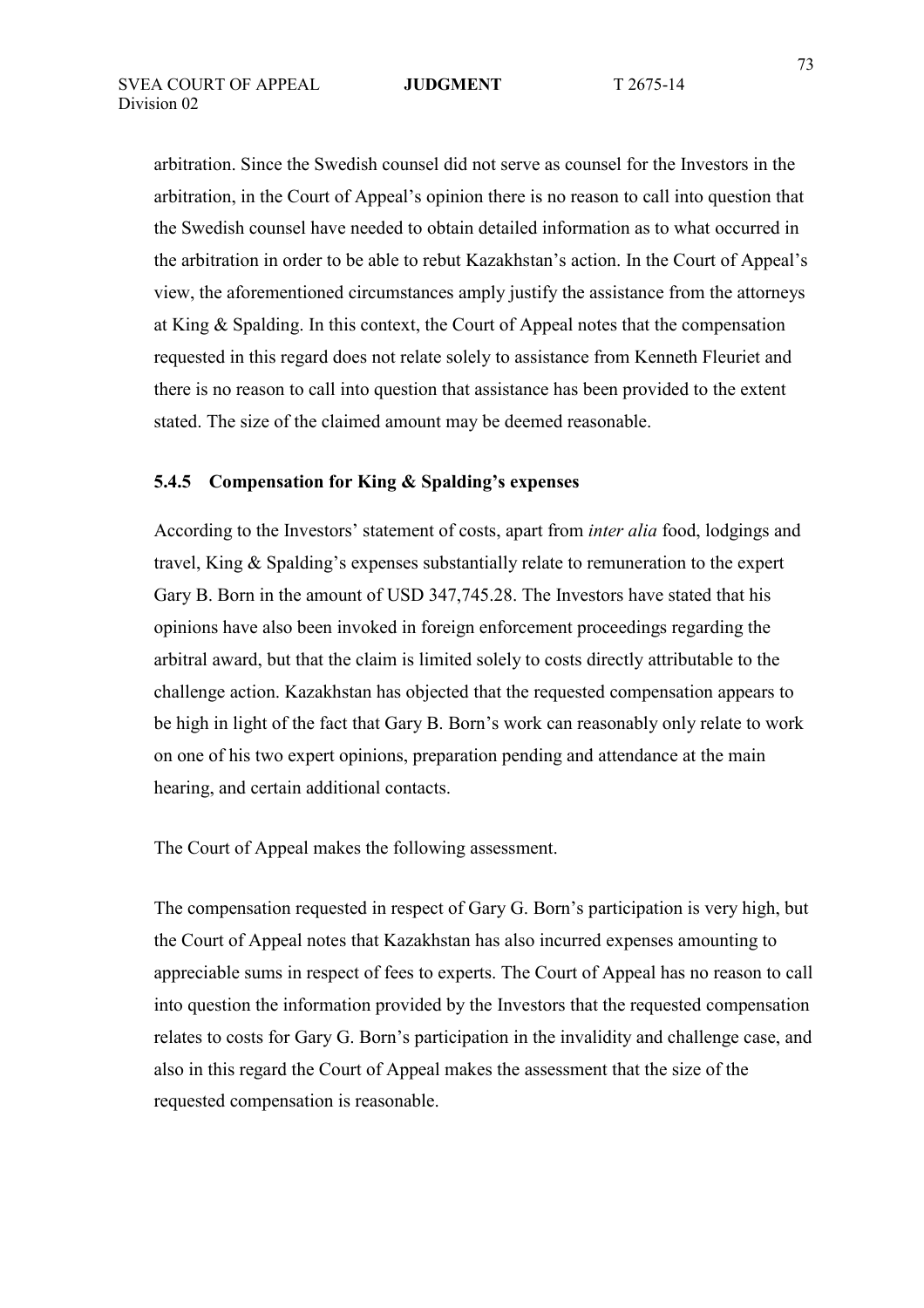## **5.4.6 The Investors' claim for compensation otherwise**

The Investors' claim for compensation relates to other compensation to the Swedish counsel as well as expenses. Kazakhstan has raised no specified objections to these compensation items but has left to the Court of Appeal the assessment of the reasonableness of requested amounts.

The Court of Appeal makes the following assessment.

Also in these relevant respects, the Investors' compensation claims amount to a very large sum. In light of the scale of the case and upon a comparison with the claim for litigation costs presented by Kazakhstan in the Court of Appeal, which amounts to almost SEK 60 million, the Court of Appeal makes the assessment that the amount claimed by the Investors may be accepted as reasonable.

## **5.4.7 Summarised assessment**

The Court of Appeal's assessment above means that Kazakhstan shall be ordered to pay compensation for the Investors' litigation costs in amounts claimed plus interest.

The Investors have not stated any detailed allocation of the claimed litigation costs as between the respondents. From the detailed claim for costs presented by the Investors, it is evident that the compensation for a party's own work relates in its entirety to Ascom. Thus, the compensation claim in this regard may be deemed presented on behalf of Ascom. With respect to the compensation claim in general, in the absence of any more detailed specification, the claimed amount may be deemed to inure to the Investors in the amount of one-fourth each.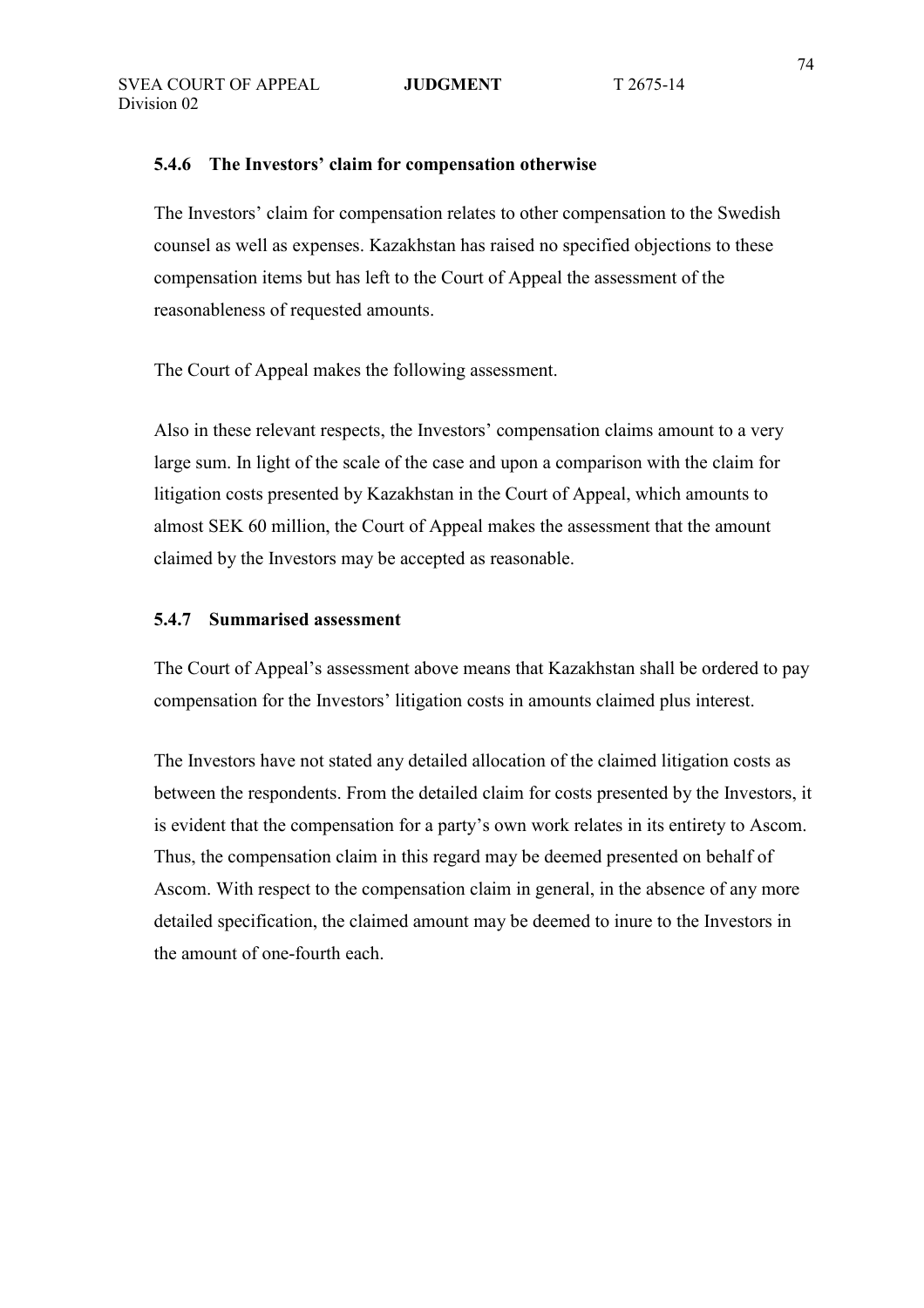### 5.5 *Appeal*

Pursuant to section 43, second paragraph of the Arbitration Act, the Court of Appeal's judgment may only be appealed if the court considers it to be of importance for guidance in the application of law that the appeal be tried by the Supreme Court. The Court of Appeal considers that there are no reasons to allow the decision to be appealed.

**The Court of Appeal's decision may not be appealed.** 

Judges of Appeal Ulrika Beergrehn, Magnus Ulriksson (reporting judge and dissenting) and Kerstin Norman have participated in the decision.

Dissenting opinion, see next page.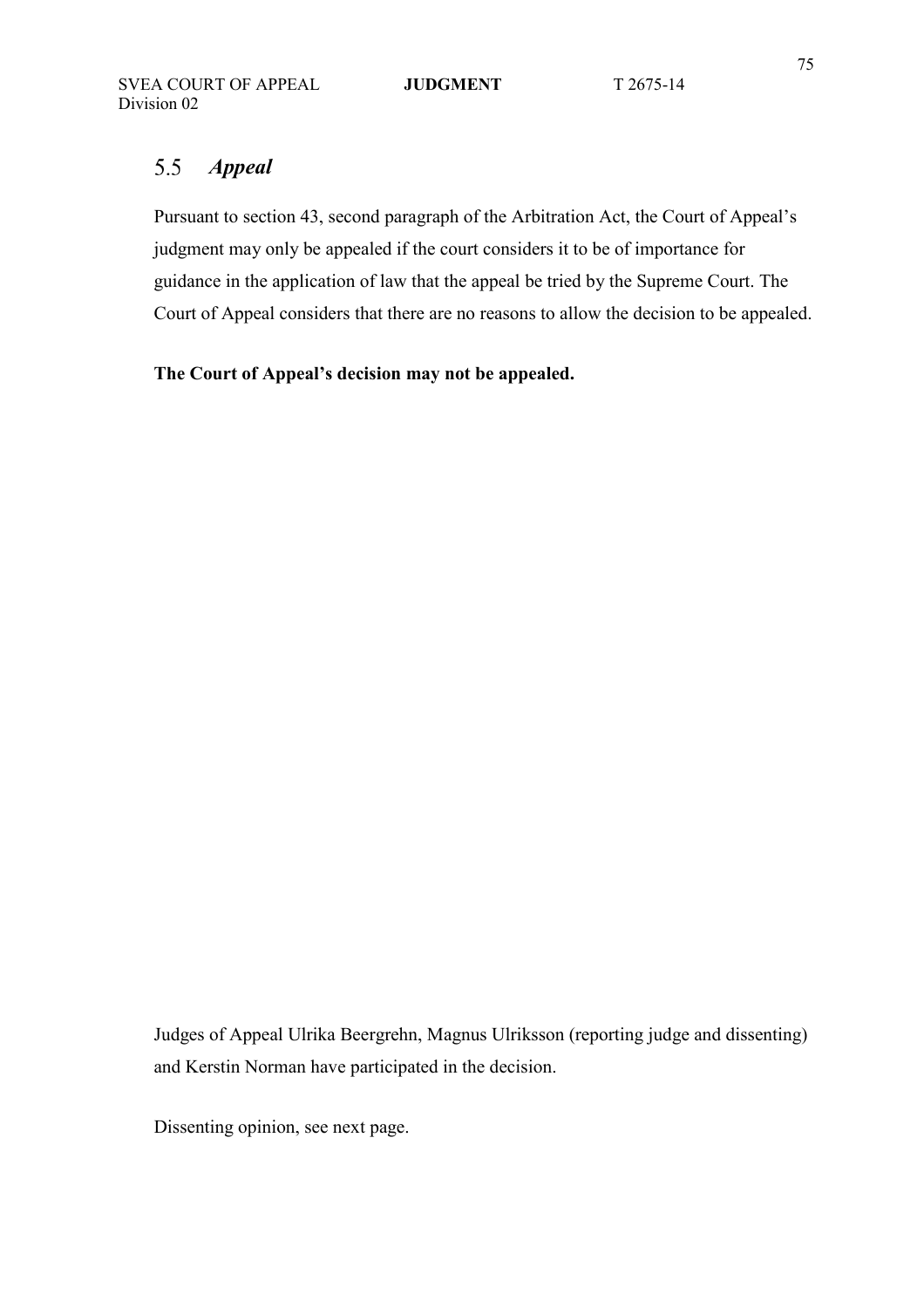# **Dissenting opinion**

Magnus Ulriksson dissents on the issue of the reasoning as to why a valid arbitration agreement has arisen between the parties and states:

The jurisdiction of an arbitral tribunal to decide a dispute usually arises through the parties having agreed in advance that any disputes shall be resolved in that manner. In the instant case, there is no such agreement. The arbitration was initiated through the Investors writing to the Arbitration Institute of the Stockholm Chamber of Commerce (SCC) and invoking, with express consent, Art. 26, item 4 c, ECT as grounds for the arbitration. The question is whether an arbitration agreement has thereby arisen between the parties in the case.

The ECT is a multilateral treaty aimed at promoting long-term cooperation within the energy sector (Art. 2 ECT). The states offer various types of solutions for issues arising in respect of the various disputes stated in the treaty. With respect to disputes between the parties to the treaty, Art. 27 provides that such disputes shall preferably be resolved through diplomatic contacts and, if that does not succeed within a reasonable period of time, the dispute may be referred to an ad hoc tribunal. Art. 26 provides various solutions for disputes – including arbitration in accordance with the SCC's rules – in respect of disputes between a state and an investor from another state that is a party to the treaty. If the investor acts in accordance with the provisions of the article, the agreement thus arises which renders the appointed arbitral tribunal competent to decide the dispute.

The provisions in the article are arranged in such a manner that the first item states that disputes shall if possible be settled amicably. In the second item, it is stated that if disputes cannot be settled in such manner within three months from the date on which a party requested amicable settlement, the investor may choose among the various mechanisms which, apart from arbitration, offer a process before the national courts of the host country. With respect to the alternative of arbitration, the contracting parties provide their unconditional consent in accordance with the provisions of the article. The investor who chooses arbitration must, in its request, also provide its express consent.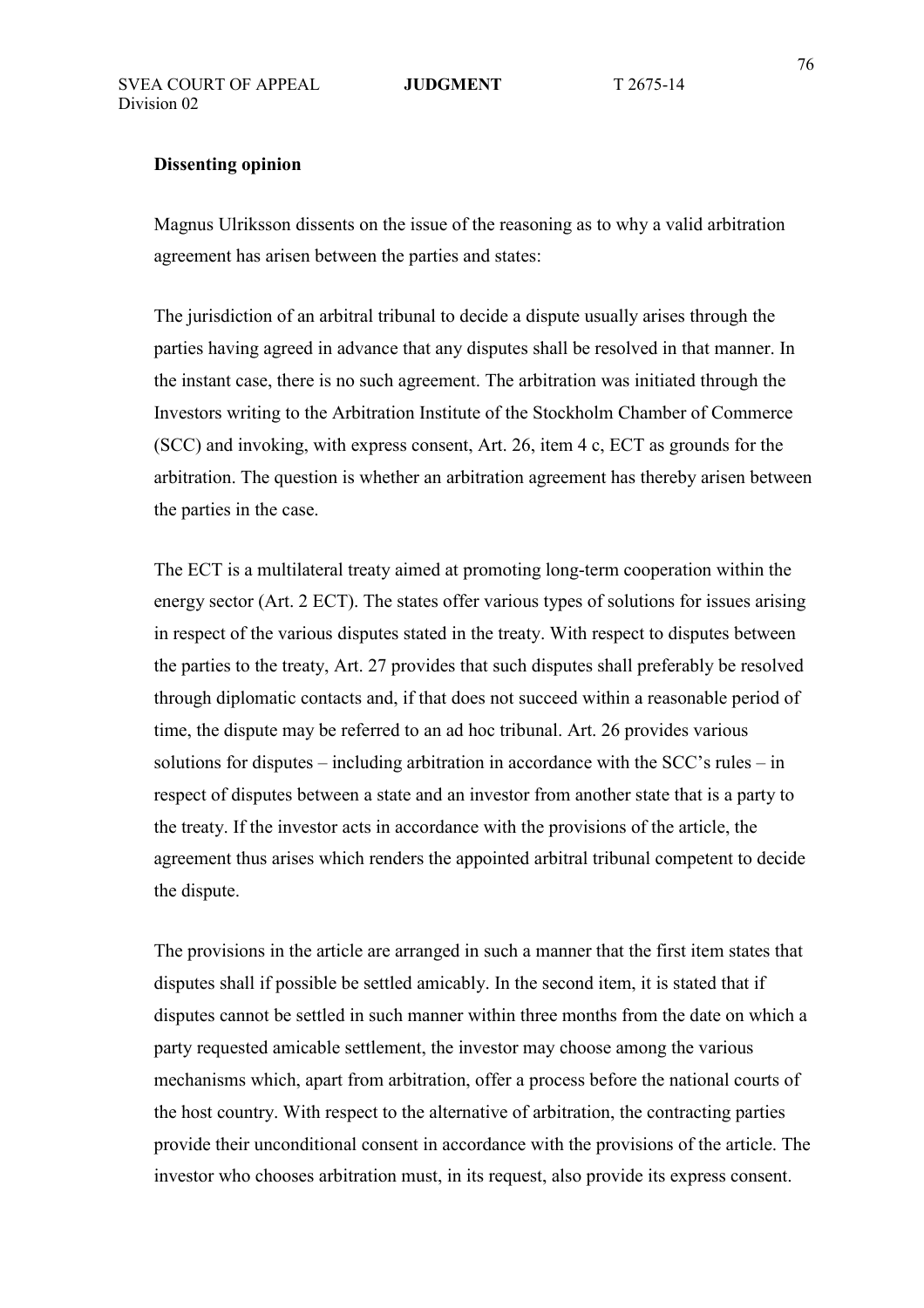This description of the procedure is evident not only from the wording of the treaty but also from "A reader's guide" issued by the secretariat for the administration of ECT (see also Kaj Hobér in *Journal of International Dispute Settlement*, vol. 1, 2010, pp. 153– 190). The Investors also appear to have been of the view that settlement negotiations must have taken place when the arbitration is requested. In paragraph 108 of the request for arbitration it is stated that "[a]rticle 26(2) of the ECT provides for a three month notice before the commencement of arbitration. This requirement is satisfied." In my opinion, Art. 26 cannot be understood other than to mean that the procedure stated therein must be complied with in order for a valid arbitration agreement to arise when arbitration is requested as in the instant case.

Differences of opinion had arisen between the Investors and the Republic of Kazakhstan regarding, *inter alia*, the LPG plant mentioned in the case. In this context, the Investors were prepared to sell their assets in Kazakhstan (see the arbitral award, part F II). As a consequence of the differences of opinion, on various occasions during February and March 2009 the owners of the plant sent letters to the relevant representatives of Kazakhstan, including a specific settlement proposal. A meeting also took place between the parties in March 2009. On 7 May 2009, Anatolie Stati sent a letter addressed directly to Kazakhstan's President, Nursultan Nazarbayev, in which Anatolie Stati referred to the dispute regarding his operations in Kazakhstan. In the letter, Anatolie Stati requested that the President personally evaluate the operations and ensure that the dispute ceased. The letter concluded in stating that if that did not take place, no alternative would arise but to request arbitration. In so far as is evident, Anatolie Stati received no reply from the President. On the other hand, a letter dated 28 September 2009 from the Kazakhstan Ministry of Energy to the Ministry of Industry and Trade states that it should initiate negotiations with the owners of, *inter alia*, TNG, regarding acquisition of the company's assets. The letter also states that the Ministry was aware that any dispute would be resolved through international arbitration. The negotiations were clearly fruitless and, in July 2010, Kazakhstan terminated the agreement regarding exploitation rights. Several days after the termination, the investors requested arbitration at the SCC.